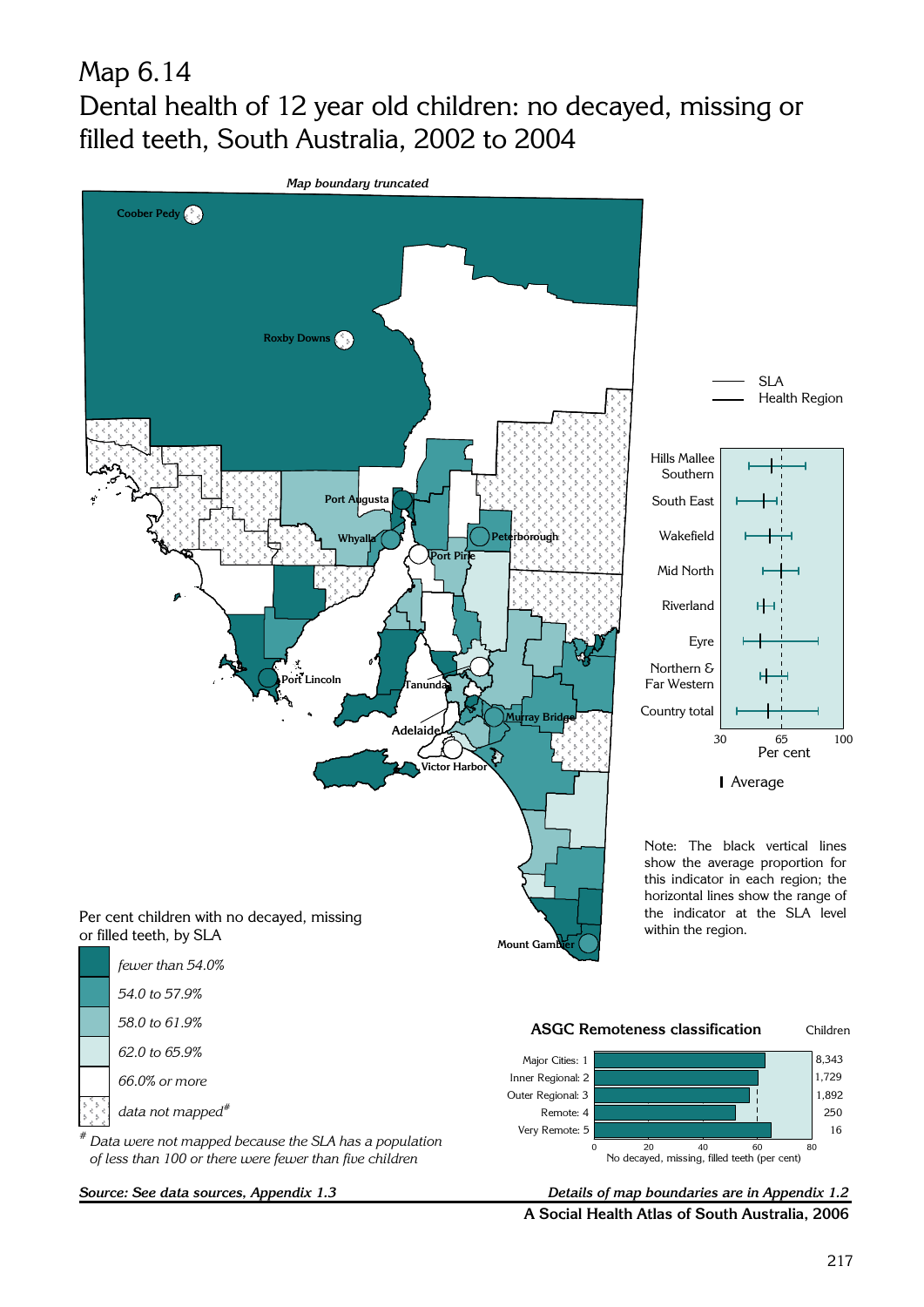Breast cancer is the most frequently diagnosed cancer, and is also the commonest cause of cancer death, in women in Australia. The incidence of breast cancer increases with age. Women of high socioeconomic status are at greater risk of breast cancer than women of low socioeconomic status with possible reasons including differences in reproductive and lifestyle factors. Other factors implicated in the development of breast cancer include family history, parity, length of menstrual cycle, breast feeding, diethylstilboestrol use during pregnancy, infertility, miscarriage, termination of pregnancy, radiation exposure, physical activity, stress, height, alcohol consumption, smoking and dietary factors (Kelsey 1993; Coates & Armstrong 1997).

The five-year survival rate for breast cancer is 78% (SA Cancer Registry 2005). The incidence of breast cancer in South Australia increased by 20.5% between the periods 1986 to 1993 (176 new cases per 100,000 women aged 30 years and over), and 1998 to 2002 (212 new cases per 100,000 women). The proportional change across Metropolitan Adelaide (20.7%) and country South Australia (21.1%) is almost identical (Table 6.41).

| Age-standardised incidence rate per 100,000 women aged 30 years and over |           |                 |                              |
|--------------------------------------------------------------------------|-----------|-----------------|------------------------------|
| Area                                                                     | 1986-1993 | 1998-2002       | Per cent change <sup>1</sup> |
| Metropolitan Adelaide (incl. Gawler)                                     | 179       | 216             | 20.7                         |
| Country                                                                  | 166       | 201             | 21.1                         |
| South Australia                                                          | 176       | 212             | 20.5                         |
| 1 <sub>m</sub><br>.                                                      | . .       | $\cdot$ $\cdot$ |                              |

<sup>1</sup>Per cent change over eleven years in the rate of breast cancer incidence

## Metropolitan regions

There were 3,659 new cases of breast cancer recorded for females in the metropolitan regions (excluding Gawler) from 1998 to 2002, two per cent more than expected from the State rates (a standardised incidence ratio (SIR) of 102). There were nine per cent more cases than expected from the State rates in Southern Adelaide (an SIR of 109\*\*, 1,187 cases), and one per cent fewer cases than expected in Central Northern Adelaide (99, 2,472 cases) (Table 6.42).

The overall pattern is suggestive of higher rates of new cases of breast cancer in areas of higher socioeconomic status (Map 6.38). This contention is supported by the correlation analysis, which shows breast cancer to be weakly correlated with variables reflecting relative advantage, such as female labour force participation; fulltime educational participation at 16 years of age; high income families and the Index of Relative Socio-Economic Disadvantage. Incidence was weakly correlated with rates of participation and cancers detected through screening (Table 8.1).

## Central Northern Adelaide

There were 2,472 new cases of breast cancer in Central Northern (an SIR of 99). Unlike other patterns of disease mapped in this atlas, many of the most highly elevated ratios of breast cancer were mapped in the advantaged SLAs.

Walkerville had the highest standardised incidence ratio, with 32% more cases than expected from the State rates (an SIR of 132, 40 cases), followed by Burnside - South-West (120, 98), Unley - West (115, 67) and - East (114, 74), Tea Tree Gully -

North (114, 66) and - Central (112, 88), and Port Adelaide Enfield - Inner (112, 80).

There were large numbers of new cases of breast cancer in West Torrens - West (115 cases, 104), Tea Tree Gully - South (113 cases, 104) and Port Adelaide Enfield - Coast (103 cases, 104).

The SLAs with the lowest ratios were Playford - West (an SIR of 36<sup>\*\*</sup>, eight cases), Salisbury Balance (41\* , five), Playford - Hills (56, five), Salisbury - Central (75\* , 55), Charles Sturt - North-East (71\*\*, 80), Playford - East Central (an SIR of 82, 34), Charles Sturt - Inner East (an SIR of 83, 66), Norwood Payneham St Peters - West (an SIR of 83, 52), Campbelltown - East (an SIR of 83, 79), Playford - West Central (an SIR of 84, 26) and Norwood Payneham St Peters - East (an SIR of 88, 60).

## Southern Adelaide

There were 1,187 new cases in Southern over the five years from 1998 to 2002 (an SIR of 109\*\*). The most highly elevated ratio in this region was in Mitcham - North-East, with an SIR of 141\*\* and 84 cases, followed by Marion - North (121\* , 120), Onkaparinga - Hills (an SIR of 119, 45 cases), Marion - Central (118\* , 159), Onkaparinga - Woodcroft (115, 102) and Onkaparinga - Reservoir (114, 77).

There were below average ratios in Onkaparinga - Hackham (an SIR of 78, 30 cases) and Marion - South (84, 44).

\* indicates statistical significance: see page 24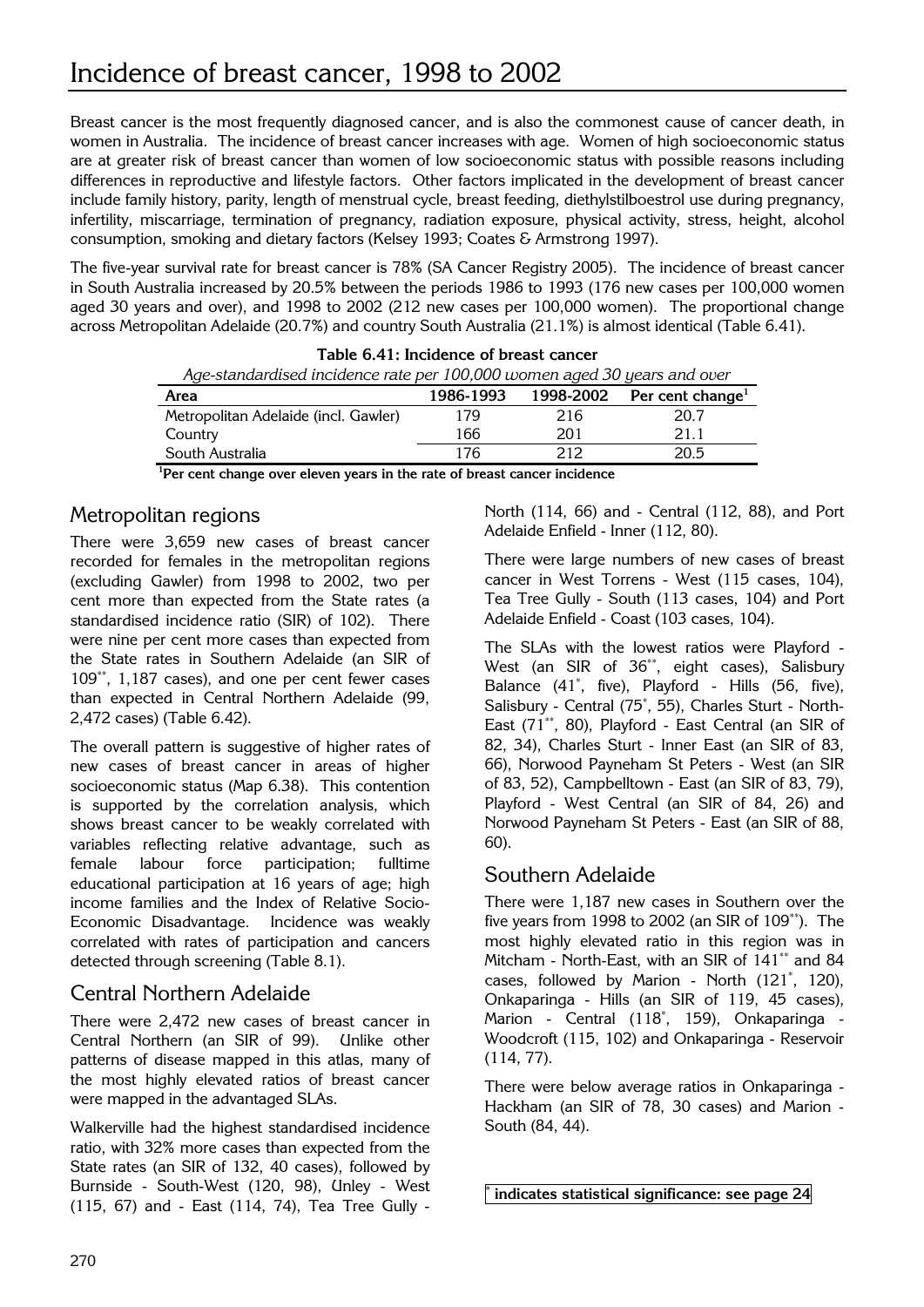# Royal District Nursing Service clients, 2003/2004

The Royal District Nursing Service (RDNS) provides a range of health care services, including general and specialised nursing, to clients with the dual objectives of improving their health status whilst also enabling them to enjoy the benefits of remaining at home, thus retaining independence and an active role in their health care. There were 14,285 clients in Metropolitan Adelaide in 2003/2004, a rate of 1,276 clients per 100,000 population. The rates in both Central Northern and Southern were similar (Table 7.9).

| Age-standardised rate per 100,000    |        |       |
|--------------------------------------|--------|-------|
| <b>Section of State</b>              | No.    | Rate  |
| Central Northern (excl. Gawler)      | 8.867  | 1,186 |
| Southern                             | 4.334  | 1.277 |
| Metropolitan Adelaide (incl. Gawler) | 14.285 | 1.276 |

|  |  |                                                                                                                                                                                                                                                                                                                                                                                               |  | Table 7.9: Royal District Nursing Service clients, 2003/2004 |  |
|--|--|-----------------------------------------------------------------------------------------------------------------------------------------------------------------------------------------------------------------------------------------------------------------------------------------------------------------------------------------------------------------------------------------------|--|--------------------------------------------------------------|--|
|  |  | $\lambda$ , $\lambda$ , $\lambda$ , $\lambda$ , $\lambda$ , $\lambda$ , $\lambda$ , $\lambda$ , $\lambda$ , $\lambda$ , $\lambda$ , $\lambda$ , $\lambda$ , $\lambda$ , $\lambda$ , $\lambda$ , $\lambda$ , $\lambda$ , $\lambda$ , $\lambda$ , $\lambda$ , $\lambda$ , $\lambda$ , $\lambda$ , $\lambda$ , $\lambda$ , $\lambda$ , $\lambda$ , $\lambda$ , $\lambda$ , $\lambda$ , $\lambda$ |  |                                                              |  |

Data were not mapped for the SLA of Adelaide, because clients who contact Healthcare Access (the RDNS call centre) can choose to remain anonymous, resulting in their suburb being recorded as Adelaide. Further, all homeless clients seen by RDNS are allocated to the SLA of Adelaide.

## Metropolitan regions

There were 14,102 clients in the metropolitan regions (excluding Gawler) in 2003/2004 (an SCR of 100). The most highly elevated SCRs were in the northern, western and southern SLAs, with relatively low ratios to the east and south-east of the city (Map 7.9).

High rates of Royal District Nursing Service clients are strongly correlated at the SLA level with indicators of disadvantage. These results, together with a strong inverse correlation with the Index of Relative Socio-Economic Disadvantage, indicate an association at the SLA level between socioeconomic disadvantage and being a client of the Royal District Nursing Service (Table 8.1).

## Central Northern Adelaide

There were 901 RDNS clients attributed to the SLA of Adelaide (a SCR of 510\*\*). These clients include those who wish to remain anonymous and all homeless RDNS clients, and so do not reflect the number of RDNS clients who are residents in this SLA. Excluding the large number of clients recorded for Adelaide, there were seven per cent fewer clients in the Central Northern region than expected, based on the rates in the metropolitan regions (93\*\*, 8,867).

The SLA with the most highly elevated SCR (other than Adelaide) was Salisbury - Inner North (133\*\*, 226), with elevated ratios also in Playford - West Central (128\*\*, 127), Port Adelaide Enfield - Coast (127\*\*, 472), - Port (127\*\*, 450) and - Inner (118\*\*, 368), Playford - Elizabeth (114\*\*, 374), Charles Sturt - Inner West (113\*\*, 417) and - Inner East (106, 350), West Torrens - East (an SCR of 105, 356)

and Charles Sturt - North-East (an SCR of 105, 382).

Large numbers of RDNS clients, but lower ratios, were found in Charles Sturt - Coastal (443 clients, 92), West Torrens - West (438, 87\*\*), Port Adelaide Enfield - East (358 clients, 94), Burnside - South-West (339 clients, 95), Tea Tree Gully - South (306, 76\*\*) and Salisbury - South-East (302, 87\* ).

Low SCRs were recorded for Adelaide Hills - Central (an SCR of 4\*\*, six clients) and - Ranges (36\*\*, 33), Tea Tree Gully - Hills (55\*\*, 65), Walkerville (71\*\*, 87), Tea Tree Gully - North (72\*\*, 136), Unley - East (73\*\*, 229), Campbelltown - West (73\*\*, 239), Burnside - North-East (76\*\*, 265), Tea Tree Gully - South (76\*\*, 306) and - Central (77\*\*, 188), Playford - Hills (79, 18), Campbelltown - East (79\*\*, 265) and Salisbury - Central (81\*\*, 227).

## Southern Adelaide

There were 4,334 RDNS clients in Southern (an SCR of 100). Within the region, there were elevated ratios in Holdfast Bay - North (126\*\*, 514 clients), Marion - North (121\*\*, 563), Mitcham - West (113\* , 421), Onkaparinga - South Coast (an SCR of 110, 275) and - North Coast (an SCR of 108, 265), and Marion - Central (an SCR of 105, 565).

Onkaparinga - Hills (65\*\*, 87 clients), Mitcham - Hills (66\*\*, 205), Marion - South (71\*\*, 109), Onkaparinga - Reservoir (74\*\*, 162) and Holdfast Bay - South (80\*\*, 229) all had below average rates.

\* $\degree$  indicates statistical significance: see page 24  $\>$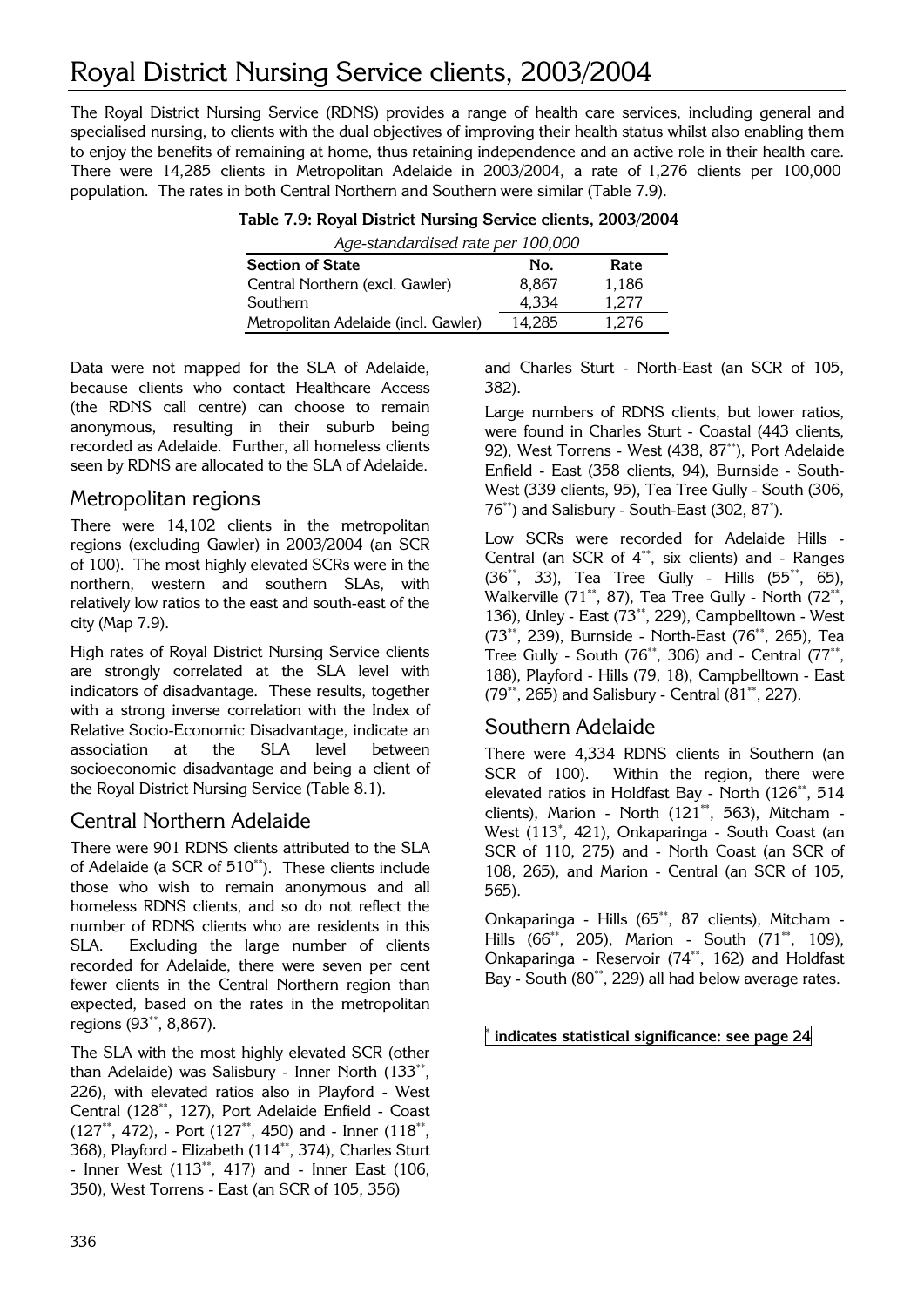# Map 7.17 Population per general medical practitioner (GP), metropolitan regions, 2002/2003



Note: The black vertical lines show the average rate for this indicator in each region; the horizontal lines show the range of the indicator

> SLA boundary Health Region boundary

at the SLA level within the region.

### Population per GP, by SLA

| 1.600 and above              |
|------------------------------|
| 1,400 to 1,599               |
| 1,200 to 1,399               |
| 1,000 to 1,199               |
| below 1,000                  |
| data not mapped <sup>#</sup> |

#Data for Torrens Island are mapped with Port Adelaide: Gawler has been mapped in the State map



Source: See Data sources, Appendix 1.3 Details of map boundaries are in Appendix 1.2 A Social Health Atlas of South Australia, 2006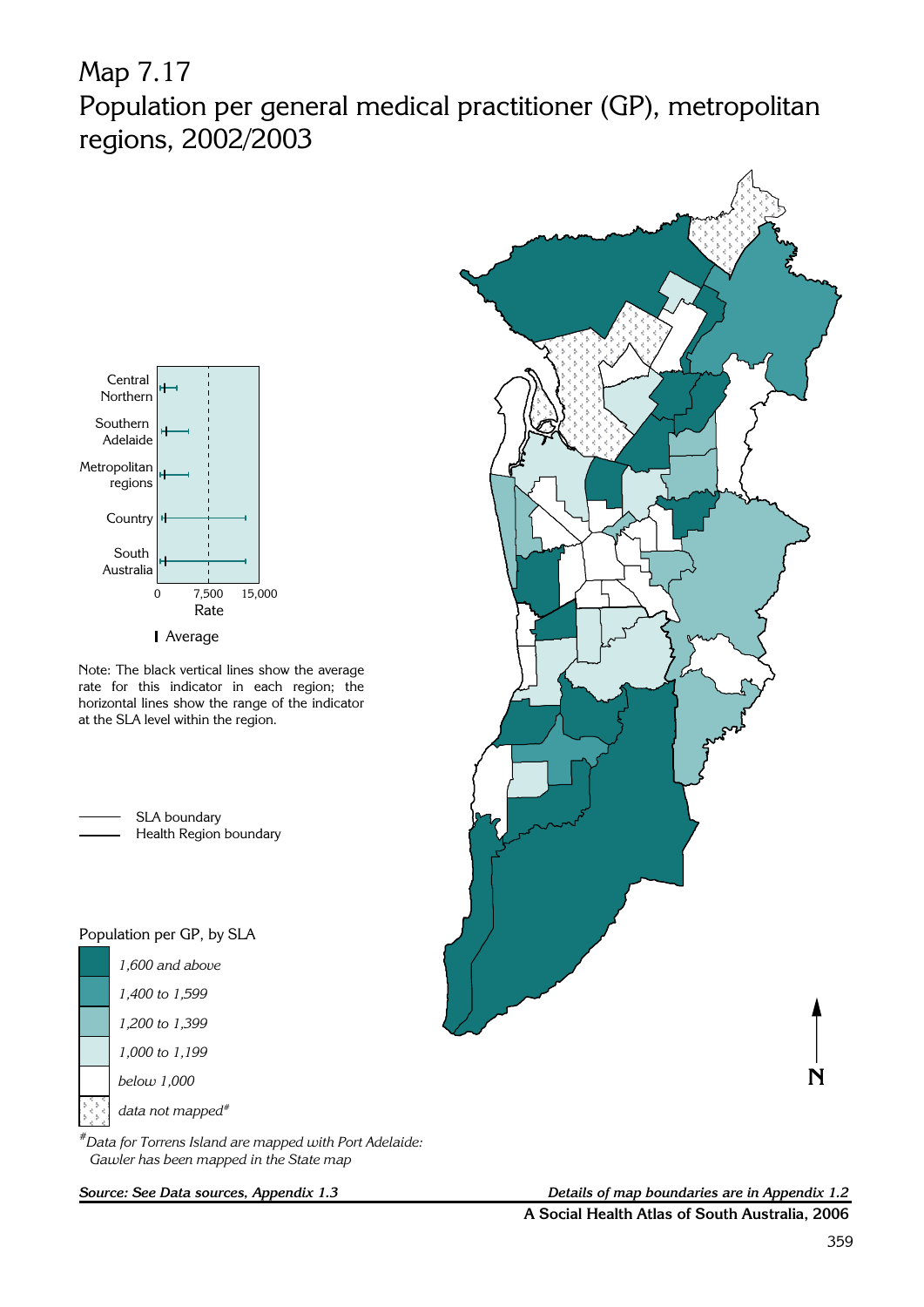## Map 7.18 Population per general medical practitioner (GP), South Australia, 2002/2003

Map boundary truncated





Average

Note: The black vertical lines show the average rate for this indicator in each region; the horizontal lines show the range of the indicator at the SLA level within the region.



A Social Health Atlas of South Australia, 2006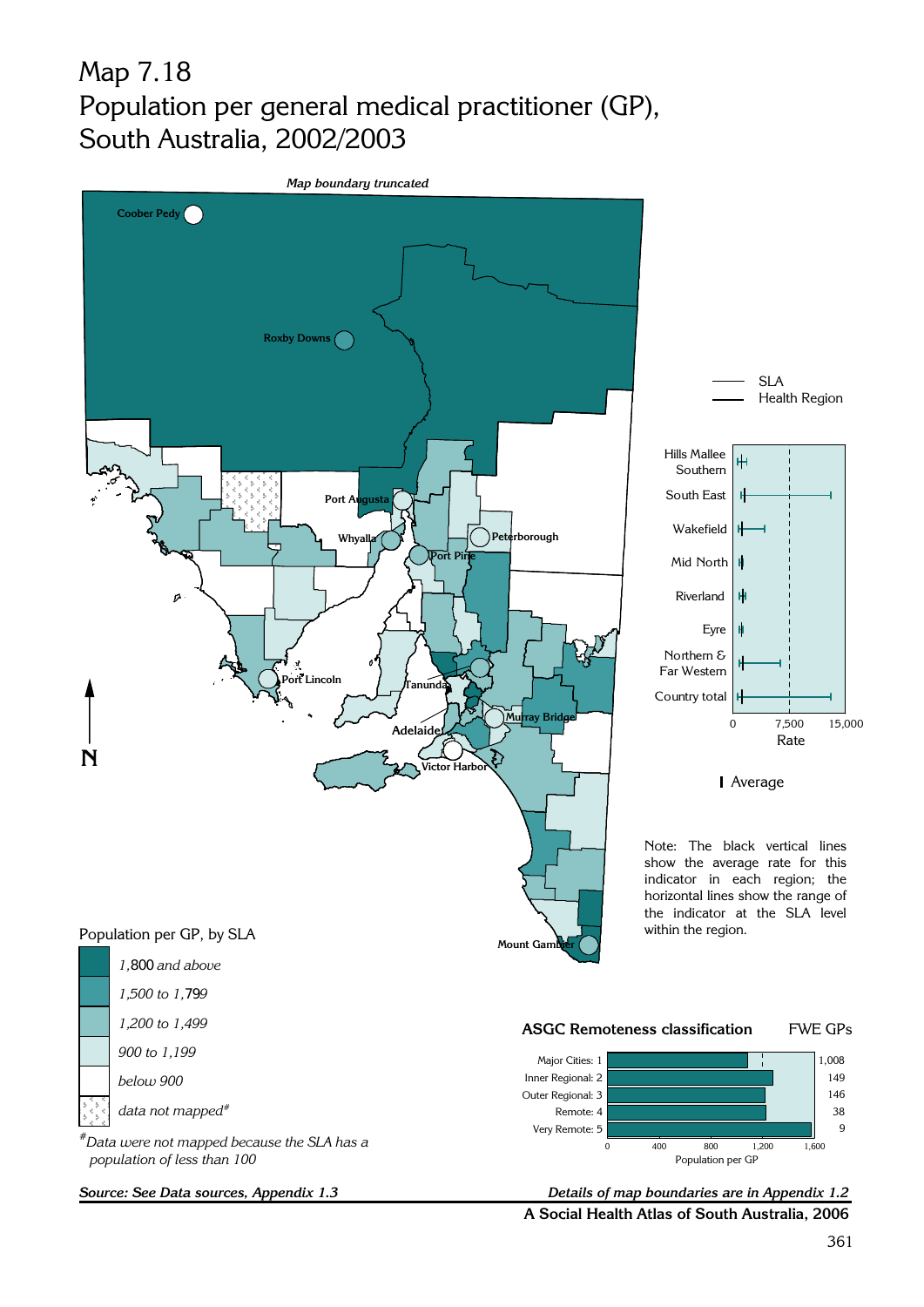## Admissions of females aged 15 to 44 years for a Caesarean section, 2003/2004

public or private hospitals in Australia (Roberts et al. 2000). A Caesarean section is a surgical procedure where an incision (a cut) is made through the abdominal wall and uterus to deliver the baby. A Caesarean section is usually performed when it is safer for the mother or the baby than a vaginal delivery, or a vaginal delivery is not possible. In other cases, a woman may choose to have a Caesarean section rather than deliver her baby vaginally. Thus, some Caesarean sections are planned and some are performed as an emergency. Australia's rate of Caesarean sections is high by international standards; and in South Australia in 2003, 30% of births were by Caesarean section, compared to 17% in 1981 (PC 2006). Caesarean section rates are also higher when mothers are treated as private patients in either

As Caesarean sections are generally performed on women aged from 15 to 44 years, this age range has been used in standardising the data. The rates of admission in 2003/2004 for a Caesarean section for females in this age group were similar in Metropolitan Adelaide and country South Australia (Table 7.53).

|  |  | Table 7.53: Admissions <sup>1</sup> of females aged 15 to 44 years for a Caesarean section, 2003/2004 |  |
|--|--|-------------------------------------------------------------------------------------------------------|--|
|  |  |                                                                                                       |  |

| $\mathbf{No.}^1$ | Rate <sup>2</sup> |
|------------------|-------------------|
| 3.834            | 30.245            |
| 1.333            | 28.589            |
| 5.167            | 29,800            |
|                  |                   |

<sup>1</sup>Includes admissions to public acute hospitals, private hospitals and day surgery facilities, including admissions of same day patients Age-standardised rate per 100,000 births

## Metropolitan regions

The metropolitan regions (excluding Gawler) had a slightly above average standardised admission ratio (SAR) for a Caesarean section, with an SAR of 101 (3,781 admissions).

There were notably more admissions than expected for Caesarean sections in SLAs throughout the Southern region, with low ratios in Central Northern.

The correlation analysis shows a weak association at the SLA level between high rates of admission for a Caesarean section and socioeconomic advantage (Table 8.1).

## Central Northern Adelaide

There were fewer admissions for a Caesarean section than expected in Central Northern (an SAR of 97, 2,600 admissions). SLAs with elevated ratios (none of which were statistically significant) included Tea Tree Gully - Central (an SAR of 112, 98 admissions), Salisbury - North-East (111, 77) and Adelaide Hills - Ranges (108, 42).

Relatively large numbers of women admitted for a Caesarean section were recorded for the SLAs of Salisbury - South-East (126 admissions, an SAR of 97), Port Adelaide Enfield - East (122, 100), Tea Tree Gully - South (116, 96), Salisbury - Inner North (105, 105), Salisbury - Central (103, 99) and Tea Tree Gully - North (101, 98).

SLAs with fewer admissions than expected included Port Adelaide Enfield - Port (65\*\*, 58), Walkerville (80, 13), Norwood Payneham St Peters - East (80, 44), Playford - Hills (80, 12), Charles Sturt - North-East (an SAR of 87, 99), Salisbury Balance (88, 42), Playford - West Central (88, 53) and - West (89, 26), and Port Adelaide Enfield - Inner (an SAR of 89, 73).

## Southern Adelaide

Southern had 13% more admissions for a Caesarean section than expected (an SAR of 113\*\*, 1,181 admissions). A number of SLAs had elevated ratios, including Onkaparinga - Reservoir (an SAR of 124\* , 118), - Woodcroft (119\* , 141), - Morphett (118, 105), - Hackham (118, 52) and - Hills (122, 39); Holdfast Bay - North (121, 60); Mitcham - Hills (120, 75) and - West (an SAR of 111, 91); and Marion - Central (an SAR of116, 115) and - South (110, 85).

Marion - North had a relatively large number, with 92 admissions in 2003/2004 (an SAR of 105).

Onkaparinga - North Coast had 15% fewer admissions for a Caesarean section than expected from the State rates, with an SAR of 85 (46 admissions).

\* indicates statistical significance: see page 24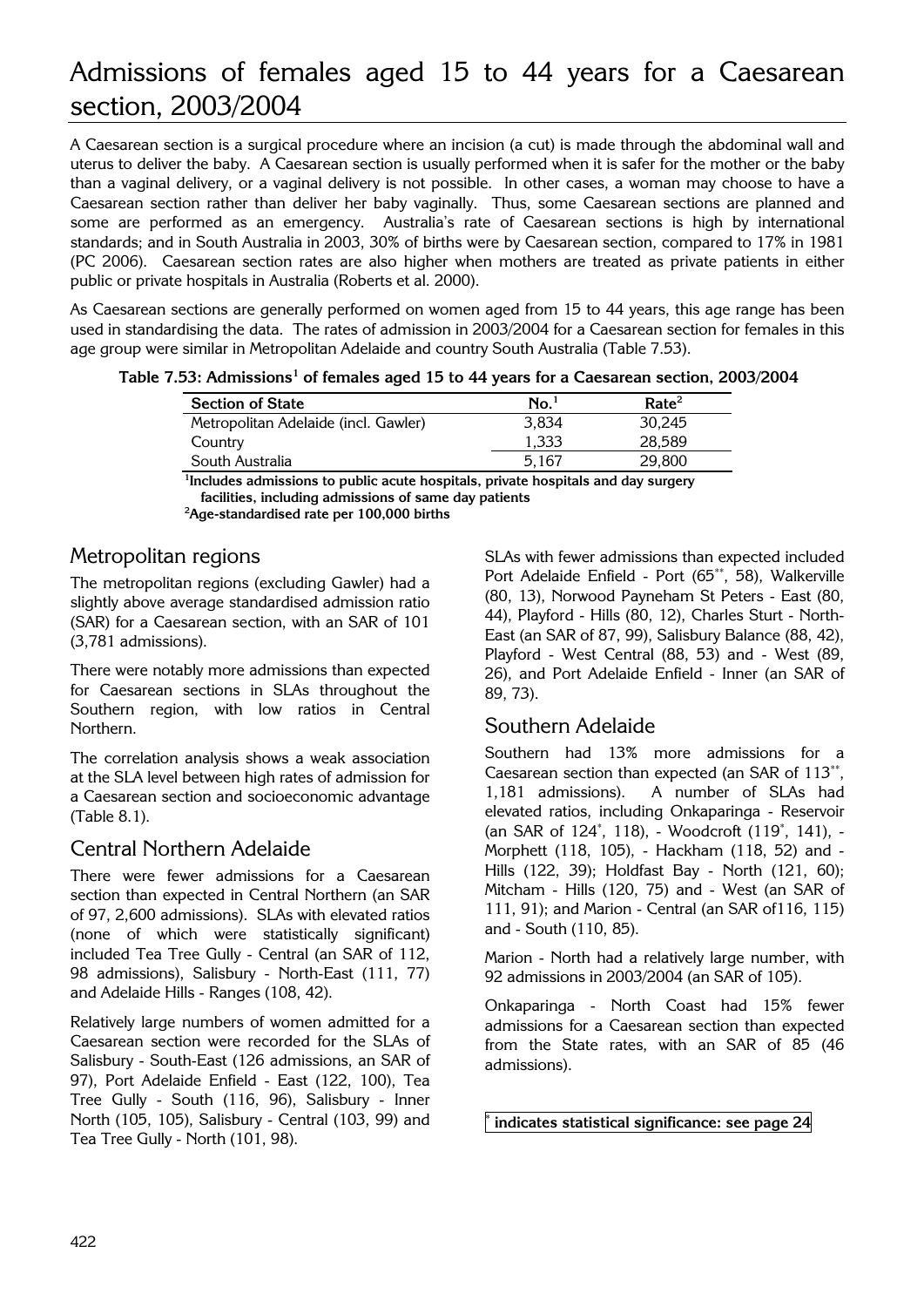|                 | V1                                                           | V <sub>2</sub>     | V3      | V <sub>4</sub>                  | V5                                                    | V6        | V7             | V8                             | V9      | V10                                                                                                                     | <b>V11</b>   | <b>V12</b>                                                 | V13 V14 V15   |              |                                                     | V16     | V17 V18                       |              | V19                                                                                         | <b>V20</b>                                | <b>V21</b>     | <b>V22</b>                      | V23              | V24                             | V25                  | V26                                                                                        | <b>V27</b>     | V28         | V29                                                                            | <b>V30</b>      | V31                                                     | V32              | V33                                     | V34               | V35                                                                              | V36                  | <b>V37</b>                | <b>V38</b>     | V39     | <b>V40</b>  |                |
|-----------------|--------------------------------------------------------------|--------------------|---------|---------------------------------|-------------------------------------------------------|-----------|----------------|--------------------------------|---------|-------------------------------------------------------------------------------------------------------------------------|--------------|------------------------------------------------------------|---------------|--------------|-----------------------------------------------------|---------|-------------------------------|--------------|---------------------------------------------------------------------------------------------|-------------------------------------------|----------------|---------------------------------|------------------|---------------------------------|----------------------|--------------------------------------------------------------------------------------------|----------------|-------------|--------------------------------------------------------------------------------|-----------------|---------------------------------------------------------|------------------|-----------------------------------------|-------------------|----------------------------------------------------------------------------------|----------------------|---------------------------|----------------|---------|-------------|----------------|
| V1              | 1.00                                                         | 0.82               |         |                                 | $0.03$ $-0.68$ $0.87$ 0.62 0.42 $-0.54$               |           |                |                                |         | $0.50 \ 0.44$                                                                                                           |              |                                                            |               |              |                                                     |         |                               |              | $0.78$ $-0.73$ $-0.62$ $-0.53$ $-0.75$ $-0.63$ $-0.70$ $0.52$ $-0.11$ $-0.49$ $0.02$ $0.34$ |                                           |                |                                 |                  |                                 |                      | $-0.03$ $-0.28$ $-0.46$ $-0.61$ $0.68$ 0.30                                                |                |             | 0.72                                                                           | 0.39            | 0.58                                                    | 0.67             | 0.55                                    | 0.20              |                                                                                  | 0.66                 | 0.03                      |                |         | 0.04        | V1             |
| V <sub>2</sub>  |                                                              | $0.82 \quad 1.00$  | $-0.04$ |                                 | $-0.79$ $0.81$ 0.29                                   |           | 0.08           | $-0.24$                        | 0.17    |                                                                                                                         |              | 0.13  0.53  -0.49  -0.34  -0.24  -0.61  -0.42  -0.46  0.17 |               |              |                                                     |         |                               |              | $-0.30$                                                                                     | $-0.73$                                   | $-0.23$        | 0.03                            |                  |                                 |                      | $-0.39$ $-0.66$ $-0.09$ $-0.27$ $0.42$                                                     |                |             | $-0.04$ 0.50 0.05                                                              |                 | 0.32                                                    | 0.40             | 0.34                                    | $-0.10$           | 0.12                                                                             | 0.45                 | 0.11                      | $-0.21$        |         |             | V <sub>2</sub> |
| V3              | 0.03                                                         | $-0.04$            |         |                                 | 1.00 -0.45 -0.14 0.06                                 |           | $-0.21$        | 0.20                           | 0.03    |                                                                                                                         |              | 0.11 -0.01 0.12 -0.11 -0.32 0.02 0.16 -0.09                |               |              |                                                     |         |                               | 0.06         | $-0.16$ 0.41                                                                                |                                           | $-0.10 - 0.06$ |                                 | 0.28             |                                 | $0.03$ $0.18$ $0.03$ |                                                                                            | $-0.08$        |             | $-0.13 - 0.05 0.01$                                                            |                 | $-0.08$                                                 | 0.07             | 0.04                                    | 0.06              | 0.05                                                                             | $-0.03$              | $-0.40$                   |                |         |             |                |
|                 | $-0.68$                                                      | $-0.79$            | $-0.45$ | 1.00                            | $-0.53 - 0.11$                                        |           | 0.17           | 0.00                           | $-0.01$ | 0.00                                                                                                                    | $-0.34$      | $0.33$ 0.18                                                |               | $0.25$ 0.45  |                                                     | 0.19    | 0.38                          | $-0.07$      | 0.32                                                                                        | 0.40                                      | 0.23           | 0.16                            | 0.26             | 0.66                            |                      | $-0.10 \quad 0.09$                                                                         | $-0.39$        | 0.21        | $-0.27$                                                                        | 0.09            | $-0.15$ $-0.26$ $-0.17$ $0.10$                          |                  |                                         |                   | $-0.09$                                                                          | $-0.32$              | 0.00                      | 0.16           |         | $0.12$ V4   |                |
| V <sub>5</sub>  |                                                              |                    |         | $\blacksquare$ -0.14 -0.53 1.00 |                                                       | 0.62 0.49 |                | $-0.59$ 0.56                   |         | 0.53                                                                                                                    |              |                                                            |               |              |                                                     |         |                               |              | $-0.16 - 0.55$                                                                              |                                           | $-0.03$ 0.43   |                                 | $-0.10$          |                                 |                      | $-0.23$ $-0.44$ $-0.62$ 0.57                                                               |                |             | $0.38$ 0.79 0.48 0.65 0.63 0.53 0.25                                           |                 |                                                         |                  |                                         |                   | 0.45                                                                             | 0.69                 | $-0.11$                   |                |         |             |                |
| V <sub>6</sub>  | 0.62                                                         | 0.29               |         |                                 | $0.06$ $-0.11$ $0.62$ $1.00$                          |           |                | $0.86 - 0.85$                  | 0.94    |                                                                                                                         | 0.86         | $-0.71$                                                    |               |              | $-0.91$ $-0.78$ $-0.71$ $-0.69$                     |         |                               |              | $-0.74$ $0.89$ $0.08$ $-0.10$ $0.22$                                                        |                                           |                | 0.84                            | 0.40             | 0.42                            |                      | $-0.79 - 0.92$                                                                             | 0.55           |             | 0.79  0.86  0.84  0.82                                                         |                 |                                                         | 0.69             | 0.78                                    | 0.62              | $0.75 -$                                                                         | $0.73 - 0.37$        |                           | $-0.06$        |         |             |                |
| V <sub>7</sub>  |                                                              |                    |         |                                 | $-0.21$ 0.17 0.49                                     |           | $0.86$   1.00  |                                |         | $-0.96$ $0.95$ $0.84$ $0.82$ $-0.73$ $-0.88$ $-0.74$ $-0.67$ $-0.75$ $-0.73$ $0.84$ $0.35$ $0.03$                       |              |                                                            |               |              |                                                     |         |                               |              |                                                                                             |                                           | 0.46           | $0.86 -$                        | 0.48 0.56        |                                 |                      | $-0.95$ $-0.94$ 0.52                                                                       |                |             | $0.92$ $0.82$ $0.89$ $0.89$                                                    |                 |                                                         |                  | $0.66$ $0.64$                           |                   | $0.71$ $0.77$ $0.75$ $-0.26$ $0.09$                                              |                      |                           |                | 0.67    |             |                |
| V8              |                                                              | $-0.24$            |         | $0.20\ 0.00$                    | $-0.59$                                               |           |                | $-0.85 -0.96$ 1.00             | $-0.92$ |                                                                                                                         |              | -0.79 -0.90 0.86 0.89 0.77 0.79 0.82 0.80 -0.81            |               |              |                                                     |         |                               |              | $-0.27$ 0.12                                                                                |                                           | $-0.39$        |                                 | $-0.78 - 0.40$   | $-0.37$                         |                      | $0.95$ $0.95$ $-0.63$                                                                      |                | $-0.86$     |                                                                                |                 | $-0.84 -0.93$                                           |                  | $-0.67$ $-0.69$ $-0.64$                 |                   |                                                                                  | $-0.76$ $-0.83$ 0.20 |                           | $-0.05$        | $-0.68$ |             |                |
| V <sub>9</sub>  | 0.50                                                         | 0.17               | 0.03    |                                 | $-0.01$ 0.56                                          |           |                | $0.94$ $0.95$ $-0.92$ $1.00$   |         | $0.92 -$                                                                                                                | 0.87         | $-0.72$ $-0.96$ $-0.85$ $-0.71$ $-0.73$ $-0.79$ 0.91       |               |              |                                                     |         |                               |              | $\vert$ 0.24                                                                                | 0.05                                      | 0.39           | $0.89$ 0.50                     |                  | 0.53                            |                      | $-0.89 -0.97 0.50$                                                                         |                | 0.89        |                                                                                |                 |                                                         |                  |                                         |                   | $0.72$ 0.72 0.76 0.83 0.79 -0.41                                                 |                      |                           | 0.02           | 0.57    |             |                |
|                 | $V10$ 0.44                                                   | 0.13               | 0.11    | 0.00                            | 0.53                                                  |           |                | 0.86 0.84 -0.79 0.92           |         | $\blacksquare$ 1.00                                                                                                     |              | $\vert$ -0.58 $\vert$                                      |               |              |                                                     |         |                               |              | $-0.91$ $-0.86$ $-0.66$ $-0.66$ $-0.78$ $0.87$ 0.13 0.11                                    |                                           | 0.30           |                                 |                  | $0.85$ 0.64 0.59                |                      | $-0.78$ $-0.88$ 0.44 0.89 0.85                                                             |                |             |                                                                                |                 |                                                         |                  | $\big  0.66$                            |                   | $0.81$ $0.83$ $0.77$ $-0.56$ $0.09$                                              |                      |                           |                | 0.51    |             | $-0.40$ V10    |
| V11             |                                                              |                    |         |                                 | 0.53 -0.01 -0.34 0.77 0.86 0.82 -0.90                 |           |                |                                |         | $0.87$ 0.78 1.00                                                                                                        |              |                                                            |               |              |                                                     |         |                               |              | $-0.89$ $-0.94$ $-0.83$ $-0.89$ $-0.81$ $-0.89$ $0.82$ 0.13 $-0.25$                         |                                           |                | 0.29  0.70  0.30  0.15          |                  |                                 |                      | $-0.85$ $-0.94$ 0.68 0.73 0.93 0.78 0.90 0.76 0.75 0.61 0.76 0.90 -0.20 0.03 0.56          |                |             |                                                                                |                 |                                                         |                  |                                         |                   |                                                                                  |                      |                           |                |         |             | $-0.15$ V11    |
| V12             |                                                              |                    |         |                                 | $-0.49$ 0.12 0.33 $-0.68$ $-0.71$ $-0.73$ 0.86        |           |                |                                | $-0.72$ | $\vert$ -0.58 $\vert$                                                                                                   |              | $-0.89$ 1.00                                               |               | $0.76$ 0.69  |                                                     |         |                               |              | $0.90$ $0.83$ $0.82$ $-0.66$ $-0.09$ $0.33$                                                 |                                           |                | $-0.20$ $-0.56$ $-0.15$ $-0.01$ |                  |                                 |                      | $0.79$ $0.81$ $-0.76$ $-0.65$                                                              |                |             |                                                                                | $-0.65$         |                                                         |                  |                                         |                   | $-0.64$ $-0.65$ $-0.46$ $-0.67$ $-0.86$                                          |                      |                           | $-0.05 - 0.06$ | $-0.61$ |             | $-0.03$ V12    |
|                 | $V13 - 0.62$                                                 |                    |         |                                 | $-0.34$ $-0.11$ $0.18$ $-0.67$                        |           | $-0.91 - 0.88$ |                                | $-0.96$ |                                                                                                                         |              | $-0.91$ $-0.94$ $0.76$ $1.00$                              |               | 0.91         | 0.80                                                |         |                               |              | $0.76$ $0.85$ $-0.89$ $-0.16$ $0.05$                                                        |                                           | $-0.32$        |                                 | $-0.82 - 0.46$   | $-0.37$                         | 0.86                 |                                                                                            | $0.96$ $-0.52$ |             | $-0.83$ $-0.91$ $-0.89$ $-0.90$ $-0.76$ $-0.73$ $-0.71$ $-0.80$ $-0.86$ $0.42$ |                 |                                                         |                  |                                         |                   |                                                                                  |                      |                           | $-0.06$        | $-0.54$ |             | $0.32$ V13     |
|                 | $V14 -0.53 -0.24 -0.32 0.25$                                 |                    |         |                                 |                                                       |           |                |                                |         | $-0.52$ $-0.78$ $-0.74$ $0.77$ $-0.85$ $-0.86$ $-0.83$ 0.69                                                             |              |                                                            |               | $0.91$ 1.00  |                                                     |         |                               |              | $0.76$ $0.71$ $0.81$ $-0.83$ $-0.03$ $-0.06$                                                |                                           | $-0.19$        | $-0.72$                         |                  | $-0.55 -0.38$                   |                      | $0.76$ $0.84$ $0.49$ $0.76$ $0.82$ $0.83$ $0.81$ $0.63$ $0.63$ $0.67$ $0.77$ $0.83$ $0.48$ |                |             |                                                                                |                 |                                                         |                  |                                         |                   |                                                                                  |                      |                           | $-0.25$        |         |             | $0.51$ V14     |
| V15             |                                                              | $-0.61$            | 0.02    |                                 | $0.45$ $-0.75$ $-0.71$ $-0.67$                        |           |                | 0.79                           |         | $-0.71$ $-0.66$                                                                                                         |              | $-0.89$ $0.90$                                             |               |              | $0.80$ $0.76$ $1.00$                                |         |                               |              | $0.83$ $0.86$ $-0.66$ $0.16$ $0.41$                                                         |                                           |                |                                 |                  |                                 |                      | $0.00$ $-0.54$ $-0.18$ $0.06$ 0.70 0.77 $-0.67$ $-0.63$                                    |                |             |                                                                                | $-0.90$ $-0.68$ |                                                         |                  |                                         |                   | $-0.85$ $-0.67$ $-0.66$ $-0.48$ $-0.67$ $-0.90$ 0.17                             |                      |                           | $-0.08$        |         |             | $0.02$ V15     |
|                 | V16 -0.63 -0.42 0.16 0.19 -0.64 -0.69 -0.75 0.82 -0.73 -0.66 |                    |         |                                 |                                                       |           |                |                                |         |                                                                                                                         |              | $-0.81$ 0.83 0.76 0.71 0.83 1.00                           |               |              |                                                     |         |                               |              | $0.80$ $-0.69$ $-0.04$ $0.27$                                                               |                                           |                |                                 |                  |                                 |                      | $-0.16$ $-0.67$ $-0.26$ $-0.15$ 0.76 0.79 $-0.64$ $-0.73$ $-0.83$ $-0.70$                  |                |             |                                                                                |                 |                                                         |                  | $-0.85$ $-0.64$ $-0.69$ $-0.49$ $-0.69$ |                   |                                                                                  |                      | $-0.83$ 0.15              | $-0.13$        | $-0.62$ | $0.11$ V16  |                |
|                 | $V17 -0.70$                                                  | $-0.46$            |         |                                 | $-0.09$ $0.38$ $-0.70$ $-0.74$ $-0.73$ $0.80$ $-0.79$ |           |                |                                |         | $-0.78$                                                                                                                 | $-0.89$ 0.82 |                                                            | 0.85          | 0.81         |                                                     |         | $0.86$ $0.80$ $1.00$          |              | $-0.75$ $-0.11$ $0.08$                                                                      |                                           |                |                                 |                  | $-0.29$ $-0.61$ $-0.44$ $-0.15$ |                      | $0.77$ $0.84$ $-0.64$                                                                      |                |             | $-0.73$ $-0.88$ $-0.79$ $-0.88$ $-0.73$ $-0.67$ $-0.67$                        |                 |                                                         |                  |                                         |                   | $-0.78$                                                                          | $-0.88$ 0.27         |                           |                |         |             | $0.28$ V17     |
| V18             | 0.52                                                         | $0.17$ 0.06        |         |                                 | $-0.07$ 0.59                                          |           |                | 0.89  0.84  -0.81  0.91  0.87  |         |                                                                                                                         |              | $0.82 - 0.66$                                              |               |              | $-0.89$ $-0.83$ $-0.66$                             | $-0.69$ |                               | $-0.75$ 1.00 | $0.14$ 0.04                                                                                 |                                           | 0.28           | 0.87                            | 0.47             | 0.52                            |                      | $-0.79 -0.89 0.57$                                                                         |                |             | 0.85 0.84 0.88                                                                 |                 | $0.84$ 0.63                                             |                  | 0.63                                    | 0.69              |                                                                                  |                      | $-0.44$                   |                |         |             | $-0.35$ V18    |
| V19             | $-0.11$                                                      | $-0.30 -0.16$ 0.32 |         |                                 | $-0.16$ 0.08                                          |           | 0.35           | $-0.27$                        | 0.24    | 0.13                                                                                                                    | 0.13         | $-0.09$                                                    | $-0.16$       | $-0.03$      | 0.16                                                |         | $-0.04$ $-0.11$ $0.14$ $1.00$ |              |                                                                                             | 0.53                                      | 0.94           | 0.24                            | 0.27             | 0.42                            | $-0.40$              | $-0.30$                                                                                    | 0.06           | 0.29        | $-0.01$                                                                        | 0.22            | 0.21                                                    | 0.18             | $-0.08$                                 | 0.39              | 0.28                                                                             | 0.00                 | 0.23                      |                |         |             | $-0.21$ V19    |
| <b>V20</b>      | $-0.49$                                                      | $-0.73$            |         |                                 |                                                       |           |                |                                |         | 0.41  0.40  -0.55  -0.10  0.03  0.12  0.05  0.11  -0.25                                                                 |              | 0.33                                                       | 0.05          | $-0.06$ 0.41 |                                                     |         | 0.27 0.08 0.04 0.53           |              |                                                                                             | 1.00  0.54  0.09  0.58  0.65  -0.05  0.02 |                |                                 |                  |                                 |                      |                                                                                            | $-0.27$        |             | $0.14$ $-0.31$ $0.15$ $-0.12$ $-0.08$                                          |                 |                                                         |                  | $-0.22$                                 | 0.33              | 0.12                                                                             | $-0.26$              | $-0.19$ 0.22              |                |         | $-0.53$ V20 |                |
| V <sub>21</sub> |                                                              | $-0.23$            |         |                                 |                                                       |           |                |                                |         | $-0.10$ $0.23$ $-0.03$ $0.22$ $0.46$ $-0.39$ $0.39$ $0.30$ $0.29$ $-0.20$ $-0.32$ $-0.19$ $0.00$ $-0.16$ $-0.29$ $0.28$ |              |                                                            |               |              |                                                     |         |                               |              | 0.94                                                                                        | 0.54                                      | 1.00           | 0.36                            | 0.40             |                                 |                      | 0.48 -0.53 -0.46 0.14 0.41 0.13 0.37 0.35                                                  |                |             |                                                                                |                 |                                                         | 0.31             |                                         | $0.07$ 0.56 0.45  |                                                                                  | 0.15                 | $0.12$ 0.06               |                |         | $-0.30$ V21 |                |
| V <sub>22</sub> |                                                              | 0.03               |         |                                 | $-0.06$ $0.16$ $0.43$                                 |           |                |                                |         | 0.84 0.86 -0.78 0.89 0.85                                                                                               | 0.70         | $-0.56$                                                    |               |              | $-0.82$ $-0.72$ $-0.54$                             | $-0.67$ | $-0.61$                       |              | $0.87$ 0.24                                                                                 | 0.09                                      | 0.36           | 1.00                            | 0.41 0.66        |                                 |                      | $-0.77 -0.86$ 0.44                                                                         |                |             | $0.89$ $0.75$ $0.88$ $0.77$ $0.60$ $0.62$                                      |                 |                                                         |                  |                                         | 0.69              | 0.74                                                                             | 0.63                 | $-0.38$ 0.10              |                |         |             | $-0.29$ V22    |
| V23             | $-0.03$                                                      | $-0.39$            |         |                                 |                                                       |           |                |                                |         | 0.28 0.26 -0.10 0.40 0.48 -0.40 0.50 0.64 0.30                                                                          |              | $-0.15$ $-0.46$ $-0.55$ $-0.18$ $-0.26$                    |               |              |                                                     |         | $-0.44$ 0.47                  |              |                                                                                             | $0.27$ 0.58 0.40 0.41                     |                |                                 |                  |                                 |                      | 1.00 0.71 -0.53 -0.46 0.18 0.60 0.32 0.64 0.41 0.30                                        |                |             |                                                                                |                 |                                                         |                  | 0.28                                    | 0.71              | $\begin{array}{ c c c c c } \hline \text{0.61} & \text{0.36} \hline \end{array}$ |                      | $-0.43$                   | 0.21           |         | $-0.51$ V23 |                |
| V <sub>24</sub> |                                                              | $-0.66$            |         |                                 |                                                       |           |                |                                |         | 0.03 0.66 -0.23 0.42 0.56 -0.37 0.53 0.59 0.15 -0.01 -0.37 -0.38 0.06 -0.15 -0.15 0.52                                  |              |                                                            |               |              |                                                     |         |                               |              |                                                                                             | 0.42  0.65  0.48                          |                | 0.66                            | 0.71             |                                 |                      | $1.00 -0.50 -0.44 0.00$                                                                    |                |             | $0.66$ 0.20 0.64 0.32 0.19 0.20 0.62                                           |                 |                                                         |                  |                                         |                   | $0.48$ 0.13                                                                      |                      | $-0.38$                   | 0.21           |         |             | $-0.38$ V24    |
| V25             | $-0.46$                                                      | $-0.09$            |         |                                 | $0.18 - 0.10 - 0.44$                                  |           |                |                                |         | $-0.79$ $-0.95$ $0.95$ $-0.89$ $-0.78$ $-0.85$ $0.79$ $0.86$ $0.76$ $0.70$ $0.76$ $0.77$ $-0.79$ $-0.40$ $-0.05$        |              |                                                            |               |              |                                                     |         |                               |              |                                                                                             |                                           | $-0.53$        | $-0.77$                         |                  | $-0.53 -0.50 - 1.00$            |                      |                                                                                            | $0.93 - 0.56$  |             | $-0.87$ $-0.78$ $-0.84$ $-0.88$ $-0.64$                                        |                 |                                                         |                  | $-0.63$                                 |                   | $-0.74$ $-0.80$ $-0.80$                                                          |                      | 0.17                      | $-0.11$        |         |             | $0.17$ V25     |
| V26             | $-0.61$                                                      | $-0.27$            | 0.03    | 0.09                            | $-0.62$                                               |           |                | $-0.92$ $-0.94$ $0.95$ $-0.97$ |         |                                                                                                                         | $-0.94$ 0.81 |                                                            |               |              | 0.96 0.84 0.77 0.79 0.84 -0.89                      |         |                               |              | $-0.30$                                                                                     | 0.02                                      | $-0.46$        | $-0.86$                         | $-0.46$          | $-0.44$                         |                      | $0.93 \quad 1.00$                                                                          | $-0.60$        |             | $-0.87 -0.89$                                                                  |                 | $-0.90$ $-0.92$ $-0.75$ $-0.73$ $-0.75$ $-0.84$ $-0.84$ |                  |                                         |                   |                                                                                  |                      | 0.28                      | $-0.07$        | $-0.62$ |             | 0.24 V26       |
| <b>V27</b>      | 0.68                                                         | 0.42               | $-0.08$ |                                 | $-0.39$ 0.57 0.55 0.52 $-0.63$                        |           |                |                                | 0.50    |                                                                                                                         | $0.44$ 0.68  |                                                            |               |              | $-0.52$ $-0.49$ $-0.67$ $-0.64$ $-0.64$ 0.57        |         |                               |              | 0.06                                                                                        | $-0.27$                                   | $0.14$ 0.44    |                                 | 0.18             |                                 |                      | $0.00 -0.56 -0.60$                                                                         |                |             | 1.00  0.52  0.64  0.49  0.63  0.42  0.39                                       |                 |                                                         |                  |                                         |                   | 0.34 0.56 0.65                                                                   |                      | 0.00                      | 0.06           |         |             | $-0.02$ V27    |
| <b>V28</b>      | 0.30                                                         | $-0.04$            |         |                                 | $-0.13$ $0.21$ $0.38$                                 |           |                | $0.79$ $0.92$ $-0.86$          |         | $0.89$ 0.89                                                                                                             | 0.73         | $\blacksquare$ -0.65                                       |               |              | $-0.83$ $-0.76$ $-0.63$ $-0.73$ $-0.73$ $0.85$ 0.29 |         |                               |              |                                                                                             | 0.14                                      | 0.41           | 0.89                            | 0.60             | 0.66                            |                      | $-0.87$ $-0.87$ 0.52 1.00 0.80 0.95 0.88 0.64 0.62                                         |                |             |                                                                                |                 |                                                         |                  |                                         |                   | $0.79$ $0.83$ $0.76$ $-0.39$                                                     |                      |                           | 0.19           | 0.62    |             | $-0.31$ V28    |
| <b>V29</b>      |                                                              |                    |         |                                 | 0.50 -0.05 -0.27 0.79 0.86 0.82 -0.86                 |           |                |                                | 0.87    |                                                                                                                         |              |                                                            |               |              |                                                     |         |                               |              | 0.85 0.93 -0.83 -0.91 -0.82 -0.90 -0.83 -0.88 0.84 -0.01 -0.31                              |                                           | 0.13           |                                 | $0.75$ 0.32 0.20 |                                 |                      | $-0.78$ $-0.89$ 0.64                                                                       |                |             | $0.80$ 1.00                                                                    |                 | $0.85$ $0.94$ $0.76$ $0.74$ 0.62                        |                  |                                         |                   | 0.77                                                                             | 0.91                 | $\blacksquare$ -0.33 0.03 |                | 0.51    |             | $-0.13$ V29    |
|                 | $V30 \t0.39$                                                 | 0.05               |         | $0.01$ 0.09                     | 0.48                                                  |           |                | $0.84$ $0.89$ $-0.84$          | 0.93    |                                                                                                                         |              | $\vert$ -0.65 $\vert$                                      |               |              | $-0.89$ $-0.83$ $-0.68$ $-0.70$                     |         |                               | $-0.79$ 0.88 | 0.22                                                                                        | 0.15                                      | 0.37           |                                 | $0.88$ 0.64 0.64 |                                 |                      | $-0.84 - 0.90$                                                                             |                |             | $0.49$ $0.95$ $0.85$ $1.00$                                                    |                 |                                                         | $0.89$ 0.69 0.65 |                                         | 0.84              | $0.86$ $0.79$ $-0.47$ $0.14$                                                     |                      |                           |                | 0.57    |             | $-0.35$ V30    |
| V31             | 0.58                                                         | 0.32               | $-0.08$ | $-0.15$                         | 0.65                                                  |           |                | $0.82$ $0.89$ $-0.93$          | 0.90    | 0.84                                                                                                                    |              | 0.90 -0.84 -0.90 -0.81 -0.85 -0.85 -0.88 0.84 0.21         |               |              |                                                     |         |                               |              |                                                                                             | $-0.12$                                   | 0.35           |                                 | $0.77$ 0.41 0.32 |                                 |                      | $-0.88$ $-0.92$ 0.63 0.88 0.94 0.89 1.00                                                   |                |             |                                                                                |                 |                                                         | $0.72$ 0.68      |                                         | 0.72              | $0.83$ $0.90$ $-0.31$                                                            |                      |                           | 0.06           | 0.64    | $-0.22$ V31 |                |
| V32             | 0.67                                                         | 0.40               | 0.07    |                                 |                                                       |           |                |                                |         | $-0.26$ 0.63 0.69 0.66 $-0.67$ 0.72 0.72 0.76 $-0.64$ $-0.76$ $-0.63$ $-0.67$ $-0.64$                                   |              |                                                            |               |              |                                                     |         |                               | $-0.73$ 0.63 | 0.18                                                                                        | $-0.08$                                   |                |                                 |                  |                                 |                      | $0.31$ $0.60$ $0.30$ $0.19$ $0.64$ $0.75$                                                  |                |             | $0.42$ 0.64 0.76 0.69                                                          |                 |                                                         |                  | 0.72 1.00 0.65 0.54                     |                   | 0.66                                                                             |                      | $-0.23$                   | $-0.01$        | 0.51    |             | $-0.14$ V32    |
| V33             | 0.55                                                         |                    | 0.04    |                                 | $-0.17$ 0.53                                          |           |                | $0.78$ 0.64 -0.69              |         | $0.72$ 0.66                                                                                                             |              | $0.75 - 0.65$                                              |               |              |                                                     |         |                               |              | $-0.73$ $-0.63$ $-0.66$ $-0.69$ $-0.67$ $0.63$ $-0.08$ $-0.22$                              |                                           |                |                                 |                  | $0.07$ 0.62 0.28 0.20 -0.63     |                      | $-0.73$                                                                                    | 0.39           | 0.62        | 0.74                                                                           |                 | 0.65  0.68  0.65  1.00  0.51  0.61                      |                  |                                         |                   |                                                                                  | 0.70                 | $-0.33 - 0.09$            |                |         |             | $-0.12$ V33    |
| <b>V34</b>      |                                                              | $-0.10$            |         |                                 | $0.06$ $0.10$ $0.25$ $0.62$ $0.71$                    |           |                | $-0.64$                        |         | $0.76$ $0.81$ $0.61$ $-0.46$                                                                                            |              |                                                            |               |              |                                                     |         |                               |              | $-0.71$ $-0.67$ $-0.48$ $-0.49$ $-0.67$ 0.69 0.39 0.33 0.56 0.69                            |                                           |                |                                 |                  | $0.71$ 0.62                     |                      | $-0.74$ $-0.75$ 0.34                                                                       |                | 0.79        | 0.62                                                                           |                 | $0.84$ 0.72 0.54 0.51 1.00                              |                  |                                         |                   | 0.90                                                                             | 0.65                 | $-0.39$ 0.11              |                | 0.53    | $-0.48$ V34 |                |
| V35             | 0.45                                                         | 0.12               | 0.05    | $-0.09$                         | 0.45                                                  |           | $0.75$ 0.77    |                                |         |                                                                                                                         |              | $-0.67$                                                    |               |              | $-0.80$ $-0.77$ $-0.67$ $-0.69$                     |         |                               | 0.78         | 0.28                                                                                        | 0.12                                      | 0.45           |                                 | $0.74$ 0.61 0.48 |                                 | $-0.80$              | $-0.84$ 0.56                                                                               |                | 0.83        |                                                                                | 0.86            | $0.83$ 0.66                                             |                  | 0.61                                    | $0.90 \quad 1.00$ |                                                                                  |                      | $-0.33$                   | 0.09           | 0.57    |             | $-0.39$ V35    |
| V36             | 0.66                                                         |                    | $-0.03$ | $-0.32$                         | 0.69                                                  | 0.73      |                | $0.75 - 0.83$                  |         |                                                                                                                         |              | $-0.86$ $-0.86$ $-0.83$ $-0.90$ $-0.83$ $-0.88$            |               |              |                                                     |         |                               |              | $\overline{0.00}$                                                                           |                                           | 0.15           | 0.63                            | 0.36             | 0.13                            | $-0.80$              |                                                                                            | $-0.84$ 0.65   |             | $0.76$ 0.91                                                                    |                 | $0.79$ $0.90$ $0.71$ 0.70                               |                  |                                         | 0.65              |                                                                                  | 1.00                 | $-0.29$                   |                |         |             | $-0.22$ V36    |
| <b>V37</b>      |                                                              |                    |         | 0.00                            | $-0.11$                                               | $-0.37$   | $-0.26$        | 0.20                           | $-0.41$ | $-0.56$                                                                                                                 | $-0.20$      | $-0.05$                                                    | 0.42          | 0.48         | 0.17                                                | 0.15    | 0.27                          | $-0.44$      | 0.23                                                                                        | $-0.19$                                   |                | $-0.38$                         | $-0.43$          | $-0.38$                         | 0.17                 | 0.28                                                                                       | 0.00           | $-0.39$     | $-0.33$                                                                        | $-0.47$         | $-0.31$                                                 | $-0.23$          | $-0.33$                                 | $-0.39$           | $-0.33$                                                                          | $-0.29$              | 1.00                      | $-0.14$        |         |             | 0.49 V37       |
| <b>V38</b>      |                                                              |                    | 0.04    | 0.16                            | $-0.10$                                               | $-0.06$   | 0.09           |                                | 0.02    | 0.09                                                                                                                    | 0.03         | $-0.06$                                                    | $-0.06 -0.25$ |              | $-0.08$                                             |         | $-0.13$ $-0.11$ $0.16$        |              | 0.00                                                                                        | 0.22                                      | 0.06           | 0.10                            |                  | $0.21$ $0.21$ $-0.11$ $-0.07$   |                      |                                                                                            | 0.06           | $0.19$ 0.03 |                                                                                | $0.14$ 0.06     |                                                         | $-0.01$          | $-0.09$ $0.11$                          |                   | 0.09                                                                             | 0.13                 | $-0.14$                   |                |         |             | $-0.23$ V38    |
| V39             |                                                              |                    | $-0.31$ | 0.05                            |                                                       |           |                |                                | 0.57    |                                                                                                                         |              |                                                            |               | $-0.46$      | $-0.54$                                             | $-0.62$ | $-0.56$                       | 0.49         | 0.39                                                                                        | 0.02                                      |                | 0.47                            | 0.36             | 0.26                            |                      |                                                                                            | 0.45           | 0.62        | 0.51                                                                           | 0.57            | 0.64                                                    | 0.51             | 0.32                                    |                   |                                                                                  |                      | 0.00                      |                |         |             |                |
|                 | V <sub>40</sub> 0.04                                         |                    |         | $-0.55$ 0.12                    | 0.07                                                  |           |                |                                |         |                                                                                                                         |              |                                                            | 0.32          | 0.51         | 0.02                                                | 0.11    | 0.28                          | $-0.35$      |                                                                                             | $-0.53$                                   |                | $-0.29$                         | $-0.51$          | $-0.38$ 0.17                    |                      | 0.24                                                                                       | $-0.02$        | $-0.31$     | $-0.13$                                                                        |                 |                                                         |                  |                                         |                   |                                                                                  |                      |                           |                |         |             | $1.00$ V40     |
|                 | V1                                                           | V <sub>2</sub>     | V3      | V <sub>4</sub>                  | V5                                                    | V6        | V7             | V8                             | V9      |                                                                                                                         |              | V10 V11 V12 V13 V14 V15 V16 V17 V18                        |               |              |                                                     |         |                               |              | V19 V20                                                                                     |                                           | <b>V21</b>     | <b>V22</b>                      |                  | V23 V24 V25 V26                 |                      |                                                                                            | <b>V27</b>     | V28         | V29                                                                            | V30 V31         |                                                         | <b>V32</b>       | V33                                     | V34               | V35                                                                              | V36                  | V37                       | V38            | V39 V40 |             |                |

| Age distribution                             | Children aged 0 to 4 years                     | V <sub>1</sub>  | Housing                              | Dwellings rented from the SA Housing Trust        | V22             |
|----------------------------------------------|------------------------------------------------|-----------------|--------------------------------------|---------------------------------------------------|-----------------|
|                                              | Children aged 5 to 14 years                    | V <sub>2</sub>  |                                      | Rent assistance                                   | V23             |
|                                              | Young people aged 15 to 24 years               | V3              | Transport                            | Dwellings with no motor vehicle                   | V24             |
|                                              | People aged 65 years and over                  | V4              | People who used the Internet at home | People who used the Internet at home              | V25             |
| <b>Total Fertility Rate</b>                  | <b>Total Fertility Rate</b>                    | V <sub>5</sub>  | <b>ABS SEIFA</b>                     | Index of Relative Socio-Economic Disadvantage     | V26             |
| Families                                     | Single parent families                         | V <sub>6</sub>  | Income support payments              | Age pensioners                                    | V27             |
|                                              | Low income families                            | V7              |                                      | Disability support pensioners                     | V28             |
|                                              | High income families                           | V8              |                                      | Female sole parent pensioners                     | V <sub>29</sub> |
|                                              | Jobless families                               | V9              |                                      | People receiving an unemployment benefit          | V30             |
| Labour force                                 | Unemployment                                   | V10             |                                      | Children in welfare-dependent/low income families | V31             |
|                                              | Unskilled and semi-skilled workers             | V11             | Perinatal                            | Low birthweight babies                            | V32             |
|                                              | Managers and administrators; professionals     | V12             |                                      | High risk of poor pregnancy outcome               | V <sub>33</sub> |
|                                              | Female labour force participation              | V13             |                                      | Terminations of pregnancy                         | V <sub>34</sub> |
| Education                                    | Full-time participation in education at age 16 | V14             |                                      | Terminations of pregnancy, 15 to 19 year olds     | V35             |
|                                              | Average publicly examined achievement scores   | V15             |                                      | Smoking during pregnancy                          | V36             |
|                                              | Average publicly assessed achievement scores   | V16             | Immunisation                         | Immunisation status at 12 months of age           | V <sub>37</sub> |
|                                              | Average school assessed achievement scores     | V17             | Overweight and obesity in childhood  | Overweight (not obese) four year old boys         | V38             |
| Aboriginal and Torres Strait Islander people | Aboriginal and Torres Strait Islander people   | V18             |                                      | Obese four year old boys                          | V39             |
| NESB                                         | Resident for five years or more                | V19             | Dental health                        | Decayed, missing or filled teeth, 12 year olds    | V40             |
|                                              | Resident for less than five years              | V <sub>20</sub> |                                      |                                                   |                 |
|                                              | Poor proficency in English                     | V21             |                                      |                                                   |                 |

| Children aged 0 to 4 years                     | V <sub>1</sub> | Housing                              | Dwellings rented from the SA Housing Trust         | V22             |
|------------------------------------------------|----------------|--------------------------------------|----------------------------------------------------|-----------------|
| Children aged 5 to 14 years                    | V <sub>2</sub> |                                      | Rent assistance                                    | V <sub>23</sub> |
| Young people aged 15 to 24 years               | V <sub>3</sub> | Transport                            | Dwellings with no motor vehicle                    | V24             |
| People aged 65 years and over                  | V4             | People who used the Internet at home | People who used the Internet at home               | V25             |
| <b>Total Fertility Rate</b>                    | V5             | <b>ABS SEIFA</b>                     | Index of Relative Socio-Economic Disadvantage      | V26             |
| Single parent families                         | V <sub>6</sub> | Income support payments              | Age pensioners                                     | V <sub>27</sub> |
| Low income families                            | V <sub>7</sub> |                                      | Disability support pensioners                      | V <sub>28</sub> |
| High income families                           | V <sub>8</sub> |                                      | Female sole parent pensioners                      | V29             |
| Jobless families                               | V9             |                                      | People receiving an unemployment benefit           | V30             |
| <b>Unemployment</b>                            | V10            |                                      | Children in welfare-dependent/ low income families | V31             |
| Unskilled and semi-skilled workers             | V11            | Perinatal                            | Low birthweight babies                             | V32             |
| Managers and administrators; professionals     | V12            |                                      | High risk of poor pregnancy outcome                | V33             |
| Female labour force participation              | V13            |                                      | Terminations of pregnancy                          | V <sub>34</sub> |
| Full-time participation in education at age 16 | V14            |                                      | Terminations of pregnancy, 15 to 19 year olds      | V35             |
| Average publicly examined achievement scores   | V15            |                                      | Smoking during pregnancy                           | V36             |
| Average publicly assessed achievement scores   | V16            | Immunisation                         | Immunisation status at 12 months of age            | V37             |
| Average school assessed achievement scores     | V17            | Overweight and obesity in childhood  | Overweight (not obese) four year old boys          | V38             |
| Aboriginal and Torres Strait Islander people   | V18            |                                      | Obese four year old boys                           | V39             |
| Resident for five years or more                | V19            | Dental health                        | Decayed, missing or filled teeth, 12 year olds     | V40             |
|                                                |                |                                      |                                                    |                 |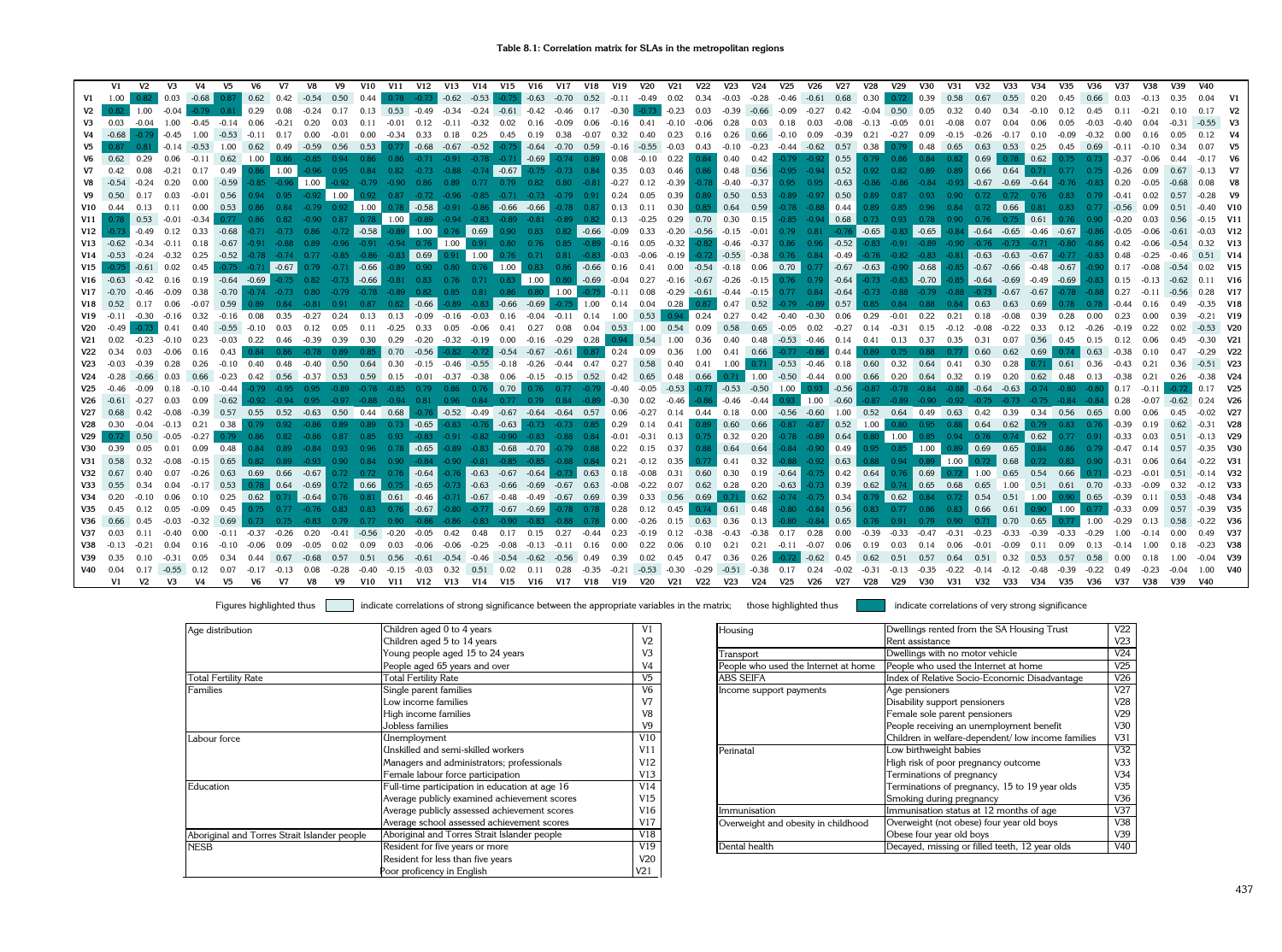|            | V1            | V2             | V3      | V4                | V5      | V6                   | V7            | V8                                                                                     | V9            | V10                            | V11           | <b>V12</b>                                         | V13           | V14                             | V15     | V16                             | V17                          | V18                                                 | V19                                                  | <b>V20</b>                                          | V <sub>21</sub> | <b>V22</b>       | V <sub>23</sub> | <b>V24</b>                  | V25                  | V26                                                                                  | V27     | <b>V28</b>       | <b>V29</b>           | V30                                            | V31                                  | <b>V32</b>  | V33                             | V34                             | V35                             | V36     | V37                   | V38     | V39     | V40            |                         |
|------------|---------------|----------------|---------|-------------------|---------|----------------------|---------------|----------------------------------------------------------------------------------------|---------------|--------------------------------|---------------|----------------------------------------------------|---------------|---------------------------------|---------|---------------------------------|------------------------------|-----------------------------------------------------|------------------------------------------------------|-----------------------------------------------------|-----------------|------------------|-----------------|-----------------------------|----------------------|--------------------------------------------------------------------------------------|---------|------------------|----------------------|------------------------------------------------|--------------------------------------|-------------|---------------------------------|---------------------------------|---------------------------------|---------|-----------------------|---------|---------|----------------|-------------------------|
| V41        | $-0.05$       | $-0.17$        |         |                   |         | 0.14                 | 0.00          | 0.01                                                                                   | 0.04          | 0.04                           | $-0.04$       | 0.01                                               | 0.02          | $-0.05$                         | 0.03    | 0.01                            | 0.06                         | 0.20                                                | $-0.27$                                              | 0.08                                                | $-0.28$         | 0.14             | 0.05            | 0.17                        | 0.05                 | 0.00                                                                                 | 0.33    | 0.08             | $-0.04$              | 0.08                                           | $-0.06$                              | $-0.22$     | 0.11                            | $-0.02$                         | 0.01                            | $-0.03$ | $-0.32$               | 0.04    |         |                | $-0.11$ V41             |
| V42        | 0.54          | 0.24           | 0.33    | $-0.38$           | 0.40    | 0.65                 | 0.46          | $-0.52$                                                                                | 0.59          | 0.59                           | 0.64          |                                                    | $-0.62 -0.62$ | $-0.66$                         |         | $-0.61 - 0.54$                  | $-0.67$                      | 0.67                                                | $-0.09$                                              | 0.02                                                |                 | 0.05  0.52  0.43 |                 |                             | $0.21 -0.52 -0.61$   |                                                                                      | 0.68    | 0.56             | 0.62                 | 0.61                                           |                                      | $0.57$ 0.47 | 0.64                            | 0.53                            | 0.65                            | 0.67    | $-0.33$               | 0.08    |         |                | $-0.36$ V42             |
|            | $V43 - 0.37$  | $-0.35$        | $-0.02$ | 0.32              | $-0.35$ | $-0.19$              | $-0.30$       | 0.36                                                                                   | $-0.30$       | $-0.33$                        | $-0.42$       | 0.36                                               | 0.39          | 0.37                            | 0.39    | 0.33                            | 0.47                         | $-0.17$                                             | $-0.34$                                              | 0.04                                                | $-0.42$         | $-0.10$          | $-0.25$         | 0.08                        | 0.37                 | 0.38                                                                                 | $-0.21$ | $-0.22$          | $-0.37$              | $-0.28$                                        | $-0.41$                              | $-0.47$     | $-0.12 -0.37$                   |                                 | $-0.43$                         | $-0.42$ | $-0.05$               |         |         |                | $0.16$ V43              |
| V44        | $-0.02$       | 0.08           | 0.12    | $-0.26$           | $-0.02$ |                      | $-0.23 -0.32$ | 0.26                                                                                   |               | $-0.30 -0.30$                  | $-0.20$       | $0.12 \quad 0.25$                                  |               | 0.16                            | 0.11    |                                 | $0.17$ 0.19                  | $-0.15$                                             | $-0.29$                                              | $-0.11$                                             | $-0.35$         | $-0.31$          | $-0.24$         | $-0.34$                     | $0.34$ 0.29          |                                                                                      | 0.16    |                  | $-0.31 -0.22$        | $-0.30$                                        | $-0.27$                              | $-0.30$     | $-0.09$                         | $-0.29$                         | $-0.26$                         | $-0.14$ | $-0.07$               |         |         |                | <b>V44</b>              |
| V45        | 0.26          |                | 0.07    | 0.18              | 0.31    |                      |               | $0.73$ $0.77$ $-0.68$                                                                  |               | $0.80 \qquad 0.79$             | 0.63          | $-0.43$                                            |               | $-0.75$ $-0.68$                 |         | $-0.40 -0.52$                   |                              | $-0.61$ 0.73                                        | 0.34                                                 | 0.31                                                | 0.50            | 0.75             | 0.66            | 0.69                        |                      | $-0.75 -0.79$                                                                        | 0.25    | 0.75             | 0.60                 | 0.78                                           | 0.64                                 | 0.61        | 0.54                            |                                 | 0.72                            | 0.58    | $-0.34$               |         |         |                | $-0.41$ V45             |
| V46        | 0.25          | $-0.07$        | $-0.11$ | 0.21              |         | 0.33 0.69            |               | $0.74$ -0.66                                                                           |               | $0.73$ 0.72                    |               | 0.57 -0.45 -0.68                                   |               |                                 |         | $-0.60$ $-0.47$ $-0.50$         | $-0.53$                      |                                                     | $0.72$ 0.11                                          | 0.04                                                |                 | $0.22$ 0.69      | 0.53            |                             | 0.57 -0.70 -0.69     |                                                                                      | 0.31    | 0.75             | 0.64                 | 0.71                                           | 0.66                                 | 0.50        | $0.44$ 0.61                     |                                 | 0.62                            | 0.59    | $-0.33$               | 0.11    |         |                | $-0.19$ V46             |
| V47        |               |                |         | $0.12$ 0.16       | 0.26    |                      |               | 0.80  0.80  -0.72  0.84  0.81                                                          |               |                                | 0.65          | $-0.47$                                            |               | $-0.78 - 0.73$                  | $-0.43$ | $-0.50$                         |                              | $-0.60$ 0.81 0.31                                   |                                                      | 0.30                                                | 0.46            |                  | 0.66            |                             | $0.71 - 0.78 - 0.81$ |                                                                                      | 0.34    | 0.79             | 0.61                 | 0.80                                           | $\vert$ 0.67                         | 0.57        | 0.56                            |                                 | $0.75$ 0.76                     | 0.57    | $-0.45$ 0.13          |         |         |                |                         |
| V48        | 0.33          | 0.18           | $-0.14$ | $-0.09$           |         | 0.39  0.54  0.60     |               | $-0.61$                                                                                |               | $0.61$ 0.57                    |               | $0.59 - 0.56$                                      | $-0.60$       | $-0.53$                         |         |                                 |                              |                                                     | $-0.54$ $-0.56$ $-0.60$ $0.58$ $0.31$ $0.02$         |                                                     | 0.47            |                  |                 |                             |                      | 0.58 0.30 0.27 -0.61 -0.66                                                           |         | 0.44 0.66        | 0.58                 | 0.65                                           |                                      | 0.69 0.45   |                                 | $0.43$ 0.62                     | 0.59                            | 0.60    | $-0.09$               | 0.09    |         |                | $-0.27$ V48             |
| V49        | 0.14          | $-0.21$        | 0.07    | 0.31              |         |                      |               | 0.19 0.76 0.75 -0.65 0.80 0.83 0.52 -0.38 -0.69 -0.67 -0.39 -0.51 -0.49 0.74 0.12 0.24 |               |                                |               |                                                    |               |                                 |         |                                 |                              |                                                     |                                                      |                                                     | 0.23            | 0.83             | 0.61            | 0.77                        |                      | $-0.66$ $-0.71$ 0.24                                                                 |         |                  | $0.83$ 0.61          |                                                |                                      |             | $0.84$ 0.64 0.51 0.64           |                                 | $0.72$ $0.72$ $0.51$            |         | $-0.53$ 0.09          |         | 0.31    |                | $-0.38$ V49             |
| V50        | 0.32          | 0.14           | $-0.30$ | 0.05              |         | $0.44$ 0.64 0.75     |               |                                                                                        |               | $-0.78$ 0.69 0.61 0.64 $-0.73$ |               |                                                    |               |                                 |         |                                 |                              | $-0.63$ $-0.54$ $-0.70$ $-0.71$ $-0.64$ $0.62$ 0.01 |                                                      | $-0.18$                                             |                 |                  |                 |                             |                      | 0.12  0.63  0.25  0.27  -0.68  -0.68  0.54  0.77  0.70  0.70  0.77  0.47  0.64  0.56 |         |                  |                      |                                                |                                      |             |                                 |                                 | 0.65                            | 0.73    | $-0.18$               | 0.12    | 0.55    |                | $-0.04$ V <sub>50</sub> |
| <b>V51</b> | 0.35          | 0.03           | 0.32    | $-0.04$           |         |                      |               | $0.42$ $0.83$ $0.77$ $-0.71$                                                           |               | $0.89$ $0.92$ 0.70 $-0.51$     |               |                                                    |               |                                 |         |                                 |                              | $-0.88$ $-0.89$ $-0.57$ $-0.60$ $-0.70$ 0.88        | 0.08                                                 | 0.23                                                | 0.22            | 0.86             |                 |                             |                      | $0.59$ $0.61$ $-0.69$ $-0.82$                                                        |         |                  |                      |                                                | $0.37$ 0.83 0.75 0.88 0.75 0.61 0.63 |             |                                 |                                 | $0.72$ $0.75$ 0.69 $-0.64$ 0.13 |         |                       |         | 0.37    |                | $-0.54$ V51             |
|            | $V52$ 0.54    | 0.17           | 0.00    | $-0.04$           | 0.51    | 0.77                 | 0.83          |                                                                                        | 0.84          | 0.81                           | 0.78          | $-0.65$                                            |               | $-0.84$ $-0.76$ $-0.61$ $-0.67$ |         |                                 | $-0.68$                      | 0.84                                                | 0.35                                                 | 0.02                                                | 0.43            | 0.80             | 0.48            | 0.49                        | $-0.82$              | $-0.86$                                                                              | 0.57    | 0.81             | 0.80                 | 0.81                                           | $0.80$ 0.73                          |             | 0.51                            | 0.66                            |                                 | 0.74    | $-0.28$               |         | 0.56    |                | $-0.25$ V52             |
| <b>V53</b> | 0.35          | 0.08           |         |                   | 0.30    | 0.58                 | 0.63          | $-0.61$                                                                                | 0.53          | 0.46                           | 0.53          |                                                    | $-0.53 -0.47$ | $-0.28$                         | $-0.43$ | $-0.51$                         | $-0.37$                      | 0.48                                                | 0.21                                                 | $-0.15$                                             | 0.29            | 0.52             | 0.29            | 0.37                        | $-0.63$              | $-0.60$                                                                              | 0.48    | 0.57             | 0.51                 | 0.54                                           | 0.48                                 | 0.45        | 0.49                            |                                 | 0.46                            | 0.44    | 0.13                  | 0.07    |         |                | <b>V53</b>              |
|            | $V54 - 0.16$  |                |         |                   | $-0.07$ | 0.26                 | 0.26          | $-0.18$                                                                                | 0.22          | 0.32                           | 0.03          | $-0.02$                                            | $-0.11$       | $-0.07$                         | $-0.04$ | $-0.13$                         | $-0.05$                      | 0.26                                                | $-0.07$                                              | 0.11                                                | $-0.04$         | 0.36             | 0.34            | 0.46                        | $-0.14$              | $-0.17$                                                                              | 0.20    | 0.41             | 0.15                 | 0.36                                           | 0.14                                 | $-0.02$     | 0.23                            | 0.33                            | 0.31                            | 0.07    | $-0.25$               |         |         |                | $-0.06$ V54             |
| V55        | 0.01          | 0.08           | $-0.09$ | $-0.03$           | $-0.05$ | $-0.10$              | $-0.20$       | 0.14                                                                                   | $-0.26$       | $-0.32$                        | $-0.19$       | 0.03                                               | 0.27          | 0.24                            | 0.13    | 0.13                            | 0.24                         | $-0.23$                                             | $-0.26$                                              | $-0.14$                                             | $-0.31$         | $-0.24$          | $-0.33$         | $-0.26$                     | 0.25                 | 0.23                                                                                 | 0.08    | $-0.26$          | $-0.25$              | $-0.30$                                        | $-0.29$                              | $-0.26$     | $-0.14$                         | $-0.52$                         | $-0.38$                         | $-0.26$ | 0.16                  | 0.03    |         |                | $0.23$ V <sub>55</sub>  |
| V56        |               |                |         | $-0.06$ 0.16      |         | $-0.12$ 0.06         | 0.00          | 0.06                                                                                   | 0.00          | 0.05                           |               | $-0.06$ 0.15 0.03                                  |               | 0.08                            |         |                                 | $0.10$ $0.17$ $0.10$ $0.07$  |                                                     | $-0.18$                                              | 0.01                                                | $-0.11$         | 0.05             |                 | $0.10$ $0.16$ $0.00$ $0.03$ |                      |                                                                                      |         |                  | $-0.11$ 0.05 $-0.07$ | $0.04 - 0.08$                                  |                                      | $-0.04$     | -0.01                           | 0.04                            | $-0.09$                         | $-0.08$ |                       |         |         |                | <b>V56</b>              |
|            | $V57 -0.68$   |                |         |                   | $-0.65$ | $-0.69$              |               |                                                                                        | $-0.71$       | $-0.66$                        |               |                                                    |               | 0.62                            |         | 0.81                            | 0.77                         | $-0.67$                                             | $-0.14$                                              |                                                     |                 | $-0.60$          | $-0.30$         | $-0.14$                     |                      | $-0.79$                                                                              | $-0.70$ |                  | $-0.73 - 0.85$       |                                                |                                      | $-0.70$     | $-0.61$                         | $-0.55$                         |                                 |         | 0.04                  |         |         |                | $-0.07$ V57             |
| V58        | 0.27          | 0.02           | $-0.03$ | 0.13              | 0.33    | 0.55                 | 0.58          |                                                                                        | $-0.52$ 0.58  | 0.65                           | 0.46          |                                                    | $-0.37 -0.56$ | $-0.51$                         | $-0.45$ | $-0.49$                         |                              | $-0.49$ 0.50                                        | $-0.10$                                              | 0.00                                                | 0.00            | 0.51             | 0.47            | 0.37                        |                      | $-0.48 - 0.52$                                                                       | 0.22    | 0.59             | 0.55                 | 0.61                                           | 0.51                                 | 0.48        | 0.54                            | 0.46                            | 0.47                            | 0.49    | $-0.41$               | 0.18    |         |                | $-0.07$ V58             |
| V59        | $-0.33$       |                |         | 0.39              | $-0.32$ | 0.10                 |               | $-0.07$                                                                                | 0.06          | 0.06                           | $-0.13$       | 0.01                                               | 0.05          | 0.05                            | 0.08    | 0.09                            | 0.10                         | 0.04                                                | $-0.19$                                              | 0.15                                                | $-0.20$         |                  | 0.25            | 0.33                        |                      | $-0.07$ 0.03                                                                         |         | $-0.03$ 0.17     | $-0.05$              | 0.13                                           | $-0.02$                              | $-0.20$     | 0.12                            | 0.07                            | $-0.01$                         | $-0.02$ | $-0.11$               |         |         |                | $0.13$ V <sub>59</sub>  |
| <b>V60</b> | 0.28          | 0.44           |         | $-0.07 -0.32$     |         | $0.23$ 0.07          | 0.06          |                                                                                        | $-0.14$ 0.03  | $-0.04$ 0.16                   |               | -0.30 -0.08                                        |               | -0.05                           |         | -0.32 -0.32                     |                              | $-0.15$ 0.02                                        | $-0.15$                                              | $-0.38$                                             | $-0.19$         | 0.10             | $-0.34$         |                             | -0.34 -0.04 -0.09    |                                                                                      | 0.18    |                  | $0.04$ 0.20          | $0.00 \t 0.19$                                 |                                      |             | $0.17$ $0.13$ $-0.23$           |                                 | $-0.09$ 0.18                    |         | 0.09                  | $-0.10$ |         |                | <b>V60</b>              |
| V61        | 0.49          | 0.16           |         | $0.17 -0.17 0.41$ |         | 0.68                 |               | $0.72$ $-0.74$ $0.75$ $0.78$                                                           |               |                                | 0.77          | $-0.68$                                            |               | $-0.79$ $-0.82$ $-0.66$         |         | $-0.70$                         |                              |                                                     | $-0.81$ 0.76 0.36 0.20                               |                                                     | 0.48            | 0.67             |                 | $0.61$ 0.41                 |                      | $-0.78 - 0.81$                                                                       | 0.64    |                  |                      |                                                | $0.78$ 0.73 0.80 0.80                | 0.61        | 0.50                            | 0.72                            | $0.79$ 0.75                     |         | $-0.29$               | 0.22    | 0.58    |                | $-0.50$ V61             |
|            | $V62$ 0.54    | 0.26           | 0.32    | $-0.34$           | 0.44    |                      |               | $0.63$ $0.60$ $-0.65$ $0.69$                                                           |               | 0.72                           | 0.76          | $-0.65$                                            |               |                                 |         | $-0.77$ $-0.85$ $-0.67$ $-0.67$ |                              |                                                     | $-0.82$ 0.72 0.19 0.14                               |                                                     | 0.33            | 0.57             |                 | $0.55$ 0.28 -0.67           |                      | $-0.75$                                                                              | 0.63    |                  | $0.66$ 0.70          |                                                | $0.72$ 0.72 0.57                     |             | 0.55                            | 0.65                            |                                 |         | $0.72$ $0.76$ $-0.36$ | 0.27    |         |                | $-0.59$ V62             |
| V63        | 0.50          | 0.31           | 0.26    |                   |         |                      |               | $-0.30$ 0.50 0.74 0.67 $-0.72$ 0.77 0.79 0.76 $-0.70$                                  |               |                                |               |                                                    |               |                                 |         |                                 |                              |                                                     | $-0.82$ $-0.84$ $-0.80$ $-0.67$ $-0.79$ 0.68 $-0.09$ | $-0.07$                                             | 0.05            | 0.63             | 0.47            |                             |                      | $0.24 -0.66 -0.75$                                                                   |         | $0.51$ 0.74 0.81 |                      |                                                | $0.79$ 0.80                          |             | $0.61$ 0.67                     | 0.63                            | 0.70                            |         | $0.80 - 0.44$         | 0.01    |         |                | $-0.36$ V63             |
|            | $V64$ 0.55    | 0.30           | 0.38    | $-0.32$           | 0.53    |                      | $0.75$ 0.66   |                                                                                        | $-0.70$ 0.79  | 0.86                           | 0.79          | $-0.65$                                            |               |                                 |         |                                 |                              | -0.86 -0.92 -0.77 -0.69 -0.83 0.75                  |                                                      | $-0.07$ 0.00                                        |                 | $0.08$ 0.66      |                 |                             |                      | $0.56$ $0.31$ $-0.66$ $-0.77$                                                        |         |                  | $0.52$ 0.74 0.84     |                                                | $0.82$ 0.80                          |             | $0.68$ 0.67                     |                                 | $0.65$ 0.74 0.81                |         | $-0.55$ 0.09          |         | 0.36    |                | $-0.47$ V64             |
| V65        | 0.45          | 0.29           | 0.17    | $-0.27$           |         |                      |               | 0.46  0.68  0.64  -0.70  0.70  0.70  0.70                                              |               |                                |               | $-0.69$                                            |               | $-0.74$ $-0.75$ $-0.77$         |         |                                 |                              |                                                     | $-0.62$ $-0.73$ 0.61 $-0.09$                         | $-0.11$                                             | 0.03            |                  |                 |                             |                      | 0.57  0.38  0.19  -0.62  -0.69  0.48  0.69                                           |         |                  | 0.74                 |                                                | $0.72$ 0.75                          |             | $0.53$ 0.63                     | 0.57                            | 0.63                            |         | $-0.35$               | $-0.04$ | 0.39    |                | $-0.28$ V65             |
| V66        | 0.47          |                | $-0.07$ | 0.01              | 0.48    |                      |               | $0.75$ $0.80$ $-0.79$ $0.80$ $0.80$                                                    |               |                                | 0.77          | $-0.68$                                            |               | $-0.77$ $-0.69$ $-0.65$         |         |                                 |                              |                                                     | $-0.74$ $-0.77$ 0.78 0.30                            | 0.12                                                | 0.47            |                  | $0.77$ 0.54     | 0.50                        |                      | $-0.79$ $-0.85$ 0.61                                                                 |         | 0.85             | 0.77                 |                                                | $0.86$ $0.81$ 0.69 0.64              |             |                                 | 0.74                            | $0.82$ 0.71                     |         | $-0.23$               | 0.22    | 0.56    |                | $-0.29$ V66             |
| V67        | 0.46          | 0.13           | $-0.07$ | 0.02              |         |                      |               | $0.48$ 0.74 0.80 -0.78 0.79 0.79 0.77 -0.67                                            |               |                                |               |                                                    |               | $-0.76$ $-0.69$ $-0.64$         |         |                                 |                              | $-0.73$ $-0.76$ $0.79$ 0.32                         |                                                      | 0.13                                                | 0.48            | 0.77             |                 | $0.53$ $0.51$               |                      | $-0.79$ $-0.85$ 0.61 0.85 0.76 0.86 0.81 0.69 0.63                                   |         |                  |                      |                                                |                                      |             |                                 | 0.74                            | $0.82$ 0.71                     |         | $-0.22$               | 0.24    | 0.57    |                | $-0.30$ V67             |
|            | $V68 - 0.63$  |                | 0.21    | 0.39              | $-0.66$ | $-0.51 - 0.58$       |               | 0.71                                                                                   | $-0.56$       | $-0.43$                        | -0.74         | $0.85$ 0.61                                        |               | $0.53 \quad 0.79$               |         |                                 | $0.71$ $0.71$ $-0.48$        |                                                     | $-0.03$                                              | 0.38                                                | $-0.17$         |                  |                 |                             |                      | $-0.36$ $-0.02$ $0.17$ $0.63$ $0.64$ $-0.56$ $-0.48$ $-0.69$ $-0.48$                 |         |                  |                      |                                                | $-0.74$                              |             |                                 | $-0.56$ $-0.51$ $-0.35$ $-0.50$ |                                 |         | $-0.09$               | $-0.02$ |         |                | $-0.04$ V68             |
| V69        | 0.02          | $-0.28$        | 0.08    | 0.32              | 0.01    |                      |               | $0.43$ $0.44$ $-0.32$                                                                  | 0.45          | $0.55$ 0.28                    |               | $-0.09$                                            | $-0.38$       |                                 |         |                                 |                              |                                                     | $-0.36$ $-0.10$ $-0.27$ $-0.30$ $0.51$ $0.33$        | 0.44                                                | 0.41            | 0.58             |                 |                             |                      | $0.58$ 0.71 -0.40 -0.45 0.25                                                         |         |                  |                      | 0.58 0.31 0.59 0.32                            |                                      |             |                                 |                                 | 0.33 0.30 0.56 0.52 0.19        |         | $-0.32$               | 0.25    | 0.17    |                | $-0.37$ V69             |
|            | $V70 -0.58$   | $-0.27$        | $-0.20$ | 0.26              | $-0.54$ |                      | $-0.76$       |                                                                                        | $-0.83$       |                                |               |                                                    | 0.87          | 0.87                            | 0.76    |                                 | $0.75$ 0.91                  | $-0.76$                                             | $-0.18$                                              | $-0.11$                                             | $-0.39$         | $-0.66$          |                 | $-0.65 -0.35$               |                      | $0.80$ 0.86                                                                          | $-0.54$ | $-0.79$          |                      | $-0.82$ $-0.84$ $-0.86$                        |                                      | $-0.74$     | $-0.67$                         |                                 | $-0.83$                         |         | 0.36                  | $-0.15$ |         |                | <b>V70</b>              |
|            | $V71$ 0.25    | 0.26           | 0.02    | $-0.18$           |         | $0.34$ $0.17$ $0.23$ |               | $-0.26$                                                                                | 0.29          | 0.29                           | 0.34          | $-0.25$                                            |               | $-0.34 -0.30$                   |         |                                 |                              | $-0.33$ $-0.35$ $-0.39$ 0.16                        | 0.01                                                 | $-0.08$                                             | 0.11            | 0.16             |                 |                             |                      | 0.18 -0.06 -0.25 -0.29 0.10 0.19 0.33 0.26 0.32 0.35 0.24 0.39                       |         |                  |                      |                                                |                                      |             |                                 |                                 | $0.37$ 0.36                     |         | $-0.05$               | -0.02   | 0.25    |                | $-0.22$ V71             |
|            | $V72$ 0.62    | 0.32           | 0.10    | $-0.23$           |         |                      |               | 0.58  0.83  0.80  -0.84  0.87                                                          |               | 0.78                           |               | 0.88 -0.78 -0.89 -0.83 -0.76 -0.72 -0.81 0.75 0.18 |               |                                 |         |                                 |                              |                                                     |                                                      | $-0.04$                                             |                 | $0.36$ 0.69      | 0.41            | 0.29                        |                      | $-0.82 -0.89$                                                                        | 0.50    |                  |                      |                                                | 0.72 0.79 0.76 0.81 0.74 0.71        |             |                                 | 0.68                            | 0.78                            | 0.79    | $-0.25$               |         |         |                | $-0.31$ V72             |
| V73        |               |                | $-0.10$ | 0.09              |         | $-0.73$              | $\vert$ -0.64 | 0.66                                                                                   | $-0.67$       | -0.56                          | -0.62         | 0.59                                               | 0.64          | 0.61                            |         |                                 |                              |                                                     | 0.51  0.44  0.50  -0.66  -0.18                       | -0.03                                               | $-0.28$         | $-0.59$          | $-0.26$         |                             | $-0.35$ 0.65         | $0.69$ $-0.44$ $-0.59$ $-0.54$                                                       |         |                  |                      | $-0.58$                                        |                                      |             | $-0.57$ $-0.47$ $-0.53$ $-0.37$ |                                 | $-0.49 -0.51$                   |         | 0.23                  |         |         |                | $0.14$ V73              |
| V74        |               |                |         |                   |         | 0.14                 | 0.23          |                                                                                        |               |                                |               |                                                    |               |                                 |         | -0.30                           | $-0.31$                      | 0.15                                                | 0.04                                                 |                                                     |                 |                  | 0.23            |                             |                      |                                                                                      | 0.06    | 0.21             |                      |                                                |                                      |             |                                 |                                 |                                 |         | $-0.08$               |         |         |                | $-0.27$ V74             |
| V75        | 0.31          |                |         |                   |         |                      |               |                                                                                        | 0.30          | 0.30                           |               |                                                    |               |                                 |         |                                 |                              |                                                     | 0.00                                                 |                                                     |                 |                  | 0.17            |                             |                      |                                                                                      | 0.12    | 0.18             |                      |                                                |                                      |             |                                 |                                 |                                 |         |                       |         |         |                | $-0.18$ V75             |
| V76        | 0.18          | 0.23           |         | $-0.16$           |         |                      |               | 0.01                                                                                   | $-0.05$       | $-0.09$                        | 0.08          | $-0.12$                                            | $-0.02$       | 0.05                            | $-0.08$ | $-0.13$                         | $-0.11$                      | $-0.15$                                             | 0.19                                                 | $-0.10$                                             | 0.17            | $-0.09$          | $-0.11$         | $-0.27$                     | $-0.03$              | $-0.01$                                                                              | 0.02    | $-0.09$          | 0.02                 | $-0.10$                                        | 0.04                                 | 0.21        | $-0.03$                         | 0.09                            |                                 |         | 0.26                  |         |         |                | $-0.08$ V76             |
| V77        | $-0.03$       | 0.22           | $-0.08$ | $-0.21$           | 0.04    | $-0.49$              | $-0.45$       |                                                                                        | $0.41 - 0.44$ |                                | $-0.33 -0.28$ | 0.26                                               | 0.35          | 0.35                            |         |                                 | $0.16$ $0.13$ $0.16$ $-0.43$ |                                                     |                                                      | $-0.21 -0.22$                                       |                 | $-0.23 -0.42$    | $-0.19$         | $-0.44$ 0.41                |                      |                                                                                      |         |                  |                      | $0.41$ $-0.17$ $-0.41$ $-0.21$ $-0.38$ $-0.27$ |                                      | $-0.16$     | $-0.31 -0.24$                   |                                 | $-0.24$                         | $-0.15$ | 0.17                  | $-0.08$ |         |                | 0.12 V77                |
|            | $V78 - 0.13$  | 0.01           | 0.18    | $-0.11$           | $-0.23$ | $-0.22$              |               | $-0.36$ 0.26 $-0.34$                                                                   |               | $-0.42 -0.28$                  |               | $0.13$ 0.35                                        |               | 0.26                            |         |                                 |                              | $0.11$ $0.22$ $0.30$ $-0.33$                        |                                                      | $-0.42$ $-0.14$ $-0.50$ $-0.39$ $-0.29$             |                 |                  |                 |                             | $-0.33$ 0.36 0.37    |                                                                                      | $-0.09$ | $-0.40$          | $-0.28$              | $-0.37$                                        | $-0.32$                              | $-0.35$     |                                 | $-0.15 -0.54$                   | $-0.42$                         | $-0.32$ | 0.15                  | $-0.15$ |         |                | 0.29 V78                |
| V79        | 0.38          | 0.45           | 0.20    | $-0.44$           | 0.39    | 0.18                 |               | $0.17 -0.28$ 0.25                                                                      |               | $0.22$ 0.43                    |               | $-0.41 -0.38$                                      |               |                                 |         |                                 |                              |                                                     |                                                      | -0.37 -0.53 -0.41 -0.48 0.13 -0.17 -0.28 -0.05 0.04 |                 |                  |                 |                             |                      | 0.09 -0.29 -0.24 -0.28 0.22                                                          |         |                  |                      | 0.14 0.43 0.20 0.39                            |                                      | 0.38        | 0.30                            | 0.25                            | $0.26$ 0.48                     |         | $-0.06$               | 0.08    | 0.19    |                | $-0.12$ V79             |
|            | V80 0.64 0.33 |                | 0.10    |                   |         |                      |               | $-0.29$ 0.57 0.76 0.71 $-0.80$ 0.75 0.68                                               |               |                                |               | 0.82 -0.86 -0.77 -0.76 -0.84 -0.79 -0.80 0.72 0.01 |               |                                 |         |                                 |                              |                                                     |                                                      |                                                     |                 |                  |                 | $-0.15$ 0.16 0.64 0.33 0.19 |                      | $-0.74$ $-0.79$ 0.69 0.72 0.83 0.72 0.84 0.63 0.68                                   |         |                  |                      |                                                |                                      |             |                                 | 0.52                            | 0.71                            |         | $0.80 - 0.20$         | 0.13    |         | 0.56 -0.16 V80 |                         |
|            | V1            | V <sub>2</sub> | V3      | V <sub>4</sub>    | V5      | V6                   | <b>V7</b>     | V8                                                                                     | V9            | <b>V10</b>                     | V11           | <b>V12</b>                                         | <b>V13</b>    |                                 |         | V14 V15 V16                     |                              |                                                     | V17 V18 V19 V20                                      |                                                     |                 | V21 V22 V23      |                 |                             | V24 V25              | V26                                                                                  | V27     | <b>V28</b>       | V29                  | <b>V30</b>                                     | <b>V31</b>                           | V32         | V33                             | V34                             | V35                             | V36     | V37                   | V38     | V39 V40 |                |                         |

| Age distribution                             | Children aged 0 to 4 years                     | V1              | Housing                              | Dwellings rented from the SA Housing Trust        | V22             |
|----------------------------------------------|------------------------------------------------|-----------------|--------------------------------------|---------------------------------------------------|-----------------|
|                                              | Children aged 5 to 14 years                    | V2              |                                      | Rent assistance                                   | V <sub>23</sub> |
|                                              | Young people aged 15 to 24 years               | V3              | Transport                            | Dwellings with no motor vehicle                   | V24             |
|                                              | People aged 65 years and over                  | V4              | People who used the Internet at home | People who used the Internet at home              | V25             |
| <b>Total Fertility Rate</b>                  | Total Fertility Rate                           | V <sub>5</sub>  | <b>ABS SEIFA</b>                     | Index of Relative Socio-Economic Disadvantage     | V26             |
| Families                                     | Single parent families                         | V <sub>6</sub>  | Income support payments              | Age pensioners                                    | V27             |
|                                              | Low income families                            | V7              |                                      | Disability support pensioners                     | V <sub>28</sub> |
|                                              | High income families                           | V8              |                                      | Female sole parent pensioners                     | V <sub>29</sub> |
|                                              | Jobless families                               | V <sub>9</sub>  |                                      | People receiving an unemployment benefit          | V30             |
| Labour force                                 | Unemployment                                   | V10             |                                      | Children in welfare-dependent/low income families | V31             |
|                                              | Unskilled and semi-skilled workers             | V11             | Perinatal                            | Low birthweight babies                            | V32             |
|                                              | Managers and administrators; professionals     | V12             |                                      | High risk of poor pregnancy outcome               | V <sub>33</sub> |
|                                              | Female labour force participation              | V13             |                                      | Terminations of pregnancy                         | V <sub>34</sub> |
| Education                                    | Full-time participation in education at age 16 | V14             |                                      | Terminations of pregnancy, 15 to 19 year olds     | V35             |
|                                              | Average publicly examined achievement scores   | V15             |                                      | Smoking during pregnancy                          | V36             |
|                                              | Average publicly assessed achievement scores   | V16             | Immunisation                         | Immunisation status at 12 months of age           | V37             |
|                                              | Average school assessed achievement scores     | V17             | Overweight and obesity in childhood  | Overweight (not obese) four year old boys         | V38             |
| Aboriginal and Torres Strait Islander people | Aboriginal and Torres Strait Islander people   | V18             |                                      | Obese four year old boys                          | V39             |
| <b>NESB</b>                                  | Resident for five years or more                | V19             | Dental health                        | Decayed, missing or filled teeth, 12 year olds    | V40             |
|                                              | Resident for less than five years              | V <sub>20</sub> |                                      |                                                   |                 |
|                                              | Poor proficency in English                     | V21             |                                      |                                                   |                 |

| Children aged 0 to 4 years                     | V <sub>1</sub> | Housing                              | Dwellings rented from the SA Housing Trust         | V22             |
|------------------------------------------------|----------------|--------------------------------------|----------------------------------------------------|-----------------|
| Children aged 5 to 14 years                    | V <sub>2</sub> |                                      | Rent assistance                                    | V <sub>23</sub> |
| Young people aged 15 to 24 years               | V <sub>3</sub> | Transport                            | Dwellings with no motor vehicle                    | V24             |
| People aged 65 years and over                  | V4             | People who used the Internet at home | People who used the Internet at home               | V25             |
| <b>Total Fertility Rate</b>                    | V <sub>5</sub> | <b>ABS SEIFA</b>                     | Index of Relative Socio-Economic Disadvantage      | V26             |
| Single parent families                         | V <sub>6</sub> | Income support payments              | Age pensioners                                     | V <sub>27</sub> |
| Low income families                            | V <sub>7</sub> |                                      | Disability support pensioners                      | V <sub>28</sub> |
| High income families                           | V <sub>8</sub> |                                      | Female sole parent pensioners                      | V <sub>29</sub> |
| Jobless families                               | V9             |                                      | People receiving an unemployment benefit           | V30             |
| Unemployment                                   | V10            |                                      | Children in welfare-dependent/ low income families | V31             |
| Unskilled and semi-skilled workers             | V11            | Perinatal                            | Low birthweight babies                             | V32             |
| Managers and administrators; professionals     | V12            |                                      | High risk of poor pregnancy outcome                | V33             |
| Female labour force participation              | V13            |                                      | Terminations of pregnancy                          | V <sub>34</sub> |
| Full-time participation in education at age 16 | V14            |                                      | Ferminations of pregnancy, 15 to 19 year olds      | V35             |
| Average publicly examined achievement scores   | V15            |                                      | Smoking during pregnancy                           | V36             |
| Average publicly assessed achievement scores   | V16            | Immunisation                         | Immunisation status at 12 months of age            | V37             |
| Average school assessed achievement scores     | V17            | Overweight and obesity in childhood  | Overweight (not obese) four year old boys          | V38             |
| Aboriginal and Torres Strait Islander people   | V18            |                                      | Obese four year old boys                           | V39             |
| Resident for five years or more                | V19            | Dental health                        | Decayed, missing or filled teeth, 12 year olds     | V40             |
|                                                |                |                                      |                                                    |                 |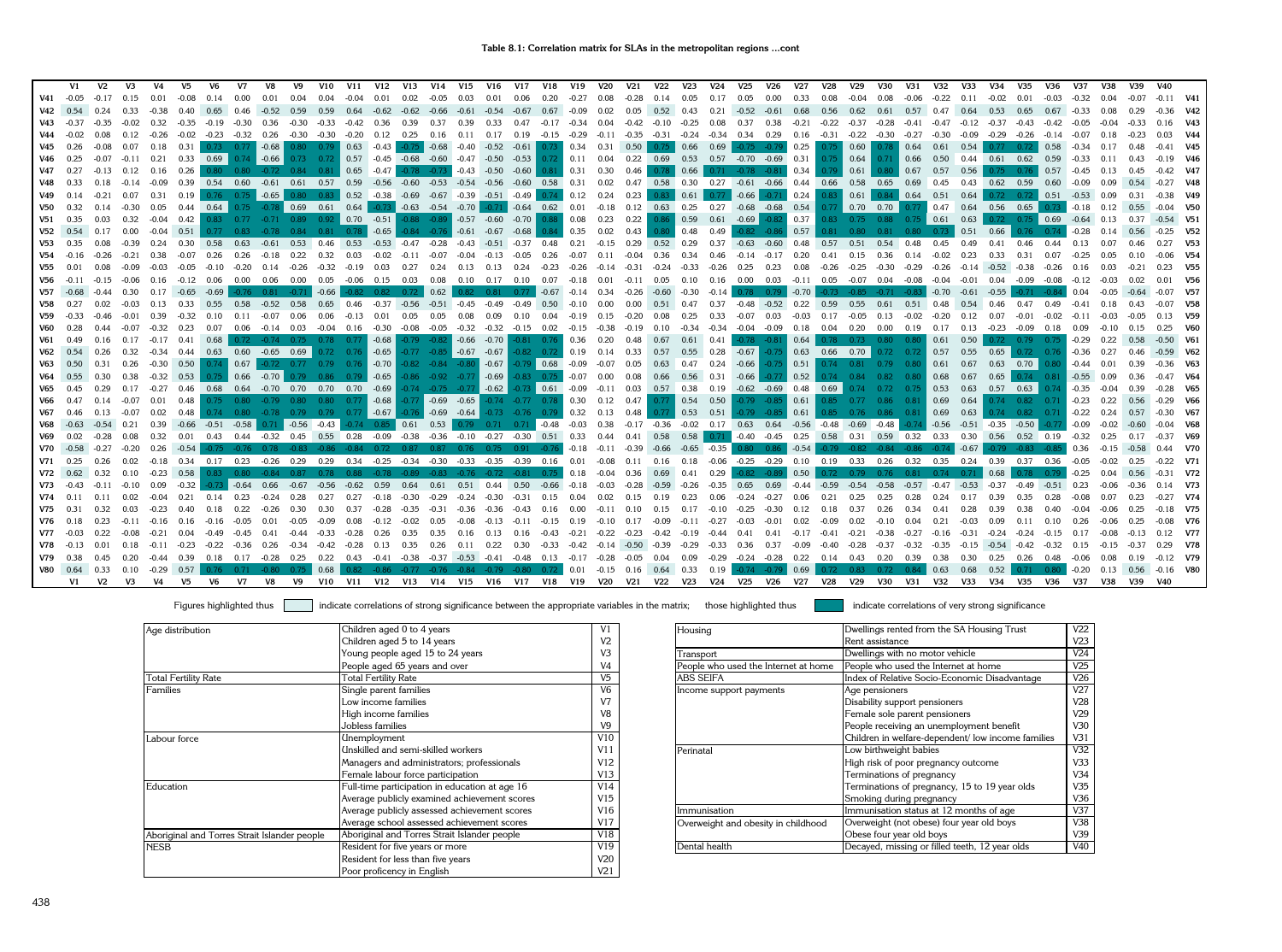| $-0.37$<br>$-0.02$<br>0.33<br>0.35<br>$-0.16$<br>0.01<br>$-0.11$<br>$-0.68$<br>0.27<br>$-0.33$<br>0.28<br>0.49<br>0.54<br>0.50<br>0.55<br>0.45<br>0.47<br>0.46<br>$-0.63$<br>0.02<br>$-0.58$<br>0.25<br>$-0.05$<br>0.26<br>0.25<br>0.27<br>0.14<br>0.32<br>0.35<br>0.54<br>0.62<br>-0.43<br>0.31<br>0.38<br>0.64<br>$-0.35$<br>0.08<br>$-0.13$<br>0.18<br>$-0.21$<br>0.03<br>0.17<br>0.08<br>$-0.26$ 0.08<br>$-0.15$<br>$-0.44$<br>0.02<br>$-0.46$<br>0.44<br>0.16<br>0.26<br>0.31<br>0.30<br>0.29<br>0.14<br>0.13<br>$-0.54$<br>$-0.27$<br>0.26<br>0.32<br>$-0.11$ 0.11<br>0.32<br>0.23<br>0.22<br>$-0.17$<br>0.24<br>-0.08<br>$-0.07$<br>0.14<br>$-0.28$<br>0.01<br>0.07<br>$-0.39$<br>$-0.02$<br>0.12<br>0.12<br>$-0.14$<br>$-0.30$<br>0.32<br>0.00<br>$-0.21$<br>$-0.09$<br>$-0.06$<br>0.30<br>$-0.03$<br>$-0.01$<br>$-0.07$<br>0.17<br>0.32<br>0.26<br>0.38<br>0.17<br>$-0.07$<br>$-0.07$<br>0.21<br>0.08<br>0.02<br>0.10<br>$-0.10$<br>0.02<br>0.03<br>$-0.11$<br>$-0.08$<br>0.07<br>$-0.11$<br>0.32<br>0.16<br>$-0.04$<br>0.38<br>$-0.34$<br>$-0.30$<br>$-0.32$<br>0.01<br>$-0.38$<br>-0.26<br>0.18<br>0.21<br>$-0.09$<br>0.31<br>0.05<br>$-0.04$<br>0.24<br>$-0.03$<br>0.16<br>0.17<br>0.13<br>0.39<br>$-0.32$<br>$-0.17$<br>$-0.27$<br>0.01<br>0.02<br>0.39<br>0.32<br>0.26<br>$-0.18$<br>$-0.23$<br>0.09<br>$-0.04$<br>$-0.23$<br>$-0.21$<br>$-0.16$<br>$-0.11$<br>$-0.02$<br>$0.42$ $0.51$ $0.30$<br>$-0.32$<br>0.50 0.53 0.46<br>$0.58 - 0.32$<br>V <sub>5</sub><br>0.40<br>$-0.35$<br>0.31<br>0.33<br>0.26<br>0.39<br>$0.19$ 0.44<br>$-0.07$<br>$-0.05$<br>$-0.12$<br>$-0.65$<br>0.33<br>0.23<br>0.41<br>0.44<br>0.48<br>0.48<br>$-0.66$<br>0.01<br>$-0.54$ 0.34<br>0.16<br>0.04<br>$-0.23$<br>0.21<br>0.39<br>V <sub>6</sub><br>$-0.19 -0.23$<br>$0.73$ 0.69<br>0.80<br>0.54<br>$0.58$ 0.26<br>0.06<br>$-0.69$<br>0.55<br>0.10<br>0.07<br>0.68<br>0.63<br>$0.74$ 0.75<br>0.68<br>0.43<br>0.17<br>$-0.73$<br>$-0.49$<br>$-0.22$<br>0.14<br>0.65<br>$0.76$ 0.64<br>0.83<br>0.77<br>$-0.10$<br>0.75<br>0.74<br>$-0.51$<br>$-0.75$<br>$0.83 -$<br>0.18<br>$-0.16$<br>0.18<br>$-0.30$ $-0.32$ 0.77 0.74 0.80 0.60 0.75 0.75 0.77 0.83<br>0.00<br>$-0.76$ 0.58 0.11<br>0.06<br>0.60 0.67 0.66<br>0.64<br>$-0.58$ 0.44<br>0.23<br>0.00<br>0.46<br>$0.63$ 0.26<br>-0.20<br>0.72<br>0.80 0.80<br>$0.80$ $-0.64$<br>0.23<br>0.22<br>-0.36<br>0.17<br>V7<br>-0.76<br>-0.05<br>-0.45<br>$-0.68$ $-0.66$ $-0.72$<br>$-0.61 - 0.65$<br>$-0.72$ $-0.70$ $-0.70$<br>0.36<br>0.26<br>$0.81$ $-0.52$ $-0.07$<br>$-0.74$ $-0.65$<br>$-0.79$ $-0.78$ $0.71$<br>$-0.32$<br>$-0.26$<br>$-0.84$ 0.66<br>V8<br>0.01<br>$-0.52$<br>$-0.78$<br>$-0.71$<br>$-0.78$<br>$-0.61 - 0.18$<br>0.06<br>$-0.14$<br>0.78<br>0.26<br>$-0.28$<br>0.14<br>$-0.24$<br>0.01<br>0.41<br>$\vert$ 0.69<br>0.58<br>$0.79$ $-0.56$ $0.45$<br>0.29<br>$-0.30$<br>$-0.30$ 0.80 0.73 0.84 0.61 0.80<br>$0.89$ 0.84<br>$0.53$ 0.22<br>0.00<br>$-0.71$<br>0.06<br>0.03<br>$0.69$ 0.77 0.79<br>0.80<br>$-0.83$<br>0.87<br>V <sub>9</sub><br>0.04<br>0.59<br>$-0.26$<br>0.75<br>0.70<br>$\blacksquare$ -0.67<br>0.28<br>$-0.34$<br>0.25<br>$-0.33$<br>$-0.30$<br>0.57<br>0.83 0.61<br>0.92<br>$0.46$ 0.32<br>$-0.32$<br>0.05 -0.66 0.65 0.06<br>$0.79 - 0.43 0.55$<br>0.29<br>0.04<br>0.59<br>0.79<br>0.72<br>0.81<br>0.81<br>$-0.04$<br>$0.79$ 0.86 0.70<br>0.80<br>$-0.86$<br>$-0.33$<br>$-0.42$<br>0.22<br><b>V10</b><br>0.78<br>0.72<br>0.78<br>$-0.56$<br>$-0.42$<br>$-0.20$ 0.63 0.57 0.65 0.59 0.52 0.64 0.70<br>$0.53$ 0.03<br>$-0.19$<br>$-0.06$<br>0.46<br>$-0.13$<br>0.70<br>$0.77$ $0.77$ $-0.74$ 0.28<br>0.34<br>0.64<br>0.78<br>$-0.82$<br>0.16<br>$0.77$ 0.76 0.76 0.79<br>$-0.84$<br>$-0.62$<br>0.43<br>V11<br>$-0.04$<br>$-0.47$ $-0.56$ $-0.38$ $-0.73$<br>$-0.51 - 0.65$<br>$-0.68$ $-0.65$ $-0.70$ $-0.65$<br>$-0.68$ $-0.67$<br>$-0.25$<br>$-0.62$<br>0.36<br>0.12<br>$-0.43 - 0.45$<br>$-0.53$<br>$-0.02$<br>$0.82$ -0.37<br>$-0.30$<br>$-0.69$<br>$-0.09$<br>0.03<br>0.15<br>0.01<br>0.85<br>0.72<br>$-0.78$<br>0.59<br>$-0.41$<br>V12<br>$-0.18$<br>0.26<br>0.13<br>$-0.60$ $-0.69$ $-0.63$<br>0.72<br>$-0.56$<br>$-0.79$ $-0.77$ $-0.82$ $-0.86$ $-0.74$ $-0.77$ $-0.76$ 0.61<br>$-0.38$<br>$-0.34$<br>$-0.89$ 0.64<br>V13<br>0.39<br>0.25<br>$-0.68 - 0.78$<br>$-0.88 - 0.84$<br>$-0.47$<br>0.03<br>0.05<br>$-0.08$<br>0.87<br>0.02<br>$-0.62$<br>$-0.75$<br>$-0.11$<br>0.27<br>$-0.30$<br>$-0.35$<br>$-0.02$<br>0.35<br>$-0.38$<br>$-0.82$ $-0.85$ $-0.84$ $-0.92$ $-0.75$ $-0.69$ $-0.69$ 0.53<br>$-0.53 -0.67$<br>0.08  0.62  -0.51  0.05<br>$-0.36$<br>$-0.30$<br>$V14 - 0.05$<br>$-0.66$<br>0.37<br>0.16<br>$-0.68$<br>$-0.60$<br>$-0.73$<br>$-0.54$<br>$-0.89$<br>$-0.76$<br>$-0.28$<br>$-0.07$<br>$-0.05$<br>$-0.83$ 0.61<br>0.35<br>0.24<br>0.87<br>$-0.29$<br>$-0.31$<br>0.05<br>0.26<br>$-0.37$<br>$-0.47$ $-0.43$ $-0.54$ $-0.39$ $-0.70$ $-0.57$ $-0.61$ $-0.43$ $-0.04$<br>$-0.45$ 0.08<br>$-0.32$ $-0.66$ $-0.67$<br>$-0.80$ $-0.77$ $-0.77$ $-0.65$ $-0.64$<br>$-0.10$<br>$-0.33$<br>V15<br>0.39<br>0.11<br>-0.40<br>0.10<br>0.82<br>0.79<br>0.76<br>$-0.76$ 0.51<br>$-0.53$<br>0.03<br>0.13<br>$-0.24$<br>$-0.36$<br>-0.08<br>0.16<br>0.11<br>$-0.56$<br>$-0.51$<br>$-0.32$ $-0.70$ $-0.67$ $-0.67$ $-0.69$ $-0.62$<br>$-0.35$<br>0.33<br>0.17<br>$-0.52 -0.50$<br>$-0.50$<br>$-0.71$<br>$-0.60$<br>$-0.67$<br>$-0.51 - 0.13$ 0.13<br>0.17<br>$0.81 - 0.49 0.09$<br>$-0.74$<br>$-0.27$<br>$-0.72$ 0.44<br>V16<br>0.01<br>$-0.73$<br>0.71<br>0.75<br>$-0.30$<br>0.22<br>$-0.13$<br>$-0.60$ $-0.49$ $-0.64$<br>$-0.70$ $-0.68$ $-0.37$<br>$0.10$ $0.77$ $-0.49$<br>-0.81 -0.82 -0.79 -0.83 -0.73 -0.77 -0.76 0.71<br>$\vert$ -0.30 $\vert$<br>$\vert$ -0.39<br><b>V17</b><br>$-0.67$<br>0.47<br>0.19<br>$-0.61$ $-0.53$ $-0.60$<br>$-0.05$<br>0.24<br>0.10<br>$-0.15$<br>$-0.81$ 0.50<br>0.06<br>0.91<br>0.16<br>0.58<br>0.48<br>$-0.23$<br>$0.07 -0.67$<br>0.50<br>$-0.17$<br>$-0.15$<br>0.74<br>0.62<br>0.84<br>0.26<br>0.04<br>0.02<br>0.76<br>0.68<br>0.51<br>0.16<br>V18<br>0.20<br>0.67<br>$0.73$ $0.72$ $0.81$<br>0.88<br>0.72<br>0.61<br>-0.48<br>0.75<br>-0.66<br>0.15<br>0.16<br>-0.76<br>$-0.29$<br>0.12<br>$-0.14 - 0.10$<br>$-0.19$<br>$0.36$ 0.19<br>$-0.09$<br>$-0.07$<br>$-0.09$<br>0.30<br>0.32<br>$V19 - 0.27$<br>$-0.34$<br>0.34<br>$0.11 \quad 0.31$<br>0.31<br>0.01<br>0.08<br>0.35<br>0.21<br>-0.07<br>$-0.26$<br>$-0.18$<br>$-0.15$<br>$-0.03$<br>0.33<br>$-0.18$<br>0.01<br>0.18<br>$-0.18$ 0.04<br>0.00<br>0.19<br>$-0.21$<br>$-0.11$<br>0.31<br>0.30<br>0.02<br>0.24<br>0.23<br>0.02<br>0.20<br>$-0.11$<br>0.12<br>0.13<br>0.38<br><b>V20</b><br>0.02<br>0.04<br>0.04<br>$-0.18$<br>$-0.15$<br>0.11<br>$-0.14$<br>0.01<br>0.34<br>0.00<br>0.15<br>0.14<br>$-0.07$<br>0.00<br>$-0.08$<br>$-0.04$<br>$-0.03$<br>0.02<br>$-0.11$<br>$-0.10$<br>$-0.22$<br>$-0.42$<br>-0.35<br>$0.50 \t 0.22$<br>0.46<br>0.47<br>0.23<br>0.12<br>0.22<br>0.00<br>$-0.20$<br>0.48<br>0.03<br>0.47<br>0.48<br>$-0.17$<br>$-0.23$<br>V21<br>-0.28<br>0.05<br>0.43<br>0.29<br>-0.04<br>-0.31<br>$-0.11$<br>-0.26<br>$-0.19$<br>0.33<br>0.05<br>0.08<br>0.41<br>-0.39<br>0.11<br>0.36<br>-0.28<br>0.15<br>0.10<br>0.17<br>-0.50<br>$-0.10$<br>$-0.31$<br>0.69<br>0.58<br>0.63<br>0.52<br>0.57<br>$-0.36$ 0.58<br><b>V22</b><br>0.52<br>0.75<br>0.78<br>0.83<br>0.86<br>0.80<br>0.36<br>$-0.24$<br>0.05<br>$-0.60$<br>0.51<br>0.08<br>0.10<br>0.67<br>0.57<br>0.63<br>0.66<br>0.77<br>0.77<br>$-0.66$<br>0.16<br>0.69<br>$-0.59$<br>$-0.42$<br>$-0.39$<br>0.19<br>V <sub>23</sub><br>$-0.25$<br>$-0.24$<br>0.66<br>0.53<br>0.66<br>$0.30 \ 0.61$<br>$0.25$ 0.59<br>0.29<br>$-0.30$<br>0.47<br>0.25<br>0.56 0.38<br>$0.54$ 0.53<br>$-0.02$ 0.58<br>0.48<br>0.34<br>$-0.33$<br>0.10<br>$-0.34$ 0.61<br>0.55 0.47<br>$-0.65$<br>0.18<br>0.41<br>$-0.26$<br>0.23<br>0.17<br>$-0.11$<br>$-0.19$<br>$-0.29$ | V1                    |
|--------------------------------------------------------------------------------------------------------------------------------------------------------------------------------------------------------------------------------------------------------------------------------------------------------------------------------------------------------------------------------------------------------------------------------------------------------------------------------------------------------------------------------------------------------------------------------------------------------------------------------------------------------------------------------------------------------------------------------------------------------------------------------------------------------------------------------------------------------------------------------------------------------------------------------------------------------------------------------------------------------------------------------------------------------------------------------------------------------------------------------------------------------------------------------------------------------------------------------------------------------------------------------------------------------------------------------------------------------------------------------------------------------------------------------------------------------------------------------------------------------------------------------------------------------------------------------------------------------------------------------------------------------------------------------------------------------------------------------------------------------------------------------------------------------------------------------------------------------------------------------------------------------------------------------------------------------------------------------------------------------------------------------------------------------------------------------------------------------------------------------------------------------------------------------------------------------------------------------------------------------------------------------------------------------------------------------------------------------------------------------------------------------------------------------------------------------------------------------------------------------------------------------------------------------------------------------------------------------------------------------------------------------------------------------------------------------------------------------------------------------------------------------------------------------------------------------------------------------------------------------------------------------------------------------------------------------------------------------------------------------------------------------------------------------------------------------------------------------------------------------------------------------------------------------------------------------------------------------------------------------------------------------------------------------------------------------------------------------------------------------------------------------------------------------------------------------------------------------------------------------------------------------------------------------------------------------------------------------------------------------------------------------------------------------------------------------------------------------------------------------------------------------------------------------------------------------------------------------------------------------------------------------------------------------------------------------------------------------------------------------------------------------------------------------------------------------------------------------------------------------------------------------------------------------------------------------------------------------------------------------------------------------------------------------------------------------------------------------------------------------------------------------------------------------------------------------------------------------------------------------------------------------------------------------------------------------------------------------------------------------------------------------------------------------------------------------------------------------------------------------------------------------------------------------------------------------------------------------------------------------------------------------------------------------------------------------------------------------------------------------------------------------------------------------------------------------------------------------------------------------------------------------------------------------------------------------------------------------------------------------------------------------------------------------------------------------------------------------------------------------------------------------------------------------------------------------------------------------------------------------------------------------------------------------------------------------------------------------------------------------------------------------------------------------------------------------------------------------------------------------------------------------------------------------------------------------------------------------------------------------------------------------------------------------------------------------------------------------------------------------------------------------------------------------------------------------------------------------------------------------------------------------------------------------------------------------------------------------------------------------------------------------------------------------------------------------------------------------------------------------------------------------------------------------------------------------------------------------------------------------------------------------------------------------------------------------------------------------------------------------------------------------------------------------------------------------------------------------------------------------------------------------------------------------------------------------------------------------------------------------------------------------------------------------------------------------------------------------------------------------------------------------------------------------------------------------------------------------------------------------------------------------------------------------------------------------------------------------------------------------------------------------------------------------------------------------------------------------------------------------------------------------------------------------------------------------------------------------------------------------------------------------------------------------------------------------------------------------------------------------------------------------------------------------------------------------------------------------------------------------------------------------------------------------|-----------------------|
|                                                                                                                                                                                                                                                                                                                                                                                                                                                                                                                                                                                                                                                                                                                                                                                                                                                                                                                                                                                                                                                                                                                                                                                                                                                                                                                                                                                                                                                                                                                                                                                                                                                                                                                                                                                                                                                                                                                                                                                                                                                                                                                                                                                                                                                                                                                                                                                                                                                                                                                                                                                                                                                                                                                                                                                                                                                                                                                                                                                                                                                                                                                                                                                                                                                                                                                                                                                                                                                                                                                                                                                                                                                                                                                                                                                                                                                                                                                                                                                                                                                                                                                                                                                                                                                                                                                                                                                                                                                                                                                                                                                                                                                                                                                                                                                                                                                                                                                                                                                                                                                                                                                                                                                                                                                                                                                                                                                                                                                                                                                                                                                                                                                                                                                                                                                                                                                                                                                                                                                                                                                                                                                                                                                                                                                                                                                                                                                                                                                                                                                                                                                                                                                                                                                                                                                                                                                                                                                                                                                                                                                                                                                                                                                                                                                                                                                                                                                                                                                                                                                                                                                                                                                                                                                                                                                                        |                       |
|                                                                                                                                                                                                                                                                                                                                                                                                                                                                                                                                                                                                                                                                                                                                                                                                                                                                                                                                                                                                                                                                                                                                                                                                                                                                                                                                                                                                                                                                                                                                                                                                                                                                                                                                                                                                                                                                                                                                                                                                                                                                                                                                                                                                                                                                                                                                                                                                                                                                                                                                                                                                                                                                                                                                                                                                                                                                                                                                                                                                                                                                                                                                                                                                                                                                                                                                                                                                                                                                                                                                                                                                                                                                                                                                                                                                                                                                                                                                                                                                                                                                                                                                                                                                                                                                                                                                                                                                                                                                                                                                                                                                                                                                                                                                                                                                                                                                                                                                                                                                                                                                                                                                                                                                                                                                                                                                                                                                                                                                                                                                                                                                                                                                                                                                                                                                                                                                                                                                                                                                                                                                                                                                                                                                                                                                                                                                                                                                                                                                                                                                                                                                                                                                                                                                                                                                                                                                                                                                                                                                                                                                                                                                                                                                                                                                                                                                                                                                                                                                                                                                                                                                                                                                                                                                                                                                        | V <sub>2</sub>        |
|                                                                                                                                                                                                                                                                                                                                                                                                                                                                                                                                                                                                                                                                                                                                                                                                                                                                                                                                                                                                                                                                                                                                                                                                                                                                                                                                                                                                                                                                                                                                                                                                                                                                                                                                                                                                                                                                                                                                                                                                                                                                                                                                                                                                                                                                                                                                                                                                                                                                                                                                                                                                                                                                                                                                                                                                                                                                                                                                                                                                                                                                                                                                                                                                                                                                                                                                                                                                                                                                                                                                                                                                                                                                                                                                                                                                                                                                                                                                                                                                                                                                                                                                                                                                                                                                                                                                                                                                                                                                                                                                                                                                                                                                                                                                                                                                                                                                                                                                                                                                                                                                                                                                                                                                                                                                                                                                                                                                                                                                                                                                                                                                                                                                                                                                                                                                                                                                                                                                                                                                                                                                                                                                                                                                                                                                                                                                                                                                                                                                                                                                                                                                                                                                                                                                                                                                                                                                                                                                                                                                                                                                                                                                                                                                                                                                                                                                                                                                                                                                                                                                                                                                                                                                                                                                                                                                        | V3                    |
|                                                                                                                                                                                                                                                                                                                                                                                                                                                                                                                                                                                                                                                                                                                                                                                                                                                                                                                                                                                                                                                                                                                                                                                                                                                                                                                                                                                                                                                                                                                                                                                                                                                                                                                                                                                                                                                                                                                                                                                                                                                                                                                                                                                                                                                                                                                                                                                                                                                                                                                                                                                                                                                                                                                                                                                                                                                                                                                                                                                                                                                                                                                                                                                                                                                                                                                                                                                                                                                                                                                                                                                                                                                                                                                                                                                                                                                                                                                                                                                                                                                                                                                                                                                                                                                                                                                                                                                                                                                                                                                                                                                                                                                                                                                                                                                                                                                                                                                                                                                                                                                                                                                                                                                                                                                                                                                                                                                                                                                                                                                                                                                                                                                                                                                                                                                                                                                                                                                                                                                                                                                                                                                                                                                                                                                                                                                                                                                                                                                                                                                                                                                                                                                                                                                                                                                                                                                                                                                                                                                                                                                                                                                                                                                                                                                                                                                                                                                                                                                                                                                                                                                                                                                                                                                                                                                                        |                       |
|                                                                                                                                                                                                                                                                                                                                                                                                                                                                                                                                                                                                                                                                                                                                                                                                                                                                                                                                                                                                                                                                                                                                                                                                                                                                                                                                                                                                                                                                                                                                                                                                                                                                                                                                                                                                                                                                                                                                                                                                                                                                                                                                                                                                                                                                                                                                                                                                                                                                                                                                                                                                                                                                                                                                                                                                                                                                                                                                                                                                                                                                                                                                                                                                                                                                                                                                                                                                                                                                                                                                                                                                                                                                                                                                                                                                                                                                                                                                                                                                                                                                                                                                                                                                                                                                                                                                                                                                                                                                                                                                                                                                                                                                                                                                                                                                                                                                                                                                                                                                                                                                                                                                                                                                                                                                                                                                                                                                                                                                                                                                                                                                                                                                                                                                                                                                                                                                                                                                                                                                                                                                                                                                                                                                                                                                                                                                                                                                                                                                                                                                                                                                                                                                                                                                                                                                                                                                                                                                                                                                                                                                                                                                                                                                                                                                                                                                                                                                                                                                                                                                                                                                                                                                                                                                                                                                        | $0.57$ V <sub>5</sub> |
|                                                                                                                                                                                                                                                                                                                                                                                                                                                                                                                                                                                                                                                                                                                                                                                                                                                                                                                                                                                                                                                                                                                                                                                                                                                                                                                                                                                                                                                                                                                                                                                                                                                                                                                                                                                                                                                                                                                                                                                                                                                                                                                                                                                                                                                                                                                                                                                                                                                                                                                                                                                                                                                                                                                                                                                                                                                                                                                                                                                                                                                                                                                                                                                                                                                                                                                                                                                                                                                                                                                                                                                                                                                                                                                                                                                                                                                                                                                                                                                                                                                                                                                                                                                                                                                                                                                                                                                                                                                                                                                                                                                                                                                                                                                                                                                                                                                                                                                                                                                                                                                                                                                                                                                                                                                                                                                                                                                                                                                                                                                                                                                                                                                                                                                                                                                                                                                                                                                                                                                                                                                                                                                                                                                                                                                                                                                                                                                                                                                                                                                                                                                                                                                                                                                                                                                                                                                                                                                                                                                                                                                                                                                                                                                                                                                                                                                                                                                                                                                                                                                                                                                                                                                                                                                                                                                                        |                       |
|                                                                                                                                                                                                                                                                                                                                                                                                                                                                                                                                                                                                                                                                                                                                                                                                                                                                                                                                                                                                                                                                                                                                                                                                                                                                                                                                                                                                                                                                                                                                                                                                                                                                                                                                                                                                                                                                                                                                                                                                                                                                                                                                                                                                                                                                                                                                                                                                                                                                                                                                                                                                                                                                                                                                                                                                                                                                                                                                                                                                                                                                                                                                                                                                                                                                                                                                                                                                                                                                                                                                                                                                                                                                                                                                                                                                                                                                                                                                                                                                                                                                                                                                                                                                                                                                                                                                                                                                                                                                                                                                                                                                                                                                                                                                                                                                                                                                                                                                                                                                                                                                                                                                                                                                                                                                                                                                                                                                                                                                                                                                                                                                                                                                                                                                                                                                                                                                                                                                                                                                                                                                                                                                                                                                                                                                                                                                                                                                                                                                                                                                                                                                                                                                                                                                                                                                                                                                                                                                                                                                                                                                                                                                                                                                                                                                                                                                                                                                                                                                                                                                                                                                                                                                                                                                                                                                        | V7                    |
|                                                                                                                                                                                                                                                                                                                                                                                                                                                                                                                                                                                                                                                                                                                                                                                                                                                                                                                                                                                                                                                                                                                                                                                                                                                                                                                                                                                                                                                                                                                                                                                                                                                                                                                                                                                                                                                                                                                                                                                                                                                                                                                                                                                                                                                                                                                                                                                                                                                                                                                                                                                                                                                                                                                                                                                                                                                                                                                                                                                                                                                                                                                                                                                                                                                                                                                                                                                                                                                                                                                                                                                                                                                                                                                                                                                                                                                                                                                                                                                                                                                                                                                                                                                                                                                                                                                                                                                                                                                                                                                                                                                                                                                                                                                                                                                                                                                                                                                                                                                                                                                                                                                                                                                                                                                                                                                                                                                                                                                                                                                                                                                                                                                                                                                                                                                                                                                                                                                                                                                                                                                                                                                                                                                                                                                                                                                                                                                                                                                                                                                                                                                                                                                                                                                                                                                                                                                                                                                                                                                                                                                                                                                                                                                                                                                                                                                                                                                                                                                                                                                                                                                                                                                                                                                                                                                                        | V8                    |
|                                                                                                                                                                                                                                                                                                                                                                                                                                                                                                                                                                                                                                                                                                                                                                                                                                                                                                                                                                                                                                                                                                                                                                                                                                                                                                                                                                                                                                                                                                                                                                                                                                                                                                                                                                                                                                                                                                                                                                                                                                                                                                                                                                                                                                                                                                                                                                                                                                                                                                                                                                                                                                                                                                                                                                                                                                                                                                                                                                                                                                                                                                                                                                                                                                                                                                                                                                                                                                                                                                                                                                                                                                                                                                                                                                                                                                                                                                                                                                                                                                                                                                                                                                                                                                                                                                                                                                                                                                                                                                                                                                                                                                                                                                                                                                                                                                                                                                                                                                                                                                                                                                                                                                                                                                                                                                                                                                                                                                                                                                                                                                                                                                                                                                                                                                                                                                                                                                                                                                                                                                                                                                                                                                                                                                                                                                                                                                                                                                                                                                                                                                                                                                                                                                                                                                                                                                                                                                                                                                                                                                                                                                                                                                                                                                                                                                                                                                                                                                                                                                                                                                                                                                                                                                                                                                                                        | V <sub>9</sub>        |
|                                                                                                                                                                                                                                                                                                                                                                                                                                                                                                                                                                                                                                                                                                                                                                                                                                                                                                                                                                                                                                                                                                                                                                                                                                                                                                                                                                                                                                                                                                                                                                                                                                                                                                                                                                                                                                                                                                                                                                                                                                                                                                                                                                                                                                                                                                                                                                                                                                                                                                                                                                                                                                                                                                                                                                                                                                                                                                                                                                                                                                                                                                                                                                                                                                                                                                                                                                                                                                                                                                                                                                                                                                                                                                                                                                                                                                                                                                                                                                                                                                                                                                                                                                                                                                                                                                                                                                                                                                                                                                                                                                                                                                                                                                                                                                                                                                                                                                                                                                                                                                                                                                                                                                                                                                                                                                                                                                                                                                                                                                                                                                                                                                                                                                                                                                                                                                                                                                                                                                                                                                                                                                                                                                                                                                                                                                                                                                                                                                                                                                                                                                                                                                                                                                                                                                                                                                                                                                                                                                                                                                                                                                                                                                                                                                                                                                                                                                                                                                                                                                                                                                                                                                                                                                                                                                                                        | $0.68$ V10            |
|                                                                                                                                                                                                                                                                                                                                                                                                                                                                                                                                                                                                                                                                                                                                                                                                                                                                                                                                                                                                                                                                                                                                                                                                                                                                                                                                                                                                                                                                                                                                                                                                                                                                                                                                                                                                                                                                                                                                                                                                                                                                                                                                                                                                                                                                                                                                                                                                                                                                                                                                                                                                                                                                                                                                                                                                                                                                                                                                                                                                                                                                                                                                                                                                                                                                                                                                                                                                                                                                                                                                                                                                                                                                                                                                                                                                                                                                                                                                                                                                                                                                                                                                                                                                                                                                                                                                                                                                                                                                                                                                                                                                                                                                                                                                                                                                                                                                                                                                                                                                                                                                                                                                                                                                                                                                                                                                                                                                                                                                                                                                                                                                                                                                                                                                                                                                                                                                                                                                                                                                                                                                                                                                                                                                                                                                                                                                                                                                                                                                                                                                                                                                                                                                                                                                                                                                                                                                                                                                                                                                                                                                                                                                                                                                                                                                                                                                                                                                                                                                                                                                                                                                                                                                                                                                                                                                        | V11                   |
|                                                                                                                                                                                                                                                                                                                                                                                                                                                                                                                                                                                                                                                                                                                                                                                                                                                                                                                                                                                                                                                                                                                                                                                                                                                                                                                                                                                                                                                                                                                                                                                                                                                                                                                                                                                                                                                                                                                                                                                                                                                                                                                                                                                                                                                                                                                                                                                                                                                                                                                                                                                                                                                                                                                                                                                                                                                                                                                                                                                                                                                                                                                                                                                                                                                                                                                                                                                                                                                                                                                                                                                                                                                                                                                                                                                                                                                                                                                                                                                                                                                                                                                                                                                                                                                                                                                                                                                                                                                                                                                                                                                                                                                                                                                                                                                                                                                                                                                                                                                                                                                                                                                                                                                                                                                                                                                                                                                                                                                                                                                                                                                                                                                                                                                                                                                                                                                                                                                                                                                                                                                                                                                                                                                                                                                                                                                                                                                                                                                                                                                                                                                                                                                                                                                                                                                                                                                                                                                                                                                                                                                                                                                                                                                                                                                                                                                                                                                                                                                                                                                                                                                                                                                                                                                                                                                                        | <b>V12</b>            |
|                                                                                                                                                                                                                                                                                                                                                                                                                                                                                                                                                                                                                                                                                                                                                                                                                                                                                                                                                                                                                                                                                                                                                                                                                                                                                                                                                                                                                                                                                                                                                                                                                                                                                                                                                                                                                                                                                                                                                                                                                                                                                                                                                                                                                                                                                                                                                                                                                                                                                                                                                                                                                                                                                                                                                                                                                                                                                                                                                                                                                                                                                                                                                                                                                                                                                                                                                                                                                                                                                                                                                                                                                                                                                                                                                                                                                                                                                                                                                                                                                                                                                                                                                                                                                                                                                                                                                                                                                                                                                                                                                                                                                                                                                                                                                                                                                                                                                                                                                                                                                                                                                                                                                                                                                                                                                                                                                                                                                                                                                                                                                                                                                                                                                                                                                                                                                                                                                                                                                                                                                                                                                                                                                                                                                                                                                                                                                                                                                                                                                                                                                                                                                                                                                                                                                                                                                                                                                                                                                                                                                                                                                                                                                                                                                                                                                                                                                                                                                                                                                                                                                                                                                                                                                                                                                                                                        | <b>V13</b>            |
|                                                                                                                                                                                                                                                                                                                                                                                                                                                                                                                                                                                                                                                                                                                                                                                                                                                                                                                                                                                                                                                                                                                                                                                                                                                                                                                                                                                                                                                                                                                                                                                                                                                                                                                                                                                                                                                                                                                                                                                                                                                                                                                                                                                                                                                                                                                                                                                                                                                                                                                                                                                                                                                                                                                                                                                                                                                                                                                                                                                                                                                                                                                                                                                                                                                                                                                                                                                                                                                                                                                                                                                                                                                                                                                                                                                                                                                                                                                                                                                                                                                                                                                                                                                                                                                                                                                                                                                                                                                                                                                                                                                                                                                                                                                                                                                                                                                                                                                                                                                                                                                                                                                                                                                                                                                                                                                                                                                                                                                                                                                                                                                                                                                                                                                                                                                                                                                                                                                                                                                                                                                                                                                                                                                                                                                                                                                                                                                                                                                                                                                                                                                                                                                                                                                                                                                                                                                                                                                                                                                                                                                                                                                                                                                                                                                                                                                                                                                                                                                                                                                                                                                                                                                                                                                                                                                                        | V14                   |
|                                                                                                                                                                                                                                                                                                                                                                                                                                                                                                                                                                                                                                                                                                                                                                                                                                                                                                                                                                                                                                                                                                                                                                                                                                                                                                                                                                                                                                                                                                                                                                                                                                                                                                                                                                                                                                                                                                                                                                                                                                                                                                                                                                                                                                                                                                                                                                                                                                                                                                                                                                                                                                                                                                                                                                                                                                                                                                                                                                                                                                                                                                                                                                                                                                                                                                                                                                                                                                                                                                                                                                                                                                                                                                                                                                                                                                                                                                                                                                                                                                                                                                                                                                                                                                                                                                                                                                                                                                                                                                                                                                                                                                                                                                                                                                                                                                                                                                                                                                                                                                                                                                                                                                                                                                                                                                                                                                                                                                                                                                                                                                                                                                                                                                                                                                                                                                                                                                                                                                                                                                                                                                                                                                                                                                                                                                                                                                                                                                                                                                                                                                                                                                                                                                                                                                                                                                                                                                                                                                                                                                                                                                                                                                                                                                                                                                                                                                                                                                                                                                                                                                                                                                                                                                                                                                                                        | <b>V15</b>            |
|                                                                                                                                                                                                                                                                                                                                                                                                                                                                                                                                                                                                                                                                                                                                                                                                                                                                                                                                                                                                                                                                                                                                                                                                                                                                                                                                                                                                                                                                                                                                                                                                                                                                                                                                                                                                                                                                                                                                                                                                                                                                                                                                                                                                                                                                                                                                                                                                                                                                                                                                                                                                                                                                                                                                                                                                                                                                                                                                                                                                                                                                                                                                                                                                                                                                                                                                                                                                                                                                                                                                                                                                                                                                                                                                                                                                                                                                                                                                                                                                                                                                                                                                                                                                                                                                                                                                                                                                                                                                                                                                                                                                                                                                                                                                                                                                                                                                                                                                                                                                                                                                                                                                                                                                                                                                                                                                                                                                                                                                                                                                                                                                                                                                                                                                                                                                                                                                                                                                                                                                                                                                                                                                                                                                                                                                                                                                                                                                                                                                                                                                                                                                                                                                                                                                                                                                                                                                                                                                                                                                                                                                                                                                                                                                                                                                                                                                                                                                                                                                                                                                                                                                                                                                                                                                                                                                        | V16                   |
|                                                                                                                                                                                                                                                                                                                                                                                                                                                                                                                                                                                                                                                                                                                                                                                                                                                                                                                                                                                                                                                                                                                                                                                                                                                                                                                                                                                                                                                                                                                                                                                                                                                                                                                                                                                                                                                                                                                                                                                                                                                                                                                                                                                                                                                                                                                                                                                                                                                                                                                                                                                                                                                                                                                                                                                                                                                                                                                                                                                                                                                                                                                                                                                                                                                                                                                                                                                                                                                                                                                                                                                                                                                                                                                                                                                                                                                                                                                                                                                                                                                                                                                                                                                                                                                                                                                                                                                                                                                                                                                                                                                                                                                                                                                                                                                                                                                                                                                                                                                                                                                                                                                                                                                                                                                                                                                                                                                                                                                                                                                                                                                                                                                                                                                                                                                                                                                                                                                                                                                                                                                                                                                                                                                                                                                                                                                                                                                                                                                                                                                                                                                                                                                                                                                                                                                                                                                                                                                                                                                                                                                                                                                                                                                                                                                                                                                                                                                                                                                                                                                                                                                                                                                                                                                                                                                                        | <b>V17</b>            |
|                                                                                                                                                                                                                                                                                                                                                                                                                                                                                                                                                                                                                                                                                                                                                                                                                                                                                                                                                                                                                                                                                                                                                                                                                                                                                                                                                                                                                                                                                                                                                                                                                                                                                                                                                                                                                                                                                                                                                                                                                                                                                                                                                                                                                                                                                                                                                                                                                                                                                                                                                                                                                                                                                                                                                                                                                                                                                                                                                                                                                                                                                                                                                                                                                                                                                                                                                                                                                                                                                                                                                                                                                                                                                                                                                                                                                                                                                                                                                                                                                                                                                                                                                                                                                                                                                                                                                                                                                                                                                                                                                                                                                                                                                                                                                                                                                                                                                                                                                                                                                                                                                                                                                                                                                                                                                                                                                                                                                                                                                                                                                                                                                                                                                                                                                                                                                                                                                                                                                                                                                                                                                                                                                                                                                                                                                                                                                                                                                                                                                                                                                                                                                                                                                                                                                                                                                                                                                                                                                                                                                                                                                                                                                                                                                                                                                                                                                                                                                                                                                                                                                                                                                                                                                                                                                                                                        | <b>V18</b>            |
|                                                                                                                                                                                                                                                                                                                                                                                                                                                                                                                                                                                                                                                                                                                                                                                                                                                                                                                                                                                                                                                                                                                                                                                                                                                                                                                                                                                                                                                                                                                                                                                                                                                                                                                                                                                                                                                                                                                                                                                                                                                                                                                                                                                                                                                                                                                                                                                                                                                                                                                                                                                                                                                                                                                                                                                                                                                                                                                                                                                                                                                                                                                                                                                                                                                                                                                                                                                                                                                                                                                                                                                                                                                                                                                                                                                                                                                                                                                                                                                                                                                                                                                                                                                                                                                                                                                                                                                                                                                                                                                                                                                                                                                                                                                                                                                                                                                                                                                                                                                                                                                                                                                                                                                                                                                                                                                                                                                                                                                                                                                                                                                                                                                                                                                                                                                                                                                                                                                                                                                                                                                                                                                                                                                                                                                                                                                                                                                                                                                                                                                                                                                                                                                                                                                                                                                                                                                                                                                                                                                                                                                                                                                                                                                                                                                                                                                                                                                                                                                                                                                                                                                                                                                                                                                                                                                                        | $0.01$ V19            |
|                                                                                                                                                                                                                                                                                                                                                                                                                                                                                                                                                                                                                                                                                                                                                                                                                                                                                                                                                                                                                                                                                                                                                                                                                                                                                                                                                                                                                                                                                                                                                                                                                                                                                                                                                                                                                                                                                                                                                                                                                                                                                                                                                                                                                                                                                                                                                                                                                                                                                                                                                                                                                                                                                                                                                                                                                                                                                                                                                                                                                                                                                                                                                                                                                                                                                                                                                                                                                                                                                                                                                                                                                                                                                                                                                                                                                                                                                                                                                                                                                                                                                                                                                                                                                                                                                                                                                                                                                                                                                                                                                                                                                                                                                                                                                                                                                                                                                                                                                                                                                                                                                                                                                                                                                                                                                                                                                                                                                                                                                                                                                                                                                                                                                                                                                                                                                                                                                                                                                                                                                                                                                                                                                                                                                                                                                                                                                                                                                                                                                                                                                                                                                                                                                                                                                                                                                                                                                                                                                                                                                                                                                                                                                                                                                                                                                                                                                                                                                                                                                                                                                                                                                                                                                                                                                                                                        | $-0.15$ V20           |
|                                                                                                                                                                                                                                                                                                                                                                                                                                                                                                                                                                                                                                                                                                                                                                                                                                                                                                                                                                                                                                                                                                                                                                                                                                                                                                                                                                                                                                                                                                                                                                                                                                                                                                                                                                                                                                                                                                                                                                                                                                                                                                                                                                                                                                                                                                                                                                                                                                                                                                                                                                                                                                                                                                                                                                                                                                                                                                                                                                                                                                                                                                                                                                                                                                                                                                                                                                                                                                                                                                                                                                                                                                                                                                                                                                                                                                                                                                                                                                                                                                                                                                                                                                                                                                                                                                                                                                                                                                                                                                                                                                                                                                                                                                                                                                                                                                                                                                                                                                                                                                                                                                                                                                                                                                                                                                                                                                                                                                                                                                                                                                                                                                                                                                                                                                                                                                                                                                                                                                                                                                                                                                                                                                                                                                                                                                                                                                                                                                                                                                                                                                                                                                                                                                                                                                                                                                                                                                                                                                                                                                                                                                                                                                                                                                                                                                                                                                                                                                                                                                                                                                                                                                                                                                                                                                                                        | $0.16$ V21            |
|                                                                                                                                                                                                                                                                                                                                                                                                                                                                                                                                                                                                                                                                                                                                                                                                                                                                                                                                                                                                                                                                                                                                                                                                                                                                                                                                                                                                                                                                                                                                                                                                                                                                                                                                                                                                                                                                                                                                                                                                                                                                                                                                                                                                                                                                                                                                                                                                                                                                                                                                                                                                                                                                                                                                                                                                                                                                                                                                                                                                                                                                                                                                                                                                                                                                                                                                                                                                                                                                                                                                                                                                                                                                                                                                                                                                                                                                                                                                                                                                                                                                                                                                                                                                                                                                                                                                                                                                                                                                                                                                                                                                                                                                                                                                                                                                                                                                                                                                                                                                                                                                                                                                                                                                                                                                                                                                                                                                                                                                                                                                                                                                                                                                                                                                                                                                                                                                                                                                                                                                                                                                                                                                                                                                                                                                                                                                                                                                                                                                                                                                                                                                                                                                                                                                                                                                                                                                                                                                                                                                                                                                                                                                                                                                                                                                                                                                                                                                                                                                                                                                                                                                                                                                                                                                                                                                        | 0.64 V22              |
|                                                                                                                                                                                                                                                                                                                                                                                                                                                                                                                                                                                                                                                                                                                                                                                                                                                                                                                                                                                                                                                                                                                                                                                                                                                                                                                                                                                                                                                                                                                                                                                                                                                                                                                                                                                                                                                                                                                                                                                                                                                                                                                                                                                                                                                                                                                                                                                                                                                                                                                                                                                                                                                                                                                                                                                                                                                                                                                                                                                                                                                                                                                                                                                                                                                                                                                                                                                                                                                                                                                                                                                                                                                                                                                                                                                                                                                                                                                                                                                                                                                                                                                                                                                                                                                                                                                                                                                                                                                                                                                                                                                                                                                                                                                                                                                                                                                                                                                                                                                                                                                                                                                                                                                                                                                                                                                                                                                                                                                                                                                                                                                                                                                                                                                                                                                                                                                                                                                                                                                                                                                                                                                                                                                                                                                                                                                                                                                                                                                                                                                                                                                                                                                                                                                                                                                                                                                                                                                                                                                                                                                                                                                                                                                                                                                                                                                                                                                                                                                                                                                                                                                                                                                                                                                                                                                                        | V23                   |
| 0.57<br>$0.08$ $-0.34$ $0.69$<br>0.24  0.31  0.19  0.50  0.51<br>0.71<br>$-0.35 -0.06$ 0.29<br>V <sub>24</sub><br>0.21<br>0.71<br>0.33 -0.34 0.41 0.28<br>0.17<br>$-0.35$<br>0.06<br>$-0.27$<br>$-0.44$<br>$-0.33$<br>$-0.29$<br>$-0.10$                                                                                                                                                                                                                                                                                                                                                                                                                                                                                                                                                                                                                                                                                                                                                                                                                                                                                                                                                                                                                                                                                                                                                                                                                                                                                                                                                                                                                                                                                                                                                                                                                                                                                                                                                                                                                                                                                                                                                                                                                                                                                                                                                                                                                                                                                                                                                                                                                                                                                                                                                                                                                                                                                                                                                                                                                                                                                                                                                                                                                                                                                                                                                                                                                                                                                                                                                                                                                                                                                                                                                                                                                                                                                                                                                                                                                                                                                                                                                                                                                                                                                                                                                                                                                                                                                                                                                                                                                                                                                                                                                                                                                                                                                                                                                                                                                                                                                                                                                                                                                                                                                                                                                                                                                                                                                                                                                                                                                                                                                                                                                                                                                                                                                                                                                                                                                                                                                                                                                                                                                                                                                                                                                                                                                                                                                                                                                                                                                                                                                                                                                                                                                                                                                                                                                                                                                                                                                                                                                                                                                                                                                                                                                                                                                                                                                                                                                                                                                                                                                                                                                               | $0.19$ V24            |
| $-0.61 - 0.66$<br>$-0.68$<br>$-0.69$<br>$0.00$ 0.78 $-0.48$<br>$-0.67$ $-0.66$ $-0.66$<br>$-0.62$<br>$0.63 - 0.40$<br>$-0.25$<br>V <sub>25</sub><br>0.05<br>$-0.52$<br>0.37<br>0.34<br>$-0.70$<br>$-0.78$<br>$-0.82$ $-0.63$ $-0.14$ 0.25<br>$-0.07 -0.04$<br>$-0.78$<br>$-0.79 - 0.79$<br>0.80<br>$-0.82$ 0.65<br>0.36<br>$-0.24$<br>$-0.75$<br>$-0.24$<br>0.41                                                                                                                                                                                                                                                                                                                                                                                                                                                                                                                                                                                                                                                                                                                                                                                                                                                                                                                                                                                                                                                                                                                                                                                                                                                                                                                                                                                                                                                                                                                                                                                                                                                                                                                                                                                                                                                                                                                                                                                                                                                                                                                                                                                                                                                                                                                                                                                                                                                                                                                                                                                                                                                                                                                                                                                                                                                                                                                                                                                                                                                                                                                                                                                                                                                                                                                                                                                                                                                                                                                                                                                                                                                                                                                                                                                                                                                                                                                                                                                                                                                                                                                                                                                                                                                                                                                                                                                                                                                                                                                                                                                                                                                                                                                                                                                                                                                                                                                                                                                                                                                                                                                                                                                                                                                                                                                                                                                                                                                                                                                                                                                                                                                                                                                                                                                                                                                                                                                                                                                                                                                                                                                                                                                                                                                                                                                                                                                                                                                                                                                                                                                                                                                                                                                                                                                                                                                                                                                                                                                                                                                                                                                                                                                                                                                                                                                                                                                                                                       | $0.74$ V25            |
| $-0.69$ $-0.85$ $-0.85$<br>0.38<br>0.29<br>$-0.69$<br>$-0.81$<br>$-0.66$ $-0.71$<br>$-0.68$<br>$-0.82$ $-0.86$ $-0.60$ $-0.17$ 0.23<br>$0.03 \ 0.79$<br>$-0.52$<br>0.03<br>$-0.09$ $-0.81$ $-0.75$ $-0.75$ $-0.77$<br>$0.64 - 0.45$<br>0.86<br>$-0.29$<br>$-0.89$ 0.69<br>V26<br>0.00<br>$-0.61$<br>$-0.79$<br>$-0.27$<br>0.37<br>$-0.28$<br>$-0.30$<br>$-0.01$                                                                                                                                                                                                                                                                                                                                                                                                                                                                                                                                                                                                                                                                                                                                                                                                                                                                                                                                                                                                                                                                                                                                                                                                                                                                                                                                                                                                                                                                                                                                                                                                                                                                                                                                                                                                                                                                                                                                                                                                                                                                                                                                                                                                                                                                                                                                                                                                                                                                                                                                                                                                                                                                                                                                                                                                                                                                                                                                                                                                                                                                                                                                                                                                                                                                                                                                                                                                                                                                                                                                                                                                                                                                                                                                                                                                                                                                                                                                                                                                                                                                                                                                                                                                                                                                                                                                                                                                                                                                                                                                                                                                                                                                                                                                                                                                                                                                                                                                                                                                                                                                                                                                                                                                                                                                                                                                                                                                                                                                                                                                                                                                                                                                                                                                                                                                                                                                                                                                                                                                                                                                                                                                                                                                                                                                                                                                                                                                                                                                                                                                                                                                                                                                                                                                                                                                                                                                                                                                                                                                                                                                                                                                                                                                                                                                                                                                                                                                                                        | <b>V26</b>            |
| 0.31  0.34  0.44  0.24  0.54  0.37  0.57  0.48  0.20<br>$-0.11 - 0.70$ 0.22<br>0.63  0.51  0.52  0.48  0.61  0.61<br>$-0.56$ 0.25<br>$-0.54$ 0.10 0.50 $-0.44$<br>V27<br>0.33<br>0.68<br>$-0.21$ 0.16 0.25<br>0.08<br>$-0.03$ 0.18<br>0.64<br>$-0.17$<br>$-0.09$<br>0.22<br>0.06<br>0.12<br>0.02                                                                                                                                                                                                                                                                                                                                                                                                                                                                                                                                                                                                                                                                                                                                                                                                                                                                                                                                                                                                                                                                                                                                                                                                                                                                                                                                                                                                                                                                                                                                                                                                                                                                                                                                                                                                                                                                                                                                                                                                                                                                                                                                                                                                                                                                                                                                                                                                                                                                                                                                                                                                                                                                                                                                                                                                                                                                                                                                                                                                                                                                                                                                                                                                                                                                                                                                                                                                                                                                                                                                                                                                                                                                                                                                                                                                                                                                                                                                                                                                                                                                                                                                                                                                                                                                                                                                                                                                                                                                                                                                                                                                                                                                                                                                                                                                                                                                                                                                                                                                                                                                                                                                                                                                                                                                                                                                                                                                                                                                                                                                                                                                                                                                                                                                                                                                                                                                                                                                                                                                                                                                                                                                                                                                                                                                                                                                                                                                                                                                                                                                                                                                                                                                                                                                                                                                                                                                                                                                                                                                                                                                                                                                                                                                                                                                                                                                                                                                                                                                                                       | $0.69$ V27            |
| 0.59<br>$-0.22$<br>0.66<br>0.83 0.77 0.83 0.81<br>$0.57$ 0.41<br>$-0.26$<br>0.05<br>0.17<br>0.66<br>0.69<br>$-0.48$ 0.58<br>0.19<br><b>V28</b><br>0.08<br>0.56<br>$-0.31$<br>$0.75$ 0.75 0.79<br>$-0.73$<br>0.04<br>$0.74$ 0.74<br>0.85<br>$-0.79$<br>$-0.59$<br>$-0.40$<br>0.14<br>0.78<br>$-0.85$                                                                                                                                                                                                                                                                                                                                                                                                                                                                                                                                                                                                                                                                                                                                                                                                                                                                                                                                                                                                                                                                                                                                                                                                                                                                                                                                                                                                                                                                                                                                                                                                                                                                                                                                                                                                                                                                                                                                                                                                                                                                                                                                                                                                                                                                                                                                                                                                                                                                                                                                                                                                                                                                                                                                                                                                                                                                                                                                                                                                                                                                                                                                                                                                                                                                                                                                                                                                                                                                                                                                                                                                                                                                                                                                                                                                                                                                                                                                                                                                                                                                                                                                                                                                                                                                                                                                                                                                                                                                                                                                                                                                                                                                                                                                                                                                                                                                                                                                                                                                                                                                                                                                                                                                                                                                                                                                                                                                                                                                                                                                                                                                                                                                                                                                                                                                                                                                                                                                                                                                                                                                                                                                                                                                                                                                                                                                                                                                                                                                                                                                                                                                                                                                                                                                                                                                                                                                                                                                                                                                                                                                                                                                                                                                                                                                                                                                                                                                                                                                                                    | <b>V28</b>            |
| 0.62<br>$-0.37 -0.22$<br>0.60<br>0.64<br>0.61<br>0.58<br>$0.61$ 0.70<br>0.75<br>$-0.25$<br>$-0.07$<br>$-0.85$ 0.55<br>0.20<br>0.33<br>V29<br>$-0.04$<br>0.80<br>$0.51$ 0.15<br>$-0.05$<br>0.73<br>$\vert 0.70 \vert$<br>$-0.69$ 0.31<br>$-0.82$<br>$0.79 - 0.54$<br>$-0.21$<br>$-0.28$<br>0.43<br>0.76<br>0.02                                                                                                                                                                                                                                                                                                                                                                                                                                                                                                                                                                                                                                                                                                                                                                                                                                                                                                                                                                                                                                                                                                                                                                                                                                                                                                                                                                                                                                                                                                                                                                                                                                                                                                                                                                                                                                                                                                                                                                                                                                                                                                                                                                                                                                                                                                                                                                                                                                                                                                                                                                                                                                                                                                                                                                                                                                                                                                                                                                                                                                                                                                                                                                                                                                                                                                                                                                                                                                                                                                                                                                                                                                                                                                                                                                                                                                                                                                                                                                                                                                                                                                                                                                                                                                                                                                                                                                                                                                                                                                                                                                                                                                                                                                                                                                                                                                                                                                                                                                                                                                                                                                                                                                                                                                                                                                                                                                                                                                                                                                                                                                                                                                                                                                                                                                                                                                                                                                                                                                                                                                                                                                                                                                                                                                                                                                                                                                                                                                                                                                                                                                                                                                                                                                                                                                                                                                                                                                                                                                                                                                                                                                                                                                                                                                                                                                                                                                                                                                                                                         | <b>V29</b>            |
| $0.84$ 0.70<br>0.61<br><b>V30</b><br>$-0.28$<br>$-0.30$<br>$0.78$ 0.71<br>0.80<br>0.65<br>0.88<br>0.81<br>$0.54$ 0.36<br>$-0.71$<br>0.13<br>0.00<br>$0.80 \qquad 0.72$<br>$-0.48$ 0.59<br>$-0.84$<br>0.26<br>$0.76$ -0.58<br>0.61<br>$-0.30$<br>0.04<br>0.79<br>0.25<br>0.20<br>0.86<br>-0.38                                                                                                                                                                                                                                                                                                                                                                                                                                                                                                                                                                                                                                                                                                                                                                                                                                                                                                                                                                                                                                                                                                                                                                                                                                                                                                                                                                                                                                                                                                                                                                                                                                                                                                                                                                                                                                                                                                                                                                                                                                                                                                                                                                                                                                                                                                                                                                                                                                                                                                                                                                                                                                                                                                                                                                                                                                                                                                                                                                                                                                                                                                                                                                                                                                                                                                                                                                                                                                                                                                                                                                                                                                                                                                                                                                                                                                                                                                                                                                                                                                                                                                                                                                                                                                                                                                                                                                                                                                                                                                                                                                                                                                                                                                                                                                                                                                                                                                                                                                                                                                                                                                                                                                                                                                                                                                                                                                                                                                                                                                                                                                                                                                                                                                                                                                                                                                                                                                                                                                                                                                                                                                                                                                                                                                                                                                                                                                                                                                                                                                                                                                                                                                                                                                                                                                                                                                                                                                                                                                                                                                                                                                                                                                                                                                                                                                                                                                                                                                                                                                          | <b>V30</b>            |
| 0.64<br>0.66<br>0.67<br>0.69<br>$-0.74$ 0.32<br>0.32<br><b>V31</b><br>$-0.41$<br>$-0.27$<br>$0.64 \,   \, 0.77$<br>0.75<br>0.48<br>$-0.29$<br>$-0.08$<br>0.51<br>$-0.02$<br>0.19<br>0.80<br>0.80<br>0.75<br>0.81<br>0.81<br>$0.81 - 0.57$<br>$-0.27$<br>$-0.32$<br>0.80<br>0.14<br>$-0.83$<br>$0.80 -$<br>0.72<br>$-0.86$<br>0.28<br>0.04                                                                                                                                                                                                                                                                                                                                                                                                                                                                                                                                                                                                                                                                                                                                                                                                                                                                                                                                                                                                                                                                                                                                                                                                                                                                                                                                                                                                                                                                                                                                                                                                                                                                                                                                                                                                                                                                                                                                                                                                                                                                                                                                                                                                                                                                                                                                                                                                                                                                                                                                                                                                                                                                                                                                                                                                                                                                                                                                                                                                                                                                                                                                                                                                                                                                                                                                                                                                                                                                                                                                                                                                                                                                                                                                                                                                                                                                                                                                                                                                                                                                                                                                                                                                                                                                                                                                                                                                                                                                                                                                                                                                                                                                                                                                                                                                                                                                                                                                                                                                                                                                                                                                                                                                                                                                                                                                                                                                                                                                                                                                                                                                                                                                                                                                                                                                                                                                                                                                                                                                                                                                                                                                                                                                                                                                                                                                                                                                                                                                                                                                                                                                                                                                                                                                                                                                                                                                                                                                                                                                                                                                                                                                                                                                                                                                                                                                                                                                                                                              | V31                   |
| $0.61$ 0.50<br>$0.51$ $0.47$ $0.61$<br>0.61  0.57  0.61  0.68  0.53<br>0.69<br>0.69<br>$-0.56$ 0.33<br>0.35<br>V32<br>$-0.47 -0.30$<br>0.57<br>0.45<br>$0.73 -$<br>0.45<br>-0.02<br>$-0.70$ 0.48<br>-0.20<br>$-0.74$<br>$0.74 - 0.47$<br>$-0.22$<br>-0.26<br>-0.04<br>0.17<br>0.24<br>0.41<br>0.21<br>-0.16<br>-0.35<br>0.38                                                                                                                                                                                                                                                                                                                                                                                                                                                                                                                                                                                                                                                                                                                                                                                                                                                                                                                                                                                                                                                                                                                                                                                                                                                                                                                                                                                                                                                                                                                                                                                                                                                                                                                                                                                                                                                                                                                                                                                                                                                                                                                                                                                                                                                                                                                                                                                                                                                                                                                                                                                                                                                                                                                                                                                                                                                                                                                                                                                                                                                                                                                                                                                                                                                                                                                                                                                                                                                                                                                                                                                                                                                                                                                                                                                                                                                                                                                                                                                                                                                                                                                                                                                                                                                                                                                                                                                                                                                                                                                                                                                                                                                                                                                                                                                                                                                                                                                                                                                                                                                                                                                                                                                                                                                                                                                                                                                                                                                                                                                                                                                                                                                                                                                                                                                                                                                                                                                                                                                                                                                                                                                                                                                                                                                                                                                                                                                                                                                                                                                                                                                                                                                                                                                                                                                                                                                                                                                                                                                                                                                                                                                                                                                                                                                                                                                                                                                                                                                                           | <b>V32</b>            |
| $-0.67$<br>$-0.09$<br>0.56<br>0.43<br>0.64<br>0.64<br>0.63<br>0.51<br>$-0.61$ 0.54<br>0.50<br>0.55<br>0.67 0.67 0.63<br>0.64<br>0.63<br>$-0.51$ 0.30<br>0.24<br>0.64<br>$-0.12$<br>0.54<br>0.44<br>0.49<br>0.23<br>$-0.01$<br>0.12<br>0.13<br>$-0.53$<br>V33<br>-0.14<br>0.71<br>0.17<br>$-0.31$<br>$-0.15$                                                                                                                                                                                                                                                                                                                                                                                                                                                                                                                                                                                                                                                                                                                                                                                                                                                                                                                                                                                                                                                                                                                                                                                                                                                                                                                                                                                                                                                                                                                                                                                                                                                                                                                                                                                                                                                                                                                                                                                                                                                                                                                                                                                                                                                                                                                                                                                                                                                                                                                                                                                                                                                                                                                                                                                                                                                                                                                                                                                                                                                                                                                                                                                                                                                                                                                                                                                                                                                                                                                                                                                                                                                                                                                                                                                                                                                                                                                                                                                                                                                                                                                                                                                                                                                                                                                                                                                                                                                                                                                                                                                                                                                                                                                                                                                                                                                                                                                                                                                                                                                                                                                                                                                                                                                                                                                                                                                                                                                                                                                                                                                                                                                                                                                                                                                                                                                                                                                                                                                                                                                                                                                                                                                                                                                                                                                                                                                                                                                                                                                                                                                                                                                                                                                                                                                                                                                                                                                                                                                                                                                                                                                                                                                                                                                                                                                                                                                                                                                                                            | $0.68$ V33            |
| $0.72$ 0.66 0.41<br>$0.72$ 0.65 0.63 0.65<br>$0.74$ 0.74 $-0.35$ 0.56<br>$0.39 \quad 0.68$<br>$-0.37$<br>$-0.29$<br>0.75<br>0.62<br>$0.72 \,   \, 0.56$<br>0.33<br>$-0.52$ 0.04 $-0.55$ 0.46<br>0.07<br>$-0.23$<br>0.57<br>$-0.79$<br>$-0.37$<br>V34<br>$-0.02$<br>0.53<br>0.77<br>0.61<br>0.39<br>0.09<br>$-0.24$<br>$-0.54$<br>0.25<br>0.39                                                                                                                                                                                                                                                                                                                                                                                                                                                                                                                                                                                                                                                                                                                                                                                                                                                                                                                                                                                                                                                                                                                                                                                                                                                                                                                                                                                                                                                                                                                                                                                                                                                                                                                                                                                                                                                                                                                                                                                                                                                                                                                                                                                                                                                                                                                                                                                                                                                                                                                                                                                                                                                                                                                                                                                                                                                                                                                                                                                                                                                                                                                                                                                                                                                                                                                                                                                                                                                                                                                                                                                                                                                                                                                                                                                                                                                                                                                                                                                                                                                                                                                                                                                                                                                                                                                                                                                                                                                                                                                                                                                                                                                                                                                                                                                                                                                                                                                                                                                                                                                                                                                                                                                                                                                                                                                                                                                                                                                                                                                                                                                                                                                                                                                                                                                                                                                                                                                                                                                                                                                                                                                                                                                                                                                                                                                                                                                                                                                                                                                                                                                                                                                                                                                                                                                                                                                                                                                                                                                                                                                                                                                                                                                                                                                                                                                                                                                                                                                          | 0.52 V34              |
| $-0.83$ 0.37<br>0.62<br>0.59<br>$0.72 \ 0.65$<br>$-0.09$ $-0.71$ 0.47<br>$-0.01$<br>$-0.09$ 0.79<br>0.63<br>$0.82$ -0.50 0.52<br>V35<br>0.01<br>0.65<br>$-0.43$<br>$-0.26$<br>0.76<br>0.75<br>0.76<br>0.46<br>0.31<br>$-0.38$<br>$0.72$ 0.70<br>0.82<br>0.78<br>$-0.49$<br>0.35<br>0.38<br>0.11<br>$-0.24$<br>$-0.42$<br>0.26<br>0.72<br>0.74                                                                                                                                                                                                                                                                                                                                                                                                                                                                                                                                                                                                                                                                                                                                                                                                                                                                                                                                                                                                                                                                                                                                                                                                                                                                                                                                                                                                                                                                                                                                                                                                                                                                                                                                                                                                                                                                                                                                                                                                                                                                                                                                                                                                                                                                                                                                                                                                                                                                                                                                                                                                                                                                                                                                                                                                                                                                                                                                                                                                                                                                                                                                                                                                                                                                                                                                                                                                                                                                                                                                                                                                                                                                                                                                                                                                                                                                                                                                                                                                                                                                                                                                                                                                                                                                                                                                                                                                                                                                                                                                                                                                                                                                                                                                                                                                                                                                                                                                                                                                                                                                                                                                                                                                                                                                                                                                                                                                                                                                                                                                                                                                                                                                                                                                                                                                                                                                                                                                                                                                                                                                                                                                                                                                                                                                                                                                                                                                                                                                                                                                                                                                                                                                                                                                                                                                                                                                                                                                                                                                                                                                                                                                                                                                                                                                                                                                                                                                                                                          | $0.71$ V35            |
| 0.60<br>0.58<br>0.59<br>0.57<br>0.36<br>V36<br>0.67<br>$-0.42$<br>$-0.14$<br>0.51<br>$0.73 -$<br>0.69<br>0.44<br>0.07<br>$-0.08$<br>0.49<br>$-0.02$<br>0.75 0.76 0.80 0.81 0.74<br>0.71<br>$-0.77$<br>0.19<br>$-0.51$<br>$-0.26$<br>0.18<br>0.71<br>0.79<br>0.28<br>0.40<br>0.10<br>$-0.15$                                                                                                                                                                                                                                                                                                                                                                                                                                                                                                                                                                                                                                                                                                                                                                                                                                                                                                                                                                                                                                                                                                                                                                                                                                                                                                                                                                                                                                                                                                                                                                                                                                                                                                                                                                                                                                                                                                                                                                                                                                                                                                                                                                                                                                                                                                                                                                                                                                                                                                                                                                                                                                                                                                                                                                                                                                                                                                                                                                                                                                                                                                                                                                                                                                                                                                                                                                                                                                                                                                                                                                                                                                                                                                                                                                                                                                                                                                                                                                                                                                                                                                                                                                                                                                                                                                                                                                                                                                                                                                                                                                                                                                                                                                                                                                                                                                                                                                                                                                                                                                                                                                                                                                                                                                                                                                                                                                                                                                                                                                                                                                                                                                                                                                                                                                                                                                                                                                                                                                                                                                                                                                                                                                                                                                                                                                                                                                                                                                                                                                                                                                                                                                                                                                                                                                                                                                                                                                                                                                                                                                                                                                                                                                                                                                                                                                                                                                                                                                                                                                            | V36                   |
| $-0.53$<br>$-0.28$<br>$-0.44$<br>$-0.23$<br>$-0.22$<br>$-0.09$<br>$-0.32$<br>0.36<br>$-0.05$<br>V37<br>$-0.18$<br>$-0.64$<br>0.13<br>$-0.25$<br>0.16<br>$-0.12$<br>0.04<br>$-0.41$<br>$-0.11$<br>0.09<br>$-0.29$<br>$-0.36$<br>$-0.55$<br>$-0.35$<br>$-0.25$<br>0.23<br>0.17                                                                                                                                                                                                                                                                                                                                                                                                                                                                                                                                                                                                                                                                                                                                                                                                                                                                                                                                                                                                                                                                                                                                                                                                                                                                                                                                                                                                                                                                                                                                                                                                                                                                                                                                                                                                                                                                                                                                                                                                                                                                                                                                                                                                                                                                                                                                                                                                                                                                                                                                                                                                                                                                                                                                                                                                                                                                                                                                                                                                                                                                                                                                                                                                                                                                                                                                                                                                                                                                                                                                                                                                                                                                                                                                                                                                                                                                                                                                                                                                                                                                                                                                                                                                                                                                                                                                                                                                                                                                                                                                                                                                                                                                                                                                                                                                                                                                                                                                                                                                                                                                                                                                                                                                                                                                                                                                                                                                                                                                                                                                                                                                                                                                                                                                                                                                                                                                                                                                                                                                                                                                                                                                                                                                                                                                                                                                                                                                                                                                                                                                                                                                                                                                                                                                                                                                                                                                                                                                                                                                                                                                                                                                                                                                                                                                                                                                                                                                                                                                                                                           | <b>V37</b>            |
| 0.22<br><b>V38</b><br>0.18<br>0.17<br>0.11<br>0.13<br>0.09<br>0.09<br>0.12<br>0.13<br>0.14<br>0.07<br>0.05<br>0.03<br>$-0.03$<br>$-0.05$<br>0.18<br>$-0.03$<br>$-0.10$<br>0.22<br>0.27<br>0.01<br>0.09<br>$-0.04$<br>0.24<br>$-0.02$<br>0.25<br>$-0.02$<br>0.04<br>$-0.06$<br>0.07<br>$-0.06$<br>$-0.06$<br>$-0.08$                                                                                                                                                                                                                                                                                                                                                                                                                                                                                                                                                                                                                                                                                                                                                                                                                                                                                                                                                                                                                                                                                                                                                                                                                                                                                                                                                                                                                                                                                                                                                                                                                                                                                                                                                                                                                                                                                                                                                                                                                                                                                                                                                                                                                                                                                                                                                                                                                                                                                                                                                                                                                                                                                                                                                                                                                                                                                                                                                                                                                                                                                                                                                                                                                                                                                                                                                                                                                                                                                                                                                                                                                                                                                                                                                                                                                                                                                                                                                                                                                                                                                                                                                                                                                                                                                                                                                                                                                                                                                                                                                                                                                                                                                                                                                                                                                                                                                                                                                                                                                                                                                                                                                                                                                                                                                                                                                                                                                                                                                                                                                                                                                                                                                                                                                                                                                                                                                                                                                                                                                                                                                                                                                                                                                                                                                                                                                                                                                                                                                                                                                                                                                                                                                                                                                                                                                                                                                                                                                                                                                                                                                                                                                                                                                                                                                                                                                                                                                                                                                    | $0.13$ V38            |
| $-0.33$<br>$-0.23$<br>0.54<br>0.31<br>$0.55$ 0.37<br>0.46<br>0.10<br>$-0.21$<br>0.02<br>$-0.64$ 0.43<br>$-0.05$<br>0.46<br>0.39<br>0.57<br>0.25  0.56  -0.36<br>V39<br>0.29<br>0.48<br>0.43<br>0.45<br>0.56<br>0.15<br>0.58<br>0.36<br>0.39<br>0.56<br>$-0.60$ 0.17<br>$-0.58$<br>0.23<br>0.25<br>0.25<br>$-0.13$<br>-0.37                                                                                                                                                                                                                                                                                                                                                                                                                                                                                                                                                                                                                                                                                                                                                                                                                                                                                                                                                                                                                                                                                                                                                                                                                                                                                                                                                                                                                                                                                                                                                                                                                                                                                                                                                                                                                                                                                                                                                                                                                                                                                                                                                                                                                                                                                                                                                                                                                                                                                                                                                                                                                                                                                                                                                                                                                                                                                                                                                                                                                                                                                                                                                                                                                                                                                                                                                                                                                                                                                                                                                                                                                                                                                                                                                                                                                                                                                                                                                                                                                                                                                                                                                                                                                                                                                                                                                                                                                                                                                                                                                                                                                                                                                                                                                                                                                                                                                                                                                                                                                                                                                                                                                                                                                                                                                                                                                                                                                                                                                                                                                                                                                                                                                                                                                                                                                                                                                                                                                                                                                                                                                                                                                                                                                                                                                                                                                                                                                                                                                                                                                                                                                                                                                                                                                                                                                                                                                                                                                                                                                                                                                                                                                                                                                                                                                                                                                                                                                                                                             | $0.56$ V39            |
| $V40 - 0.11$<br>-0.36<br>0.16<br>0.03<br>$-0.41$<br>$-0.42$<br>$-0.27$<br>$-0.38$<br>$-0.04$<br>$-0.54$<br>$-0.25$<br>0.27<br>-0.06<br>0.23<br>$-0.07$<br>$-0.07$<br>$-0.50$<br>$-0.59 -0.36$<br>-0.47 -0.28<br>$-0.29 -0.30$<br>$-0.04$<br>0.44<br>$-0.22$<br>$0.14 - 0.27$<br>-0.18<br>$-0.08$<br>0.12<br>$-0.19$<br>0.01<br>0.13<br>0.25<br>-0.37<br>-0.31<br>0.29                                                                                                                                                                                                                                                                                                                                                                                                                                                                                                                                                                                                                                                                                                                                                                                                                                                                                                                                                                                                                                                                                                                                                                                                                                                                                                                                                                                                                                                                                                                                                                                                                                                                                                                                                                                                                                                                                                                                                                                                                                                                                                                                                                                                                                                                                                                                                                                                                                                                                                                                                                                                                                                                                                                                                                                                                                                                                                                                                                                                                                                                                                                                                                                                                                                                                                                                                                                                                                                                                                                                                                                                                                                                                                                                                                                                                                                                                                                                                                                                                                                                                                                                                                                                                                                                                                                                                                                                                                                                                                                                                                                                                                                                                                                                                                                                                                                                                                                                                                                                                                                                                                                                                                                                                                                                                                                                                                                                                                                                                                                                                                                                                                                                                                                                                                                                                                                                                                                                                                                                                                                                                                                                                                                                                                                                                                                                                                                                                                                                                                                                                                                                                                                                                                                                                                                                                                                                                                                                                                                                                                                                                                                                                                                                                                                                                                                                                                                                                                  | $-0.16$ V40           |
| V41 V42 V43<br>V46 V47 V48<br>V49<br>V50 V51 V52 V53 V54 V55 V56 V57 V58<br><b>V60</b><br>V61 V62 V63 V64 V65 V66 V67<br>V68 V69 V70 V71 V72 V73 V74 V75 V76 V77 V78 V79 V80<br>V44<br>V45<br>V59                                                                                                                                                                                                                                                                                                                                                                                                                                                                                                                                                                                                                                                                                                                                                                                                                                                                                                                                                                                                                                                                                                                                                                                                                                                                                                                                                                                                                                                                                                                                                                                                                                                                                                                                                                                                                                                                                                                                                                                                                                                                                                                                                                                                                                                                                                                                                                                                                                                                                                                                                                                                                                                                                                                                                                                                                                                                                                                                                                                                                                                                                                                                                                                                                                                                                                                                                                                                                                                                                                                                                                                                                                                                                                                                                                                                                                                                                                                                                                                                                                                                                                                                                                                                                                                                                                                                                                                                                                                                                                                                                                                                                                                                                                                                                                                                                                                                                                                                                                                                                                                                                                                                                                                                                                                                                                                                                                                                                                                                                                                                                                                                                                                                                                                                                                                                                                                                                                                                                                                                                                                                                                                                                                                                                                                                                                                                                                                                                                                                                                                                                                                                                                                                                                                                                                                                                                                                                                                                                                                                                                                                                                                                                                                                                                                                                                                                                                                                                                                                                                                                                                                                      |                       |

| Cancer incidence         | All cancers                                            | V <sub>41</sub> |
|--------------------------|--------------------------------------------------------|-----------------|
|                          | Lung cancer                                            | V42             |
|                          | Female breast cancer                                   | V43             |
|                          | Prostate cancer                                        | V44             |
| Premature mortality      | Deaths of males aged 15 to 64 years                    | V45             |
|                          | Deaths of females aged 15 to 64 years                  | V46             |
| Avoidable mortality      | Avoidable mortalitv                                    | V47             |
| Community based services | Community health services                              | V48             |
|                          | Community mental health services                       | V <sub>49</sub> |
|                          | Child and Adolescent Mental Health Services            | V50             |
|                          | Clients of the Department for Families and Communities | V51             |
| Home and community care  | Domiciliary care                                       | V52             |
|                          | Home nursing (RDNS)                                    | V53             |
|                          | Home delivered meals (Meals on Wheels)                 | V54             |
| Screening services       | Breast screening participation                         | V55             |
|                          | Breast cancer detected through screening               | V56             |
|                          | Cervical screening participation                       | V57             |
|                          | Cervical screening outcomes: High grade abnormality    | V58             |
|                          | Cervical screening outcomes: Low grade abnormality     | V59             |

| Cancer incidence         | All cancers                                            | V <sub>41</sub> | General medical practitioners                                | Population per GP                                                       | V60 |
|--------------------------|--------------------------------------------------------|-----------------|--------------------------------------------------------------|-------------------------------------------------------------------------|-----|
|                          | Lung cancer                                            | V42             |                                                              | GP services - males                                                     | V61 |
|                          | Female breast cancer                                   | V43             |                                                              | GP services - females                                                   | V62 |
|                          | Prostate cancer                                        | V44             | Emergency department attendances                             | Total attendances                                                       | V63 |
| Premature mortality      | Deaths of males aged 15 to 64 years                    | V45             |                                                              | Triage 1,2 and 3 (urgent)                                               | V64 |
|                          | Deaths of females aged 15 to 64 years                  | V46             |                                                              | Triage 4 and 5 (semi-urgent and non-urgent)                             | V65 |
| Avoidable mortality      | Avoidable mortality                                    | V47             | Outpatient department attendances                            | All outpatient department attendances                                   | V66 |
| Community based services | Community health services                              | V48             |                                                              | Attendances for consultations with specialist medical practitioners     | V67 |
|                          | Community mental health services                       | V49             | Specialist medical practitioner services in private practice | Consultations funded under Medicare                                     | V68 |
|                          | Child and Adolescent Mental Health Services            | V50             | All specialist medical practitioner services                 | All consultations (in outpatient departments and funded under Medicare) | V69 |
|                          | Clients of the Department for Families and Communities | V51             | Private health insurance                                     | Private health insurance                                                | V70 |
| Home and community care  | Domiciliary care                                       | V <sub>52</sub> | Hospital admissions                                          | Total admissions                                                        | V71 |
|                          | Home nursing (RDNS)                                    | V <sub>53</sub> |                                                              | Public acute hospitals                                                  | V72 |
|                          | Home delivered meals (Meals on Wheels)                 | V <sub>54</sub> |                                                              | Private hospitals                                                       | V73 |
| Screening services       | Breast screening participation                         | V <sub>55</sub> |                                                              | Admissions of males                                                     | V74 |
|                          | Breast cancer detected through screening               | V56             |                                                              | Admissions of females                                                   | V75 |
|                          | Cervical screening participation                       | V <sub>57</sub> |                                                              | Tonsillectomy                                                           | V76 |
|                          | Cervical screening outcomes: High grade abnormality    | V <sub>58</sub> |                                                              | Myringotomy                                                             | V77 |
|                          | Cervical screening outcomes: Low grade abnormality     | V <sub>59</sub> |                                                              | Caesarean section                                                       | V78 |
|                          |                                                        |                 |                                                              | Hysterectomy                                                            | V79 |
|                          |                                                        |                 | Hospital booking lists                                       | People waiting for more than six months                                 | V80 |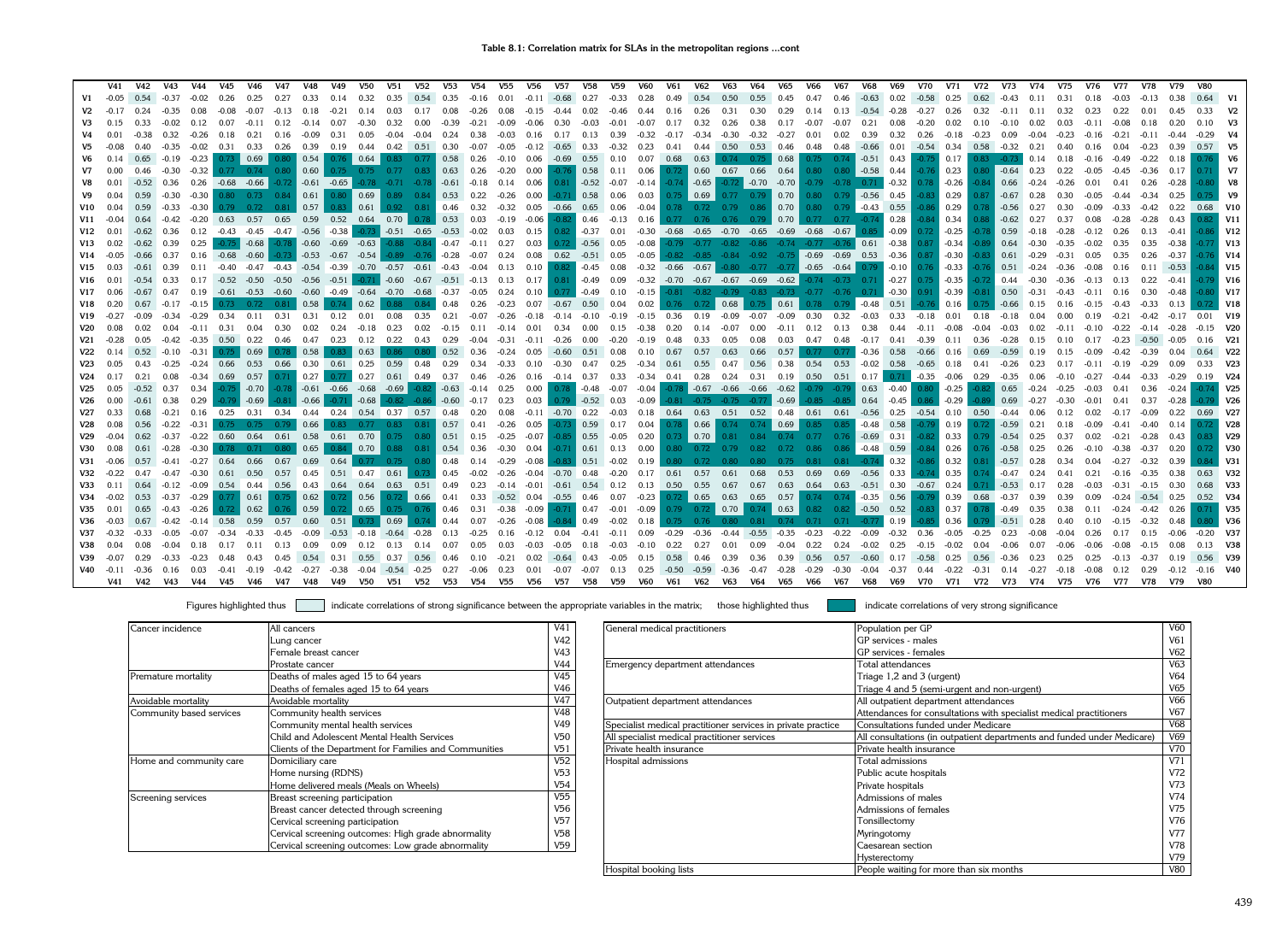|                 | V41          | V42     | V43                | V44                           | V45                                         | V46                  | V47                | V48                                                  | V49                                                                                                                                                            | V50                             | V51                             | V52                                                      | <b>V53</b>         | V54          | V55                     | V56     | <b>V57</b>                                        | V58         | V59          | V60                                                                                                                          | V61         | <b>V62</b>                 | V63     | V64                     | V65  | V66                                                                                                                                 | V67                                        | V68          | V69                | V70     | V71                                                 | V72           | V73                                  | V74           | V75                           | V76               | V77             | V78            | V79     | <b>V80</b>              |            |
|-----------------|--------------|---------|--------------------|-------------------------------|---------------------------------------------|----------------------|--------------------|------------------------------------------------------|----------------------------------------------------------------------------------------------------------------------------------------------------------------|---------------------------------|---------------------------------|----------------------------------------------------------|--------------------|--------------|-------------------------|---------|---------------------------------------------------|-------------|--------------|------------------------------------------------------------------------------------------------------------------------------|-------------|----------------------------|---------|-------------------------|------|-------------------------------------------------------------------------------------------------------------------------------------|--------------------------------------------|--------------|--------------------|---------|-----------------------------------------------------|---------------|--------------------------------------|---------------|-------------------------------|-------------------|-----------------|----------------|---------|-------------------------|------------|
| V41             | 1.00         | 0.44    | 0.61               | 0.61                          |                                             | -0.03 -0.02          | 0.12               | $-0.04$                                              | 0.15                                                                                                                                                           | 0.16                            | 0.19                            | $-0.06$                                                  | 0.03               | 0.39         | 0.40                    | 0.24    |                                                   | $0.14$ 0.08 | 0.43         | $-0.13$                                                                                                                      |             | $0.06$ 0.14 0.05           |         | 0.06                    | 0.04 | 0.06                                                                                                                                | 0.06                                       | 0.17         | 0.20               | 0.09    | $-0.29$                                             | $-0.07$       | $-0.19 - 0.18$                       |               | $-0.35$                       | $-0.33$           | $-0.26$         | 0.28           | $-0.31$ | $0.04$ V41              |            |
| V42             | 0.44         | 1.00    | $-0.01$            | 0.14                          | 0.44                                        | 0.33                 | $0.50 \qquad 0.42$ |                                                      | 0.47                                                                                                                                                           |                                 | $0.48$ 0.63                     | $0.52$ 0.38                                              |                    |              | $0.26 -0.06$            | 0.01    | $-0.51$ 0.39                                      |             | 0.25         | $0.07$ 0.65                                                                                                                  |             |                            |         | $0.73$ 0.67 0.70 0.61   |      | 0.61  0.60  -0.41  0.35  -0.69  0.13  0.57  -0.48  0.10  0.15  -0.04                                                                |                                            |              |                    |         |                                                     |               |                                      |               |                               |                   | $-0.22$         | $-0.06$        | 0.27    |                         | <b>V42</b> |
| V43             | 0.61         |         | 1.00               | 0.24                          | $-0.33$                                     | $-0.19$              | $-0.25$            | $-0.31$                                              | $-0.05$                                                                                                                                                        |                                 | $-0.16$ $-0.16$ $-0.36$ $-0.11$ |                                                          |                    | $0.19$ 0.36  |                         | 0.48    | 0.46                                              | $-0.09$     |              | $0.52$ $-0.06$ $-0.44$                                                                                                       |             | $-0.41$                    | $-0.29$ | $-0.33 - 0.25$          |      |                                                                                                                                     | $-0.34$ $-0.34$ 0.44                       |              | $-0.04$            |         | $0.51 -0.42 -0.46 0.10 -0.31$                       |               |                                      |               | $-0.47$                       | $-0.29$           | $-0.14$         | 0.37           |         | $-0.25$ V43             |            |
| V44             |              |         |                    | 1.00                          | $-0.31$                                     | $-0.37$              | $-0.28$            | $-0.16$                                              | $-0.32$                                                                                                                                                        | $-0.04 -0.21$                   |                                 | $-0.27$                                                  | $-0.21$            | $-0.04$      | 0.30                    | $-0.11$ | 0.23                                              | $-0.15$     | 0.14         | $-0.10$                                                                                                                      | $-0.18$     | $-0.02$                    | $-0.18$ | $-0.18$                 |      | $-0.17$ $-0.24$ $-0.24$                                                                                                             |                                            | 0.08         | $-0.20$            |         | $0.26$ $-0.17$ $-0.26$ $0.12$                       |               |                                      | $-0.16$       | $-0.18$                       |                   | 0.04            | 0.26           |         | $-0.18$ V44             |            |
|                 |              |         | $-0.33$            | $-0.31$                       | 1.00                                        | 0.65                 | 0.91               | $\begin{array}{ c c c c c } \hline 0.49 \end{array}$ |                                                                                                                                                                | $0.75$ 0.49                     |                                 | $0.77 \quad 0.70$                                        | $0.50 \qquad 0.21$ |              | $-0.38$ 0.03            |         | $-0.48$                                           | 0.46        |              | $0.06$ $-0.20$ $0.61$                                                                                                        |             | 0.60                       | 0.52    | 0.60                    | 0.44 |                                                                                                                                     | $0.74$ 0.74 $-0.35$ 0.56                   |              |                    | $-0.73$ | 0.51                                                |               | $0.76$ $-0.52$ $0.48$                |               | 0.53                          | 0.12              | $-0.31$         | $-0.46$        |         | 0.52 V45                |            |
|                 |              | 0.33    |                    |                               | $-0.19$ $-0.37$ 0.65 1.00                   |                      | 0.81               | $\vert$ 0.35                                         |                                                                                                                                                                | $0.74$ 0.51 0.68                |                                 | 0.69 0.46                                                |                    | 0.25         | $-0.27$                 | 0.21    |                                                   |             |              |                                                                                                                              |             |                            |         |                         |      | $-0.54$ $0.51$ $0.12$ $-0.14$ $0.53$ $0.44$ $0.51$ $0.56$ $0.46$ $0.57$ $0.58$ $-0.28$ $0.43$ $-0.59$ $0.13$ $0.56$                 |                                            |              |                    |         |                                                     |               | $-0.63$ 0.11                         |               | 0.15                          | $-0.12 -0.44$     |                 |                |         | 0.49 V46                |            |
| V47             | 0.12         |         | $-0.25$            | -0.28                         |                                             | $0.91$ $0.81$ $1.00$ |                    | 0.45                                                 | 0.82                                                                                                                                                           | 0.50                            | 0.82                            | 0.75                                                     | 0.47               | 0.26         | $-0.23$ 0.12            |         | $-0.48$                                           | 0.45        | 0.09         | $-0.20$                                                                                                                      | 0.68        | 0.62                       | 0.59    | 0.65                    | 0.52 |                                                                                                                                     | $0.70 \, \vert \, 0.71$                    | $-0.28$      | 0.57               | $-0.72$ | 0.15                                                |               | $-0.69$ 0.19                         |               |                               |                   | -0.49           |                |         | $0.58$ V47              |            |
|                 |              | 0.42    |                    |                               | $-0.31$ $-0.16$ 0.49 0.35                   |                      | 0.45               | 1.00                                                 |                                                                                                                                                                | 0.39  0.65  0.48  0.49  0.42    |                                 |                                                          |                    | 0.25         | $-0.21$                 |         | $0.00$ $-0.61$ $0.33$                             |             | $-0.01$      | 0.12                                                                                                                         | 0.63        | 0.53                       | 0.57    | $0.46$ 0.61             |      | $0.67$ 0.67                                                                                                                         |                                            | $-0.61$ 0.27 |                    | $-0.65$ | $0.19$ 0.60                                         |               | $-0.46$                              | 0.19          |                               |                   | $-0.29$         |                |         | 0.58 V48                |            |
| V49             | 0.15         |         | $-0.05$            |                               | $-0.32$ 0.75 0.74 0.82 0.39                 |                      |                    |                                                      | 1.00                                                                                                                                                           | 0.59                            |                                 | $0.84$ 0.65 0.45                                         |                    |              |                         |         | 0.44 -0.19 0.13 -0.44 0.59                        |             | 0.25         | $-0.08$                                                                                                                      | 0.57 0.49   |                            |         | 0.64 0.67 0.58          |      | 0.68                                                                                                                                | 0.68 -0.18 0.62 -0.62 0.14 0.63 -0.54 0.18 |              |                    |         |                                                     |               |                                      |               | 0.12                          | $-0.24$           | $-0.51$         | $-0.27$        | $-0.02$ | 0.52 V49                |            |
| V50             | 0.16         | 0.48    |                    |                               |                                             |                      |                    |                                                      | $-0.16$ $-0.04$ $0.49$ $0.51$ $0.50$ $0.65$ $0.59$ $1.00$ $0.56$ $0.46$ $0.50$ $0.43$ $-0.03$ $-0.04$ $-0.67$ $0.50$ $0.28$ $0.13$ $0.50$ $0.46$ $0.67$ $0.53$ |                                 |                                 |                                                          |                    |              |                         |         |                                                   |             |              |                                                                                                                              |             |                            |         |                         |      | $0.71$ 0.69 0.68 0.71 0.21 0.59 0.28 0.66 0.44 0.27                                                                                 |                                            |              |                    |         |                                                     |               |                                      |               | $0.27 -0.03 -0.29$            |                   |                 | $-0.16$ 0.25   |         | 0.70 V50                |            |
|                 | $V51$ 0.19   |         |                    |                               | $0.63$ $-0.16$ $-0.21$ $0.77$               |                      | $0.68$ 0.82 0.48   |                                                      |                                                                                                                                                                | 0.84 0.56 1.00                  |                                 | $0.75$ 0.29                                              |                    |              |                         |         |                                                   |             |              |                                                                                                                              |             |                            |         |                         |      | $0.28$ $0.23$ $0.06$ $0.48$ $0.55$ $0.10$ $0.02$ $0.71$ $0.71$ $0.79$ $0.86$ $0.71$ $0.70$ $0.69$ $0.34$ $0.52$ $0.79$ $0.24$       |                                            |              |                    |         |                                                     |               | $0.75$ $-0.58$ 0.25                  |               | 0.23                          | $-0.15 -0.41$     |                 | $-0.30$ $0.19$ |         | $0.65$ V51              |            |
|                 |              |         |                    | $0.52$ $-0.36$ $-0.27$        | 0.70                                        | 0.69                 | 0.75               |                                                      | $0.49$ 0.65                                                                                                                                                    | 0.46                            |                                 | $0.75$ 1.00 0.56 0.06                                    |                    |              | $-0.35$                 |         | $-0.04$ $-0.76$ 0.45                              |             |              | $-0.12$ 0.08                                                                                                                 | 0.75        |                            |         |                         | 0.53 | 0.71                                                                                                                                | 0.72                                       | $-0.42$      | 0.48               |         | $-0.74$ 0.14 0.69                                   |               | $-0.61$ 0.10                         |               | 0.17                          | $-0.02$           |                 |                |         | $0.67$ V <sub>52</sub>  |            |
| <b>V53</b>      | 0.03         |         | $-0.11$            | $-0.21$                       | 0.50 0.46                                   |                      | 0.47               | 0.42                                                 | 0.45                                                                                                                                                           |                                 | $0.50 \ 0.29$                   | 0.56 1.00                                                |                    | 0.39         | $-0.09$                 | 0.01    | $-0.70$ 0.44                                      |             | 0.13         | 0.03                                                                                                                         | $0.36$ 0.27 |                            | 0.32    | 0.28                    |      | 0.33 0.67 0.67                                                                                                                      |                                            | $-0.33$      | 0.49               | $-0.43$ | 0.11                                                | 0.46          | $-0.39$                              | 0.09          | 0.12                          | $-0.04$           | $-0.28$         |                |         | $0.50$ V <sub>53</sub>  |            |
| V54             | 0.39         |         | 0.19               | $-0.04$                       | 0.21                                        | 0.25                 | 0.26               | 0.25                                                 | 0.44                                                                                                                                                           |                                 | $0.43$ 0.28                     | 0.06                                                     | 0.39               | 1.00         | 0.07                    | 0.17    | $-0.17$ 0.32                                      |             | 0.29         | $-0.12$                                                                                                                      | $0.14$ 0.08 |                            |         | $0.21$ $0.14$ $0.25$    |      | $0.41$ 0.39                                                                                                                         |                                            | $0.13$ 0.54  |                    | $-0.12$ | 0.01                                                | 0.06          | $-0.05$ 0.09                         |               | $-0.04$                       | $-0.23$           | $-0.17$         | $-0.08$        |         | 0.14 V <sub>54</sub>    |            |
| V <sub>55</sub> |              |         | 0.36               | 0.30                          | $-0.38$                                     | $-0.27$              | $-0.23$            | $-0.21$                                              | $-0.19$                                                                                                                                                        | $-0.03$                         | $-0.23$                         | $-0.35$                                                  | -0.09              | 0.07         | 1.00                    | 0.14    | 0.29                                              | $-0.17$     | 0.17         | 0.23                                                                                                                         | $-0.20$     | $-0.20$                    | $-0.16$ | $-0.25 - 0.09$          |      | $-0.22 -0.23$                                                                                                                       |                                            | 0.05         | $-0.21$            | 0.36    |                                                     | $-0.22$       | $-0.19 - 0.40$                       |               | $-0.50$                       | $-0.38$           | $-0.29$         |                |         | $-0.17$ V55             |            |
| V56             |              |         | 0.48               | $-0.11$                       | 0.03                                        | 0.21                 | 0.12               | 0.00                                                 | 0.13                                                                                                                                                           | $-0.04$                         | 0.06                            | $-0.04$ 0.01                                             |                    | $0.17$ 0.14  |                         | 1.00    | 0.18                                              | 0.05        | 0.32         | $-0.13$                                                                                                                      | $-0.14$     | $-0.18$                    | 0.01    | $-0.02$ 0.03            |      |                                                                                                                                     | $-0.09$ $-0.10$ $0.13$ $0.00$              |              |                    | 0.08    | $-0.19$                                             | $-0.06$       | $-0.11 - 0.10$                       |               | $-0.23$                       | $-0.24$           | $-0.19$         | 0.08           |         | $-0.09$ V <sub>56</sub> |            |
| V57             |              |         |                    | 0.23                          | $-0.48$                                     | $-0.54$              | $-0.48$            |                                                      | $-0.61 - 0.44$                                                                                                                                                 |                                 | $-0.67 -0.48$                   | $-0.76$                                                  | $-0.70$            | $-0.17$ 0.29 |                         | 0.18    | 1.00                                              | $-0.49$     | 0.13         | $-0.24 -0.68$                                                                                                                |             | $-0.59$                    |         |                         |      | $-0.61$ $-0.61$ $-0.58$ $-0.75$ $-0.74$ 0.69                                                                                        |                                            |              | $-0.29$            |         | $0.74$ $-0.27$ $-0.67$ 0.46                         |               |                                      | $-0.19$       | $-0.31$                       | $-0.10$           | 0.16            |                |         |                         | $0.73$ V57 |
| V58             |              | 0.39    |                    |                               | $-0.09$ $-0.15$ 0.46 0.51 0.45              |                      |                    |                                                      | 0.33 0.59                                                                                                                                                      | 0.50                            | 0.55 0.45                       |                                                          | 0.44               | 0.32         | $-0.17$                 | 0.05    | $-0.49$ 1.00                                      |             | 0.22         | $-0.06$ 0.40                                                                                                                 |             |                            |         |                         |      | 0.37  0.51  0.54  0.47  0.50  0.49                                                                                                  |                                            | $-0.28$      | $0.32 -0.58$       |         | 0.23                                                | 0.48          | $-0.30$                              | 0.21          | 0.24                          | $-0.06$           | $-0.18$         |                |         | 0.46 V58                |            |
| V59             | 0.43         | 0.25    |                    | $0.52 \quad 0.14$             | $0.06$ 0.12 0.09                            |                      |                    | $-0.01$                                              | 0.25                                                                                                                                                           | 0.28                            |                                 | $0.10 -0.12 0.13$                                        |                    | $0.29$ 0.17  |                         |         | $0.32$ $0.13$ $0.22$                              |             | 1.00         |                                                                                                                              |             |                            |         |                         |      | $-0.15$ $-0.10$ $-0.13$ $0.11$ $0.01$ $0.16$ $0.00$ $-0.01$ $0.04$ $0.02$ $0.06$                                                    |                                            |              |                    |         | $-0.23$                                             |               | $-0.07$ $-0.13$ $-0.14$              |               | $-0.25$                       | $-0.31$           |                 |                |         |                         | <b>V59</b> |
| V60             |              | 0.07    |                    |                               | $-0.06$ $-0.10$ $-0.20$                     | $-0.14$              |                    | 0.12                                                 | $-0.08$                                                                                                                                                        |                                 | $0.13$ 0.02 0.08                |                                                          | 0.03               | $-0.12$ 0.23 |                         |         | $-0.13 - 0.24$                                    | $-0.06$     | $-0.15$ 1.00 |                                                                                                                              |             | 0.04 0.03 0.24 0.13 0.30   |         |                         |      | $0.00 - 0.01$                                                                                                                       |                                            |              | $-0.30 -0.25$      | $-0.06$ | $-0.09$                                             |               | $0.03 - 0.10 - 0.13$                 |               |                               | $-0.05$           | $-0.01$         | 0.20           |         |                         | V60        |
| V61             | 0.06         |         |                    | $0.65$ $-0.44$ $-0.18$ $0.61$ |                                             | 0.53                 | 0.68               | 0.63                                                 |                                                                                                                                                                | $0.57$ 0.50                     |                                 | $0.71$ 0.75 0.36                                         |                    |              | $0.14 - 0.20$           |         | $-0.14$ $-0.68$ 0.40                              |             | $-0.10$ 0.04 |                                                                                                                              |             | $1.00$ 0.94 0.70 0.78 0.61 |         |                         |      |                                                                                                                                     | $0.80$ $0.80$ $-0.46$ $0.54$               |              |                    |         | $-0.85$ 0.16                                        |               | $0.71$ $-0.61$ $0.16$                |               |                               | 0.00              | $-0.38$         |                |         |                         | V61        |
|                 | $V62$ 0.14   |         | $-0.41$            |                               | $-0.02$ 0.60 0.44                           |                      | 0.62               |                                                      | 0.53 0.49 0.46                                                                                                                                                 |                                 |                                 |                                                          |                    |              |                         |         |                                                   |             |              | $0.71$ 0.67 0.27 0.08 -0.20 -0.18 -0.59 0.37 -0.13 0.03 0.94 1.00 0.72 0.82 0.62                                             |             |                            |         |                         |      |                                                                                                                                     | $0.74$ 0.74                                |              | $-0.45$ 0.47       |         | $-0.84$ 0.26                                        | $0.71 - 0.51$ |                                      | 0.24          | 0.27                          | 0.05              | $-0.27$         | $-0.32$        | 0.34    | 0.69 V62                |            |
| V63             | 0.05         | 0.67    |                    |                               | $-0.29$ $-0.18$ $0.52$ $0.51$               |                      | 0.59               | 0.57                                                 |                                                                                                                                                                | $0.64$ 0.67                     |                                 |                                                          |                    |              |                         |         |                                                   |             |              | $0.79$ 0.62 0.32 0.21 -0.16 0.01 -0.61 0.51 0.11 0.24 0.70 0.72                                                              |             |                            |         |                         |      | $1.00$ 0.94 0.98 0.65 0.63                                                                                                          |                                            |              | $-0.56$ 0.27       |         | $-0.84$ 0.27                                        |               | $0.76 - 0.56$                        | 0.22          | 0.29                          | $-0.13$           | $-0.33$         | $-0.13$ 0.41   |         |                         | <b>V63</b> |
| V64             |              | 0.70    |                    |                               | $-0.33$ $-0.18$ 0.60 0.56                   |                      |                    |                                                      | $0.65$ 0.46 0.67 0.53                                                                                                                                          |                                 |                                 | $0.86$ $0.71$ 0.28 0.14 -0.25 -0.02 -0.61 0.54 0.01 0.13 |                    |              |                         |         |                                                   |             |              |                                                                                                                              |             | $0.78$ 0.82 0.94 1.00      |         |                         |      | $0.84$ 0.68                                                                                                                         | $0.67$ $-0.47$ $0.38$                      |              |                    | $-0.88$ | $\vert$ 0.31                                        |               | $0.76$ $-0.52$ 0.27                  |               | 0.34                          | $-0.07$           | $-0.26$         | $-0.20$ 0.43   |         |                         | <b>V64</b> |
|                 | 0.04         | 0.61    |                    |                               | $-0.25$ $-0.17$ $0.44$ $0.46$ $0.52$ $0.61$ |                      |                    |                                                      |                                                                                                                                                                | $0.58$ 0.71 0.71 0.53 0.33 0.25 |                                 |                                                          |                    |              | $-0.09$                 |         | $0.03 -0.58 0.47$                                 |             |              | $0.16$ $0.30$ $0.61$ $0.62$                                                                                                  |             |                            |         | $0.98$ $0.84$ 1.00 0.59 |      |                                                                                                                                     | 0.57                                       |              | $-0.58$ 0.18       |         | $-0.76$ 0.23                                        |               | $0.72$ $-0.56$ $0.18$                |               |                               |                   | $-0.36$         | $-0.08$        | 0.38    |                         | <b>V65</b> |
|                 |              | 0.61    | $-0.34$            |                               | $-0.24$ 0.74 0.57 0.70 0.67                 |                      |                    |                                                      |                                                                                                                                                                | $0.68$ 0.69 0.70 0.71 0.67 0.41 |                                 |                                                          |                    |              | $-0.22$                 |         | $-0.09$ $-0.75$ 0.50 0.00                         |             |              | $0.00$ $0.80$ $0.74$ 0.65 0.68 0.59 1.00                                                                                     |             |                            |         |                         |      |                                                                                                                                     | 1.00                                       | $-0.50$      |                    |         | $0.73 -0.79$ 0.32                                   |               | $0.74$ $-0.50$ $0.30$                |               | 0.33                          | 0.02              | $-0.29$         | $-0.30$        | 0.21    |                         | <b>V66</b> |
| V67             | 0.06         |         | $-0.34$            |                               | $-0.24$ 0.74                                | 0.58                 | 0.71               | 0.67                                                 |                                                                                                                                                                | $0.68$ 0.68 0.69                |                                 | 0.72                                                     | 0.67 0.39          |              | $-0.23$                 |         | $-0.10$ $-0.74$ 0.49                              |             | $-0.01$      | $-0.01$                                                                                                                      |             | $0.80$ 0.74 0.63 0.67      |         |                         | 0.57 | 1.00                                                                                                                                | 1.00                                       | $-0.50$      | 0.73               | $-0.79$ | 0.31                                                |               | $0.74$ $-0.49$ $0.30$                |               | 0.32                          | 0.02              |                 | $-0.30$        |         |                         | <b>V67</b> |
|                 | $V68$ 0.17   |         |                    |                               |                                             |                      |                    |                                                      | $-0.41$ 0.44  0.08 $-0.35$ $-0.28$ $-0.28$ $-0.61$ $-0.18$ $-0.71$ $-0.34$ $-0.42$ $-0.33$ 0.13  0.05                                                          |                                 |                                 |                                                          |                    |              |                         |         | 0.13  0.69  -0.28  0.04                           |             |              |                                                                                                                              |             |                            |         |                         |      | -0.30 -0.46 -0.45 -0.56 -0.47 -0.58 -0.50 -0.50 1.00 0.23 0.63 -0.40 -0.69 0.37 -0.30                                               |                                            |              |                    |         |                                                     |               |                                      |               | $-0.43$                       | $-0.23$           | 0.02            | $0.12 -0.52$   |         |                         | <b>V68</b> |
| V69             | 0.20         | 0.35    |                    |                               |                                             |                      |                    |                                                      | $-0.04$ $-0.20$ 0.56 0.43 0.57 0.27 0.62 0.21 0.52 0.48 0.49 0.54 -0.21 0.00 -0.29 0.32 0.02 -0.25 0.54 0.47 0.27 0.38 0.18                                    |                                 |                                 |                                                          |                    |              |                         |         |                                                   |             |              |                                                                                                                              |             |                            |         |                         |      | 0.73                                                                                                                                | $0.73$ 0.23                                |              | 1.00               | $-0.39$ | 0.04                                                | 0.29          | $-0.27$ 0.09                         |               | 0.02                          | $-0.16$           | $-0.31$         | $-0.25$        | $-0.18$ | 0.27 V69                |            |
| <b>V70</b>      | 0.09         | $-0.69$ |                    | $0.51$ 0.26                   |                                             | $-0.73$ $-0.59$      |                    | $-0.72$ $-0.65$                                      | $-0.62$                                                                                                                                                        | $-0.59$                         |                                 | $-0.79$ $-0.74$ $-0.43$                                  |                    | $-0.12$ 0.36 |                         |         |                                                   |             |              |                                                                                                                              |             |                            |         |                         |      | $0.08$ $0.74$ $-0.58$ $0.06$ $-0.06$ $-0.85$ $-0.84$ $-0.84$ $-0.88$ $-0.76$ $-0.79$ $-0.79$ $0.63$ $-0.39$                         |                                            |              |                    | 1.00    | $-0.42$                                             |               | $-0.85$ 0.52 $-0.37$ $-0.44$         |               |                               | $-0.08$           | 0.20            | 0.41           |         |                         | $0.79$ V70 |
| V71             |              |         |                    |                               | $-0.42$ $-0.17$ 0.51 0.13 0.15 0.19         |                      |                    |                                                      |                                                                                                                                                                |                                 |                                 |                                                          |                    |              |                         |         |                                                   |             |              |                                                                                                                              |             |                            |         |                         |      | 0.14 0.28 0.24 0.14 0.11 0.01 -0.47 -0.19 -0.27 0.23 -0.23 -0.09 0.16 0.26 0.27 0.31 0.23 0.32 0.31 -0.40 0.04 -0.42 1.00 0.50 0.38 |                                            |              |                    |         |                                                     |               |                                      | 0.95          | $0.98$ 0.69                   |                   | 0.52 -0.23 0.69 |                |         | $0.26$ V71              |            |
| V72             |              |         |                    | $0.57 -0.46 -0.26$            | 0.76                                        | 0.56                 | 0.77               | 0.60                                                 | 0.63                                                                                                                                                           | 0.66                            |                                 | $0.75$ 0.69 0.46                                         |                    | 0.06         |                         |         | $-0.22$ $-0.06$ $-0.67$ 0.48                      |             |              | $-0.07$ 0.03                                                                                                                 |             |                            |         |                         |      | 0.71 0.71 0.76 0.76 0.72 0.74 0.74                                                                                                  |                                            |              | $-0.69$ 0.29       | $-0.85$ |                                                     |               | 0.50 1.00 -0.61 0.47 0.50 0.15 -0.31 |               |                               |                   |                 | $-0.29$        |         |                         | <b>V72</b> |
| V73             |              |         |                    | 0.12                          |                                             | $-0.52 -0.63 -0.69$  |                    | $-0.46$                                              | $-0.54$                                                                                                                                                        |                                 | $-0.44 - 0.58$                  |                                                          | $-0.39$            | $-0.05$      |                         |         |                                                   |             |              | $-0.19$ $-0.11$ $0.46$ $-0.30$ $-0.13$ $-0.10$ $-0.61$ $-0.51$ $-0.56$                                                       |             |                            |         |                         |      | $-0.52$ $-0.56$ $-0.50$ $-0.49$                                                                                                     |                                            | 0.37         |                    |         | $-0.27$ 0.52 0.38 $-0.61$ 1.00 0.37 0.37 0.47 0.81  |               |                                      |               |                               |                   |                 | $0.10$ 0.17    |         | $-0.59$ V73             |            |
| V74             |              |         |                    | $-0.16$                       | 0.48                                        | 0.11                 | 0.19               | 0.19                                                 | 0.18                                                                                                                                                           | 0.27                            |                                 | 0,10                                                     | 0.09               | 0.09         |                         |         |                                                   |             |              | $-0.40$ $-0.10$ $-0.19$ $0.21$ $-0.14$ $-0.13$ $0.16$ $0.24$                                                                 |             |                            |         |                         |      | 0.22 0.27 0.18 0.30 0.30                                                                                                            |                                            |              | $-0.30 \quad 0.09$ |         | $-0.37$ 0.95 0.47 0.37                              |               |                                      | 1.00          | 0.89                          | $0.62 \quad 0.45$ |                 | $-0.21$ 0.57   |         | $0.20$ V74              |            |
| V75             |              |         |                    | $-0.47 -0.18$                 | $0.53$ 0.15                                 |                      | 0.14               | 0.18                                                 | 0.12                                                                                                                                                           | 0.27                            | 0.23                            | 0.17                                                     | 0.12               |              | $-0.04$ $-0.50$ $-0.23$ |         |                                                   |             |              | $-0.31$ $0.24$ $-0.25$ $-0.07$ $0.16$ $0.27$                                                                                 |             |                            |         | 0.29 0.34 0.25          |      | 0.33                                                                                                                                | 0.32                                       | $-0.43$      | 0.02               | $-0.44$ | 0.98                                                | $0.50$ 0.37   |                                      | $0.89$ 1.00   |                               | 0.70              | 0.53            | $-0.24$        |         | 0.29 V75                |            |
|                 | $V76 - 0.33$ | $-0.04$ |                    |                               | $-0.29$ $-0.06$ $0.12$ $-0.12$              |                      | $-0.15$            | $-0.03$                                              | $-0.24$                                                                                                                                                        | $-0.03$                         |                                 |                                                          |                    |              |                         |         |                                                   |             |              | $-0.15$ $-0.02$ $-0.04$ $-0.23$ $-0.38$ $-0.24$ $-0.10$ $-0.06$ $-0.31$ $-0.05$ $0.00$ $0.05$ $-0.13$ $-0.07$ $-0.15$ $0.02$ |             |                            |         |                         |      |                                                                                                                                     | 0.02                                       |              |                    |         | $-0.23$ $-0.16$ $-0.08$ $0.69$ $0.15$ $0.47$ $0.62$ |               |                                      |               | 0.70  1.00  0.62  -0.29  0.53 |                   |                 |                |         | $0.01$ V76              |            |
|                 | $V77 - 0.26$ | $-0.22$ | $-0.14$ 0.04       |                               | $-0.31 -0.44$                               |                      | $-0.49$            | $-0.29$                                              |                                                                                                                                                                | $-0.51 -0.29 -0.41$             |                                 |                                                          |                    |              |                         |         |                                                   |             |              |                                                                                                                              |             |                            |         |                         |      | -0.35 -0.28 -0.17 -0.29 -0.19 0.16 -0.18 -0.17 -0.01 -0.38 -0.27 -0.33 -0.26 -0.36 -0.29 -0.29 0.02 -0.31 0.20 0.52 -0.31 0.81      |                                            |              |                    |         |                                                     |               |                                      | 0.45          | 0.53                          | $0.62 \quad 1.00$ |                 | $-0.03$        |         | $-0.24$ V77             |            |
| V78             |              | $-0.06$ | 0.37               | 0.26                          | $-0.46$                                     | $-0.41$              |                    |                                                      | $-0.27$                                                                                                                                                        | $-0.16$                         | $-0.30$                         | $-0.44$                                                  | $-0.15$            | $-0.08$      |                         |         | $0.55$ 0.08 0.34 -0.30 0.32                       |             |              | 0.20                                                                                                                         |             |                            |         |                         |      | $-0.37$ $-0.32$ $-0.13$ $-0.20$ $-0.08$ $-0.30$ $-0.30$ $0.12$ $-0.25$                                                              |                                            |              |                    | 0.41    | $-0.23 -0.29$                                       |               | 0.10                                 | $-0.21 -0.24$ |                               | $-0.29$           | $-0.03$         | 1.00           |         | $-0.10$ V78             |            |
|                 | $V79 - 0.31$ |         | $0.27 -0.38 -0.04$ |                               | 0.28                                        | 0.15                 | 0.02               | 0.23                                                 | $-0.02$                                                                                                                                                        | 0.25                            | 0.19                            | 0.20                                                     | 0.10               |              |                         |         | $-0.29$ $-0.38$ $-0.14$ $-0.35$ $0.25$            |             | $-0.13$ 0.12 |                                                                                                                              |             |                            |         |                         |      | 0.20  0.34  0.41  0.43  0.38  0.21  0.20  -0.52  -0.18  -0.46                                                                       |                                            |              |                    |         | 0.69 0.43                                           |               | 0.17                                 | 0.57          |                               | 0.53              | 0.39            | $-0.09$        |         | 0.41 V79                |            |
|                 | V80 0.04     |         |                    |                               | $-0.25$ $-0.18$ 0.52 0.49                   |                      | 0.58               | 0.58                                                 |                                                                                                                                                                | 0.52 0.70                       | 0.65                            |                                                          |                    |              |                         |         | $0.67$ $0.50$ $0.14$ $-0.17$ $-0.09$ $-0.73$ 0.46 |             | 0.09         | $0.22$ 0.69                                                                                                                  |             | 0.69                       |         |                         |      | 0.79 0.77 0.76 0.75 0.74 -0.71                                                                                                      |                                            |              | $\vert$ 0.27       | $-0.79$ | 0.26                                                |               | $-0.59$ 0.20                         |               | 0.29                          | 0.01              | $-0.24 -0.10$   |                |         | 1.00 V80                |            |
|                 |              |         |                    |                               |                                             |                      |                    |                                                      | V41 V42 V43 V44 V45 V46 V47 V48 V49 V50 V51 V52 V53 V54 V55 V56 V57 V58 V59 V60                                                                                |                                 |                                 |                                                          |                    |              |                         |         |                                                   |             |              |                                                                                                                              |             |                            |         |                         |      | V61 V62 V63 V64 V65 V66 V67 V68 V69 V70 V71 V72 V73 V74 V75 V76 V77 V78 V79 V80                                                     |                                            |              |                    |         |                                                     |               |                                      |               |                               |                   |                 |                |         |                         |            |

| Cancer incidence         | All cancers                                            | V <sub>41</sub> |
|--------------------------|--------------------------------------------------------|-----------------|
|                          | Lung cancer                                            | V42             |
|                          | Female breast cancer                                   | V43             |
|                          | Prostate cancer                                        | V44             |
| Premature mortality      | Deaths of males aged 15 to 64 years                    | V45             |
|                          | Deaths of females aged 15 to 64 years                  | V46             |
| Avoidable mortality      | Avoidable mortality                                    | V47             |
| Community based services | Community health services                              | V48             |
|                          | Community mental health services                       | V49             |
|                          | Child and Adolescent Mental Health Services            | V50             |
|                          | Clients of the Department for Families and Communities | V51             |
| Home and community care  | Domiciliary care                                       | V52             |
|                          | Home nursing (RDNS)                                    | V53             |
|                          | Home delivered meals (Meals on Wheels)                 | V54             |
| Screening services       | Breast screening participation                         | V55             |
|                          | Breast cancer detected through screening               | V56             |
|                          | Cervical screening participation                       | V57             |
|                          | Cervical screening outcomes: High grade abnormality    | V58             |
|                          | Cervical screening outcomes: Low grade abnormality     | V59             |

| Cancer incidence         | All cancers                                            | V41             | General medical practitioners                                | Population per GP                                                       | V60 |
|--------------------------|--------------------------------------------------------|-----------------|--------------------------------------------------------------|-------------------------------------------------------------------------|-----|
|                          | Lung cancer                                            | V42             |                                                              | GP services - males                                                     | V61 |
|                          | Female breast cancer                                   | V43             |                                                              | GP services - females                                                   | V62 |
|                          | Prostate cancer                                        | V44             | Emergency department attendances                             | Total attendances                                                       | V63 |
| Premature mortality      | Deaths of males aged 15 to 64 years                    | V45             |                                                              | Triage 1,2 and 3 (urgent)                                               | V64 |
|                          | Deaths of females aged 15 to 64 years                  | V46             |                                                              | Triage 4 and 5 (semi-urgent and non-urgent)                             | V65 |
| Avoidable mortality      | Avoidable mortality                                    | V47             | Outpatient department attendances                            | All outpatient department attendances                                   | V66 |
| Community based services | Community health services                              | V48             |                                                              | Attendances for consultations with specialist medical practitioners     | V67 |
|                          | Community mental health services                       | V49             | Specialist medical practitioner services in private practice | Consultations funded under Medicare                                     | V68 |
|                          | Child and Adolescent Mental Health Services            | V <sub>50</sub> | All specialist medical practitioner services                 | All consultations (in outpatient departments and funded under Medicare) | V69 |
|                          | Clients of the Department for Families and Communities | V51             | Private health insurance                                     | Private health insurance                                                | V70 |
| Home and community care  | Domiciliary care                                       | V <sub>52</sub> | Hospital admissions                                          | Total admissions                                                        | V71 |
|                          | Home nursing (RDNS)                                    | V53             |                                                              | Public acute hospitals                                                  | V72 |
|                          | Home delivered meals (Meals on Wheels)                 | V <sub>54</sub> |                                                              | Private hospitals                                                       | V73 |
| Screening services       | Breast screening participation                         | V55             |                                                              | Admissions of males                                                     | V74 |
|                          | Breast cancer detected through screening               | V56             |                                                              | Admissions of females                                                   | V75 |
|                          | Cervical screening participation                       | V57             |                                                              | Tonsillectomy                                                           | V76 |
|                          | Cervical screening outcomes: High grade abnormality    | V58             |                                                              | Myringotomy                                                             | V77 |
|                          | Cervical screening outcomes: Low grade abnormality     | V59             |                                                              | Caesarean section                                                       | V78 |
|                          |                                                        |                 |                                                              | Hysterectomy                                                            | V79 |
|                          |                                                        |                 | Hospital booking lists                                       | People waiting for more than six months                                 | V80 |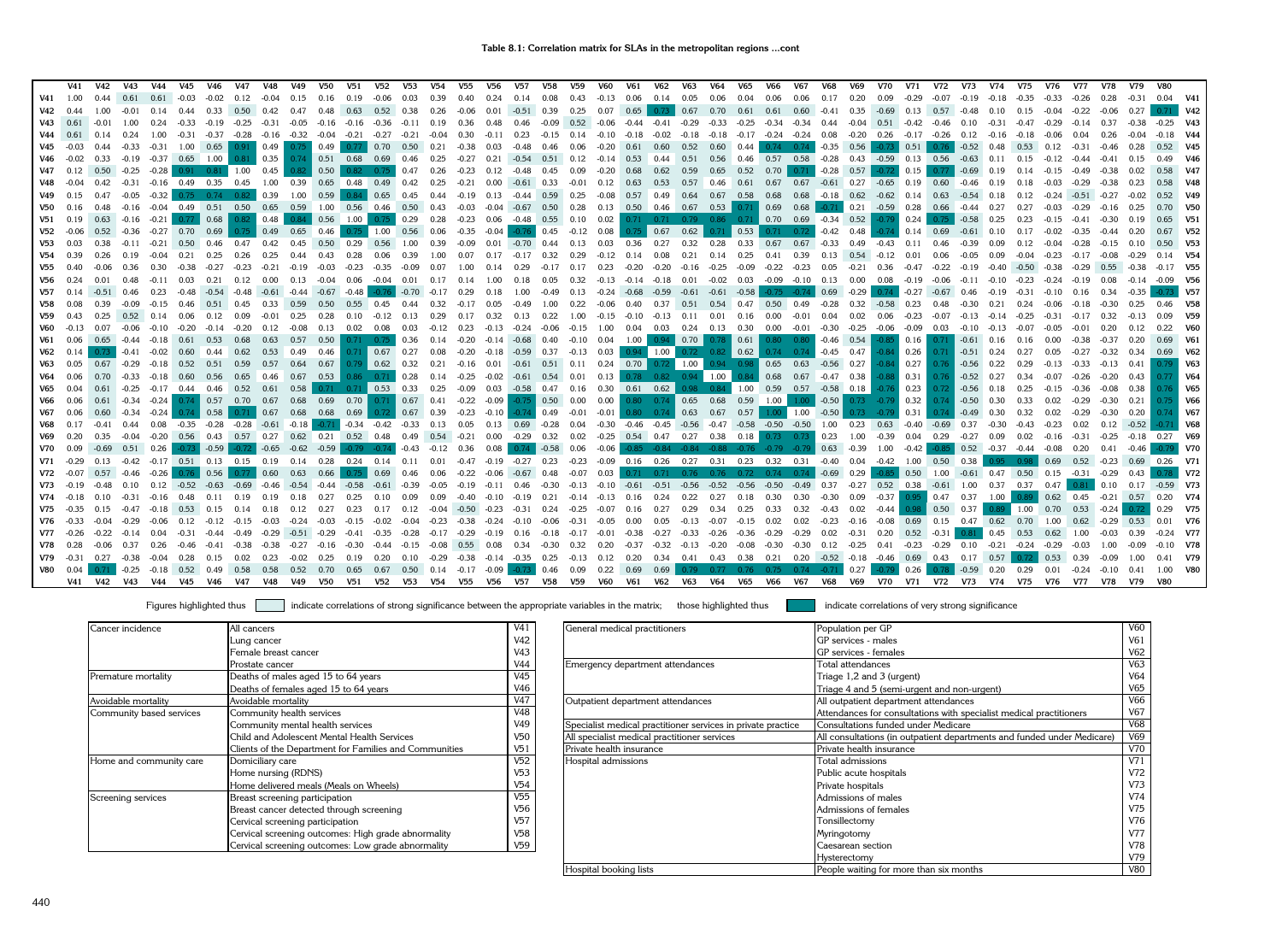|                 | V1      | V <sub>2</sub> | V <sub>3</sub> | V <sub>4</sub> | V <sub>5</sub> | V6.     | V <sub>7</sub>         | V8                                   | V9            | V10               | V11     | <b>V12</b>        | <b>V13</b>    | V <sub>14</sub> | V15                | V <sub>16</sub> | V <sub>17</sub> | V18                  | V <sub>19</sub>                 | <b>V20</b>   | V <sub>21</sub> | <b>V22</b>              | V <sub>23</sub>     | V24     | V <sub>25</sub> | V26                 | <b>V27</b> | <b>V28</b>     | V <sub>29</sub> | V30     | V31     | V32     | V33     | V34     |                 |
|-----------------|---------|----------------|----------------|----------------|----------------|---------|------------------------|--------------------------------------|---------------|-------------------|---------|-------------------|---------------|-----------------|--------------------|-----------------|-----------------|----------------------|---------------------------------|--------------|-----------------|-------------------------|---------------------|---------|-----------------|---------------------|------------|----------------|-----------------|---------|---------|---------|---------|---------|-----------------|
| V <sub>1</sub>  | 1.00    | 0.57           | 0.41           | $-0.72$        | 0.14           | 0.22    | $-0.38$                | 0.41                                 | $-0.15$       | 0.36              | 0.32    | $-0.27$           | 0.06          | $-0.21$         | $-0.12$            | $-0.14$         | 0.06            | 0.33                 | $-0.04$                         | 0.19         | 0.04            | 0.17                    | $-0.33$             | 0.12    | 0.09            | $-0.14$             | $-0.07$    | $-0.32$        | 0.15            | 0.44    | $-0.09$ | 0.08    | 0.27    |         |                 |
| V2              | 0.57    | 1.00           | 0.12           | $-0.57$        | $\big $ 0.19   | $-0.19$ | $-0.57$                | 0.55                                 | $-0.52$       | $-0.04$           | $-0.11$ | 0.05              | 0.46          | 0.31            | 0.13               | 0.20            | 0.28            | $-0.08$              | $-0.25$                         | 0.04         | $-0.10$         | $-0.06$                 | $-0.53$             | $-0.39$ | 0.46            | 0.38                | $-0.39$    | $-0.62$        | $-0.25$         | 0.01    | $-0.33$ | 0.06    | 0.07    | $-0.35$ | V <sub>2</sub>  |
| V3              | 0.41    | 0.12           | 1.00           | $-0.55$        | $-0.38$        | 0.54    | $-0.31$                | 0.36                                 | 0.05          | 0.45              | 0.52    | $-0.52$           | $-0.08$       | $-0.35$         | 0.08               | $-0.31$         | $-0.31$         | 0.46                 | 0.18                            | 0.14         | 0.17            | 0.30                    | 0.01                | 0.42    | $-0.04$         | -0.38               | 0.18       | $-0.18$        | 0.35            | 0.41    | 0.09    | 0.24    | 0.31    | $-0.03$ | V <sub>3</sub>  |
|                 |         | -0.57          | $-0.55$        | 1.00           | 0.22           |         |                        | $-0.20$ $0.50$ $-0.47$               | 0.10          | $-0.25$           | $-0.41$ | 0.22              | 0.02          | 0.38            | $-0.03$            | 0.17            | 0.03            | -0.46                | $-0.10 - 0.14$                  |              | $-0.09$         | 0.00                    | 0.38                | $-0.08$ | $-0.15$         | 0.24                | $-0.05$    | 0.33           | -0.08           | $-0.27$ | 0.08    | $-0.12$ | $-0.18$ | $-0.10$ |                 |
| V5              | 0.14    | 0.19           | $-0.38$        | 0.22           | 1.00           | $-0.33$ | $-0.10$ 0.15           |                                      | $-0.17 -0.23$ |                   | $-0.23$ | 0.12              | 0.27          | 0.47            | $-0.04$            | 0.07            | 0.07            | -0.56                | $-0.11$ 0.17                    |              | 0.00            | 0.13                    | $-0.21$             | $-0.37$ | 0.19            | 0.41                |            | $-0.57 - 0.03$ | $-0.29$         | $-0.26$ | $-0.43$ | $-0.20$ | $-0.03$ | $-0.08$ | V5              |
| V6              | 0.22    | $-0.19$        | 0.54           | $-0.20$        | $-0.33$        | 1.00    |                        | $0.29 -0.17 0.66$                    |               | 0.56              | 0.36    | $-0.57$           | $-0.62$       | -0.39           |                    | $-0.37 -0.53$   | -0.44           | 0.50                 | 0.38                            | 0.15         | 0.25            |                         | $0.56$ 0.35         | 0.78    |                 | $-0.41 - 0.70$ 0.41 |            | 0.40           | 0.72            | 0.51    | 0.55    | 0.24    | 0.34    | 0.33    | V <sub>6</sub>  |
| V7              | $-0.38$ | $-0.57$        | $-0.31$        |                | $0.50 - 0.10$  | 0.29    | 1.00                   | $-0.89$                              | 0.69          | 0.41              | $-0.11$ | 0.22              |               | $-0.58 - 0.22$  | $-0.35$            | $-0.01$         | $-0.12$         | 0.23                 | 0.12                            | $-0.15$      | 0.05            | 0.02                    | 0.34                | 0.47    | $-0.73$         | $-0.51$ 0.43        |            | 0.70           | 0.21            | 0.28    | 0.50    | $-0.03$ | $-0.08$ | 0.29    | V7              |
| V8              | 0.41    | 0.55           | 0.36           | $-0.47$        | 0.15           | $-0.17$ |                        | $-0.89$ 1.00                         | $-0.55$       | $-0.32$           | 0.18    | $-0.37$           | 0.47          | 0.30            | 0.26               | $-0.13$         | $-0.09$         | $-0.25$              | $-0.02$                         | 0.19         | $-0.01$         | 0.04                    | $-0.32$             | $-0.41$ |                 | $0.73 \quad 0.44$   |            | $-0.45 -0.55$  | $-0.13$         | $-0.25$ | $-0.55$ | 0.11    | 0.12    | $-0.19$ | V8              |
| V9              | $-0.15$ | $-0.52$        | 0.05           | 0.10           | $-0.17$        | 0.66    | 0.69                   | $-0.55$ 1.00                         |               | 0.43              | 0.27    | $-0.24$           | $-0.87$       | $-0.52$         | $-0.34$            | $-0.40$         | -0.40           | 0.33                 | 0.35                            | 0.02         | 0.19            | 0.31                    | 0.34                | 0.68    | $-0.58$         | $-0.78$             | 0.46       | 0.87           | 0.57            | 0.28    | 0.55    | 0.05    | 0.09    | 0.65    | V9              |
| V10             | 0.36    | $-0.04$        | 0.45           | $-0.25$        | $-0.23$        | 0.56    | 0.41                   | $-0.32$                              | 0.43          | 1.00              | 0.27    | $-0.29$           | -0.39         | $-0.52 -0.31$   |                    | $-0.23$         | $-0.15$         | 0.66                 | $\big  0.14$                    | $-0.05$      | 0.09            | 0.20                    | 0.00                | 0.63    | -0.60           | $-0.59$ 0.24        |            | 0.28           | 0.38            | 0.89    | 0.52    | 0.27    | 0.36    |         | <b>V10</b>      |
| V <sub>11</sub> | 0.32    | $-0.11$        | 0.52           | $-0.41$        | $-0.23$        | 0.36    | $-0.11$                | 0.18                                 | 0.27          | 0.27              | 1.00    | $-0.49 - 0.25$    |               | $-0.45$         | $-0.09$            | $-0.45$         | $-0.34$         | 0.43                 | 0.24                            | 0.39         | 0.33            | 0.18                    | 0.07                | 0.40    | $-0.31$         | $-0.61$ 0.28        |            | 0.15           | 0.39            | 0.32    | 0.19    | 0.16    | 0.14    |         | V11             |
| V12             | $-0.27$ | 0.05           | $-0.52$ 0.22   |                | 0.12           |         | $-0.57$ 0.22           | -0.37                                | $-0.24$       | $-0.29$           | $-0.49$ | 1.00              | 0.22          | 0.15            | 0.21               | 0.61            | 0.55            | $-0.07$              | $-0.44$ $-0.31$                 |              |                 | $-0.29$ $-0.51$ $-0.29$ |                     | -0.28   | -0.03           | 0.22                | 0.06       | $-0.20$        | $-0.60$         | $-0.33$ | $-0.27$ | $-0.32$ | $-0.39$ | $-0.35$ | <b>V12</b>      |
| V <sub>13</sub> | 0.06    | 0.46           | $-0.08$        | 0.02           | 0.27           |         | $-0.62 -0.58$          | 0.47                                 | $-0.87$       | $-0.39$           | $-0.25$ | 0.22              | 1.00          | 0.56            | 0.33               | 0.46            | 0.31            | -0.44                | $-0.30$ 0.04                    |              |                 | $-0.13 - 0.21$          | $-0.32$             | $-0.66$ | 0.53            | 0.77                | $-0.46$    | $-0.67$        | $-0.49$         | $-0.25$ | $-0.54$ | $-0.07$ | $-0.03$ | $-0.47$ | <b>V13</b>      |
| V14             | $-0.21$ | 0.31           | $-0.35$        | 0.38           | 0.47           | $-0.39$ | $-0.22$                | 0.30                                 | $-0.52$       | $-0.52 -0.45$     |         | 0.15              | 0.56          | 1.00            | 0.04               | 0.23            | 0.07            | -0.66                | $-0.14$ $0.11$ $-0.03$          |              |                 | -0.05                   | 0.01                | $-0.60$ | 0.46            | 0.74                | $-0.42$    | $-0.32$        | $-0.29$         | -0.43   | $-0.37$ | 0.02    | $-0.06$ | $-0.51$ | V14             |
| <b>V15</b>      | $-0.12$ | 0.13           | 0.08           | $-0.03$        | $-0.04$        | $-0.37$ | $-0.35$                | 0.26                                 | $-0.34$       | $-0.31$           | $-0.09$ | 0.21              | 0.33          | 0.04            | 1.00               | 0.35            | 0.27            |                      | $-0.17$ $-0.42$ $-0.30$ $-0.41$ |              |                 | $-0.28$                 | -0.39               | $-0.31$ | 0.36            | 0.31                | $-0.20$    | -0.36          | $-0.37$         | -0.36   | $-0.31$ | $-0.01$ | $-0.14$ | $-0.24$ | <b>V15</b>      |
| V16             | $-0.14$ | 0.20           | $-0.31$        | 0.17           | 0.07           | $-0.53$ | $-0.01$                | $-0.13$                              | -0.40         | $-0.23$           | $-0.45$ | 0.61              | 0.46          | 0.23            | 0.35               | 1.00            | 0.57            | $-0.17 -0.38$        |                                 | $-0.27$      | -0.29           |                         | $-0.37 -0.31 -0.34$ |         | 0.11            | 0.39                | $-0.16$    | $-0.34$        | $-0.53$         | $-0.23$ | $-0.32$ | $-0.20$ | $-0.32$ | $-0.39$ | V16             |
| V17             | 0.06    | 0.28           | $-0.31$        | 0.03           | 0.07           | $-0.44$ | $-0.12$                | $-0.09$                              | $-0.40$       | -0.15             | $-0.34$ | 0.55              | 0.31          | 0.07            | 0.27               | 0.57            | 1.00            |                      | $-0.07$ $-0.51$ $-0.30$ $-0.37$ |              |                 |                         | $-0.39 - 0.34$      | $-0.25$ | 0.14            | 0.29                | $-0.18$    | $-0.41$        | $-0.44$         | $-0.14$ | $-0.15$ | $-0.12$ | $-0.14$ | $-0.42$ | <b>V17</b>      |
| V18             | 0.33    | $-0.08$        | 0.46           | -0.46          | $-0.56$        | 0.50    | 0.23                   | $-0.25$                              | 0.33          | 0.66              | 0.43    | $-0.07$           | -0.44         | -0.66           | -0.17              | $-0.17$         | -0.07           | 1.00                 | 0.04                            | $-0.07$ 0.03 |                 | $-0.03$                 | 0.01                | 0.71    | $-0.54$         | $-0.74$             | 0.67       | 0.04           | 0.32            | 0.67    | 0.40    | 0.33    | 0.24    |         | <b>V18</b>      |
| V <sub>19</sub> |         | $-0.25$        | 0.18           | $-0.10$        | $-0.11$        | 0.38    | 0.12                   | $-0.02$                              | 0.35          | 0.14              | 0.24    | -0.44             | -0.30         | -0.14           | $-0.42$            | $-0.38$         | $-0.51$ 0.04    |                      | 1.00                            | 0.58         | 0.86            | 0.24                    | 0.46                | 0.14    | $-0.09$         | $-0.22$             | 0.05       | 0.39           | 0.40            | 0.18    | 0.38    | 0.00    | 0.07    | 0.34    | <b>V19</b>      |
| <b>V20</b>      | 0.19    | 0.04           | 0.14           | $-0.14$        | 0.17           | 0.15    | $-0.15$                | 0.19                                 | 0.02          | $-0.05$           | 0.39    | $-0.31$           | 0.04          | 0.11            | $-0.30$            | $-0.27$         | $-0.30 -0.07$   |                      | 0.58                            | 1.00         | 0.78            | 0.22                    | 0.31                | 0.00    | 0.05            | -0.07               | $-0.13$    | 0.00           | 0.16            | 0.02    | 0.11    | 0.05    | 0.06    |         | <b>V20</b>      |
| V21             | 0.04    | $-0.10$        | 0.17           | $-0.09$        | 0.00           | 0.25    | 0.05                   | $-0.01$                              | 0.19          | 0.09              | 0.33    | -0.29             | $-0.13$       | -0.03           | -0.41              | -0.29           | $-0.37$         | 0.03                 | 0.86                            | 0.78         | 1.00            | 0.23                    | 0.42                | 0.09    | $-0.12$         | -0.19               | 0.00       | 0.20           | 0.29            | 0.17    | 0.32    | 0.00    | 0.07    | 0.15    | V <sub>21</sub> |
| V22             | 0.17    | $-0.06$        | 0.30           | 0.00           | 0.13           | 0.56    | 0.02                   | 0.04                                 | 0.31          | 0.20              | 0.18    | $-0.51 - 0.21$    |               | $-0.05$         | $-0.28$            | $-0.37$         | -0.39           | $-0.03$              | 0.24                            | 0.22         | 0.23            | 1.00                    | 0.13                | 0.48    | $-0.11$         | $-0.28$             | 0.04       | 0.25           | 0.55            | 0.23    | 0.24    | 0.16    | 0.58    | 0.15    | <b>V22</b>      |
| V23             | $-0.33$ | $-0.53$        | 0.01           | 0.38           | $-0.21$        | 0.35    | 0.34                   | $-0.32$                              | 0.34          | 0.00              | 0.07    | $-0.29$           | $-0.32$       | 0.01            | $-0.39$            | $-0.31$         | $-0.34$         | 0.01                 | 0.46                            | 0.31         | 0.42            | 0.13                    | 1.00                | 0.22    | $-0.22$         | $-0.20$             | 0.36       | 0.40           | 0.53            | 0.15    | 0.50    | 0.10    | 0.09    | 0.21    | V <sub>23</sub> |
| V24             | 0.12    | $-0.39$        | 0.42           | $-0.08$        | $-0.37$        |         | $0.78$ 0.47            | $-0.41$ 0.68                         |               | $0.63 \quad 0.40$ |         | -0.28             | $-0.66$       | $-0.60$         | $-0.31$            | -0.34           | $-0.25$         | 0.71                 | 0.14                            | 0.00         | 0.09            | 0.48                    | 0.22                | 1.00    | $-0.65$         | $-0.88$             | 0.59       | 0.43           | 0.58            | 0.55    | 0.54    | 0.28    | 0.36    | 0.29    | V24             |
| V <sub>25</sub> | 0.09    | 0.46           | $-0.04$        | $-0.15$        | 0.19           | $-0.41$ |                        | $-0.73$ 0.73 $-0.58$ $-0.60$ $-0.31$ |               |                   |         | $-0.03$ 0.53 0.46 |               |                 | 0.36               | 0.11            |                 | $0.14 - 0.54 - 0.09$ |                                 | 0.05         | $-0.12$         | $-0.11$                 | $-0.22$             | $-0.65$ | 1.00            | 0.71                | $-0.47$    | $-0.52$        | $-0.31$         | $-0.54$ | $-0.53$ | $-0.06$ | $-0.08$ |         | <b>V25</b>      |
| V26             | $-0.14$ | 0.38           | $-0.38$        | 0.24           | 0.41           |         | $-0.70$ $-0.51$ $0.44$ |                                      |               | $-0.78$ $-0.59$   | $-0.61$ | $\bigcup 0.22$    | 0.77          | 0.74            | $\vert 0.31 \vert$ | 0.39            | 0.29            | $-0.74$              | $-0.22$                         | $-0.07$      | $-0.19$         | $-0.28$                 | $-0.20$             | $-0.88$ |                 | $0.71$   1.00       | $-0.65$    | $-0.54$        | $-0.55$         | $-0.50$ | $-0.54$ | $-0.16$ | $-0.20$ | $-0.49$ | V26             |
| V27             |         | $-0.39$        | 0.18           | $-0.05$        | $-0.57$        | 0.41    | 0.43                   | $-0.45$ 0.46                         |               | 0.24              | 0.28    | 0.06              | -0.46         | $-0.42$         | $-0.20$            | $-0.16$         | $-0.18$         | 0.67                 | $\bigcup 0.05$                  | $-0.13$      | 0.00            | 0.04                    | 0.36                | 0.59    | $-0.47$         | $-0.65$             | 1.00       | 0.33           | 0.50            | 0.37    | 0.41    | 0.19    | 0.14    | 0.26    | V27             |
| V28             | $-0.32$ | $-0.62$        | $-0.18$        | 0.33           | $-0.03$        |         |                        | $0.40$ 0.70 $-0.55$                  | 0.87          | $\vert$ 0.28      | 0.15    | -0.20             | $-0.67 -0.32$ |                 | -0.36              | -0.34           | $-0.41$         | 0.04                 | 0.39                            | 0.00         | 0.20            | 0.25                    | 0.40                | 0.43    | $-0.52$         | -0.54               | 0.33       | 1.00           | 0.54            | 0.21    | 0.50    | 0.01    | 0.08    | 0.66    | <b>V28</b>      |
| V29             |         | $-0.25$        | 0.35           | $-0.08$        | -0.29          | 0.72    | 0.21                   | $-0.13$ 0.57                         |               | 0.38              | 0.39    | $-0.60 - 0.49$    |               | $-0.29$         | $-0.37$            | $-0.53 -0.44$   |                 | 0.32                 | 0.40                            | 0.16         | 0.29            | 0.55                    | 0.53                | 0.58    | $-0.31$         | $-0.55$             | 0.50       | 0.54           | 1.00            | 0.54    | 0.64    | 0.24    | 0.44    | 0.39    | V29             |
| V30             | 0.44    | 0.01           | 0.41           | $-0.27$        | $-0.26$        | 0.51    | 0.28                   | $-0.25$                              | 0.28          | $0.89 -$          | 0.32    | $-0.33$           | -0.25         | -0.43           | -0.36              | $-0.23$         | -0.14           | 0.67                 | $\vert$ 0.18                    | 0.02         | 0.17            | 0.23                    | 0.15                | 0.55    | $-0.54$         | $-0.50$             | 0.37       | 0.21           | 0.54            | 1.00    | 0.59    | 0.35    | 0.49    | 0.14    | <b>V30</b>      |
| V31             |         | $-0.33$        | 0.09           | 0.08           | $-0.43$        | 0.55    | 0.50                   | $-0.55$                              | 0.55          | 0.52              | 0.19    | $-0.27$           |               | -0.54 -0.37     | -0.31              | $-0.32$         | $-0.15$         | 0.40                 | 0.38                            | 0.11         | 0.32            | 0.24                    | 0.50                | 0.54    | $-0.53$         | $-0.54$ 0.41        |            | 0.50           | 0.64            | 0.59    | 1.00    | 0.25    | 0.27    | 0.22    | <b>V31</b>      |
| V32             |         | 0.06           | 0.24           | $-0.12$        | $-0.20$        | 0.24    | $-0.03$                | 0.11                                 | 0.05          | 0.27              | 0.16    | $-0.32$           | -0.07         | 0.02            | $-0.01$            | $-0.20$         | $-0.12$         | 0.33                 | 0.00                            | 0.05         | 0.00            | 0.16                    | 0.10                | 0.28    | $-0.06$         | $-0.16$             | 0.19       | 0.01           | 0.24            | 0.35    | 0.25    | 1.00    | 0.55    |         | <b>V32</b>      |
| V33             | 0.27    | 0.07           | 0.31           | $-0.18$        | $-0.03$        | 0.34    | $-0.08$                | 0.12                                 | 0.09          | 0.36              | 0.14    | $-0.39$           | $-0.03$       | $-0.06$         | $-0.14$            | $-0.32$         | $-0.14$         | 0.24                 | 0.07                            | 0.06         |                 | 0.58                    | 0.09                | 0.36    | $-0.08$         | $-0.20$             | 0.14       | 0.08           | 0.44            | 0.49    | 0.27    | 0.55    | 1.00    | 0.11    | <b>V33</b>      |
| V34             | 0.03    | $-0.35$        | $-0.03$        | $-0.10$        | $-0.08$        | 0.33    | 0.29                   | $-0.19$                              | 0.65          |                   | 0.35    | $-0.35$           | $-0.47$       | $-0.51$         | $-0.24$            | $-0.39$         | $-0.42$         | 0.14                 | 0.34                            | 0.07         | 0.15            | 0.15                    | 0.21                | 0.29    | $-0.21$         |                     | 0.26       | 0.66           | 0.39            | 0.14    | 0.22    |         | 0.11    | 1.00    | V34             |
|                 | V1      | V2             | V3             | V4             | V5.            | V6      | V7                     | V8                                   | V9            | V10               | V11     | V12               | V13           | V14 V15         |                    | V16             |                 | V17 V18              | V19                             | V20          | <b>V21</b>      | <b>V22</b>              | <b>V23</b>          | V24     | V25             | V26                 | <b>V27</b> | V28            | V29             | V30     | V31     | V32     | V33     | V34     |                 |

| Age distribution            | Children aged 0 to 4 years                     | V <sub>1</sub> | Aboriginal and Torres Strait Islander people | Aboriginal and Torres Strait Islander people       | V18             |
|-----------------------------|------------------------------------------------|----------------|----------------------------------------------|----------------------------------------------------|-----------------|
|                             | Children aged 5 to 14 years                    | V <sub>2</sub> | <b>NESB</b>                                  | Resident for five years or more                    | V19             |
|                             | Young people aged 15 to 24 years               | V <sub>3</sub> |                                              | Resident for less than five years                  | <b>V20</b>      |
|                             | People aged 65 years and over                  | V <sub>4</sub> |                                              | Poor proficency in English                         | V <sub>21</sub> |
| <b>Total Fertility Rate</b> | <b>Total Fertility Rate</b>                    | V5             | Housing                                      | Dwellings rented from the SA Housing Trust         | <b>V22</b>      |
| Families                    | Single parent families                         | V6             |                                              | Rent assistance                                    | V23             |
|                             | Low income families                            | V <sub>7</sub> | Transport                                    | Dwellings with no motor vehicle                    | V <sub>24</sub> |
|                             | High income families                           | V <sub>8</sub> | People who used the Internet at home         | People who used the Internet at home               | V <sub>25</sub> |
|                             | Jobless families                               | V9             | <b>ABS SEIFA</b>                             | Index of Relative Socio-Economic Disadvantage      | V26             |
| Labour force                | <b>Unemployment</b>                            | V10            | Income support payments                      | Age pensioners                                     | V <sub>27</sub> |
|                             | Unskilled and semi-skilled workers             | V11            |                                              | Disability support pensioners                      | <b>V28</b>      |
|                             | Managers and administrators; professionals     | V12            |                                              | Female sole parent pensioners                      | <b>V29</b>      |
|                             | Female labour force participation              | V13            |                                              | People receiving an unemployment benefit           | <b>V30</b>      |
| Education                   | Full-time participation in education at age 16 | V14            |                                              | Children in welfare-dependent/ low income families | V31             |
|                             | Average publicly examined achievement scores   | V15            | Perinatal                                    | Low birthweight babies                             | V <sub>32</sub> |
|                             | Average publicly assessed achievement scores   | V16            |                                              | High risk of poor pregnancy outcome                | V33             |
|                             | Average school assessed achievement scores     | V17            |                                              | Terminations of pregnancy                          | V34             |

| Age distribution            | Children aged 0 to 4 years                     | V <sub>1</sub>  |
|-----------------------------|------------------------------------------------|-----------------|
|                             | Children aged 5 to 14 years                    | V2              |
|                             | Young people aged 15 to 24 years               | V3              |
|                             | People aged 65 years and over                  | V4              |
| <b>Total Fertility Rate</b> | <b>Total Fertility Rate</b>                    | V5              |
| <b>Families</b>             | Single parent families                         | V6              |
|                             | Low income families                            | V7              |
|                             | High income families                           | V8              |
|                             | Jobless families                               | V9              |
| Labour force                | <b>Unemployment</b>                            | V10             |
|                             | Unskilled and semi-skilled workers             | V <sub>11</sub> |
|                             | Managers and administrators; professionals     | V <sub>12</sub> |
|                             | Female labour force participation              | V13             |
| Education                   | Full-time participation in education at age 16 | V14             |
|                             | Average publicly examined achievement scores   | V <sub>15</sub> |
|                             | Average publicly assessed achievement scores   | V16             |
|                             | Average school assessed achievement scores     | V17             |